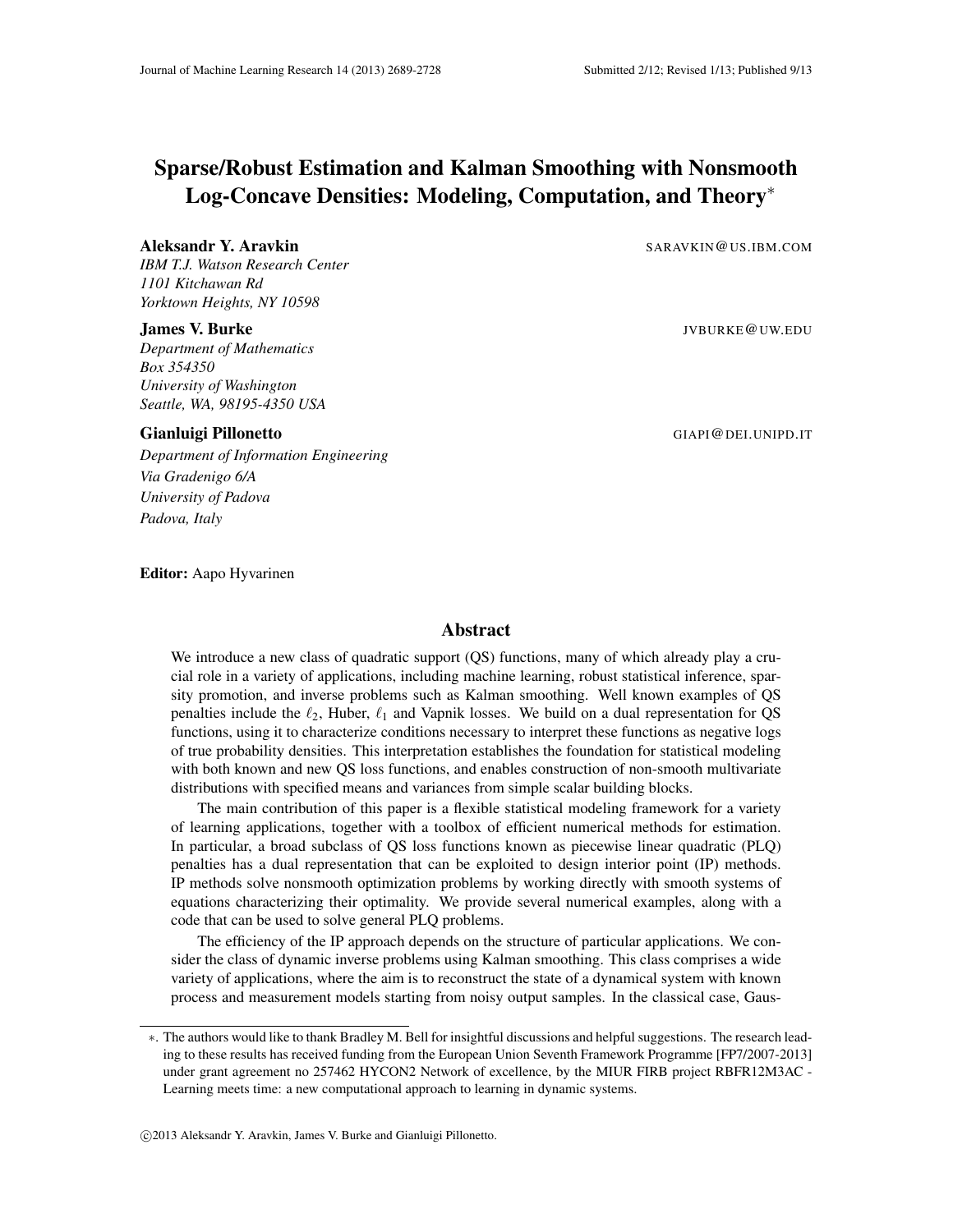sian errors are assumed both in the process and measurement models for such problems. We show that the extended framework allows arbitrary PLQ densities to be used, and that the proposed IP approach solves the generalized Kalman smoothing problem while maintaining the linear complexity in the size of the time series, just as in the Gaussian case. This extends the computational efficiency of the Mayne-Fraser and Rauch-Tung-Striebel algorithms to a much broader nonsmooth setting, and includes many recently proposed robust and sparse smoothers as special cases.

Keywords: statistical modeling, convex analysis, nonsmooth optimization, robust inference, sparsity optimization, Kalman smoothing, interior point methods

# 1. Introduction

Consider the classical problem of Bayesian parametric regression (MacKay, 1992; Roweis and Ghahramani, 1999) where the unknown  $x \in \mathbb{R}^n$  is a random vector,<sup>1</sup> with a prior distribution specified using a known invertible matrix  $G \in \mathbb{R}^{n \times n}$  and known vector  $\mu \in \mathbb{R}^n$  via

$$
\mu = Gx + w \,, \tag{1}
$$

where *w* is a zero mean vector with covariance *Q*. Let *z* denote a linear transformation of *x* contaminated with additive zero mean measurement noise *v* with covariance *R*,

$$
z = Hx + v \tag{2}
$$

where  $H \in \mathbb{R}^{\ell \times n}$  is a known matrix, while *v* and *w* are independent. It is well known that the (unconditional) minimum variance linear estimator of *x*, as a function of *z*, is the solution to the following optimization problem:

$$
\min_{x} \quad (z - Hx)^{\mathrm{T}} R^{-1} (z - Hx) + (\mu - Gx)^{\mathrm{T}} Q^{-1} (\mu - Gx) \,. \tag{3}
$$

As we will show, (3) includes estimation problems arising in discrete-time dynamic linear systems which admit a state space representation (Anderson and Moore, 1979; Brockett, 1970). In this context, *x* is partitioned into *N* subvectors  $\{x_k\}$ , where each  $x_k$  represents the hidden system state at time instant *k*. For known data *z*, the classical Kalman smoother exploits the special structure of the matrices  $H$ ,  $G$ ,  $Q$  and  $R$  to compute the solution of (3) in  $O(N)$  operations (Gelb, 1974). This procedure returns the minimum variance estimate of the state sequence  ${x_k}$  when the additive noise in the system is assumed to be Gaussian.

In many circumstances, the estimator (3) performs poorly; put another way, quadratic penalization on model deviation is a bad model in many situations. For instance, it is not robust with respect to the presence of outliers in the data (Huber, 1981; Gao, 2008; Aravkin et al., 2011a; Farahmand et al., 2011) and may have difficulties in reconstructing fast system dynamics, for example, jumps in the state values (Ohlsson et al., 2012). In addition, sparsity-promoting regularization is often used in order to extract a small subset from a large measurement or parameter vector which has greatest impact on the predictive capability of the estimate for future data. This sparsity principle permeates many well known techniques in machine learning and signal processing, including feature selection, selective shrinkage, and compressed sensing (Hastie and Tibshirani, 1990; Efron et al., 2004; Donoho, 2006). In these cases, (3) is often replaced by a more general formulation

$$
\min_{x} V\left(Hx-z;R\right) + W\left(Gx - \mu;Q\right) \tag{4}
$$

<sup>1.</sup> All vectors are column vectors, unless otherwise specified.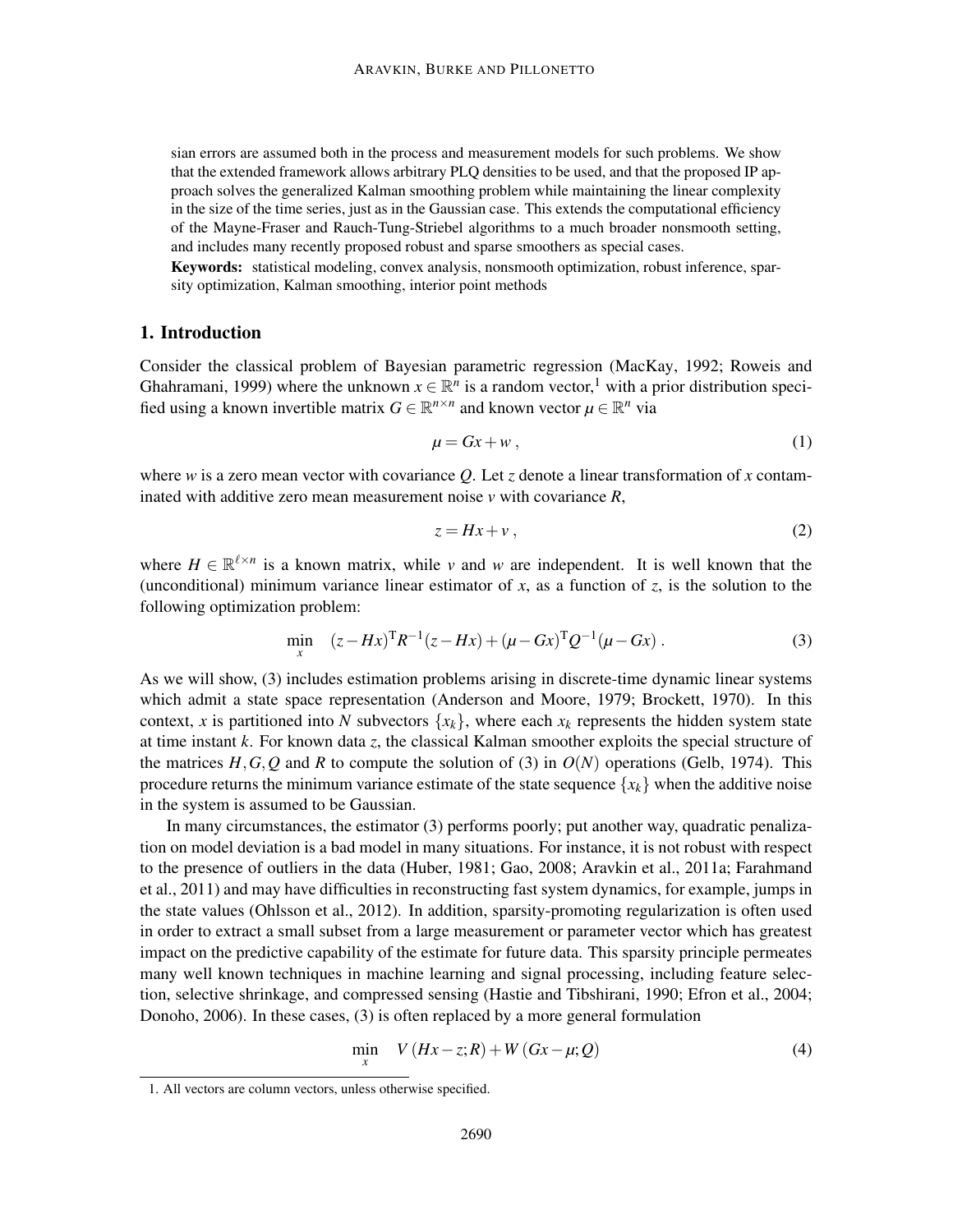where the loss *V* may be the  $\ell_2$ -norm, the Huber penalty (Huber, 1981), Vapnik's  $\varepsilon$ -insensitive loss, used in support vector regression (Vapnik, 1998; Hastie et al., 2001), or the hinge loss, leading to support vector classifiers (Evgeniou et al., 2000; Pontil and Verri, 1998; Schölkopf et al., 2000). The regularizer *W* may be the  $\ell_2$ -norm, the  $\ell_1$ -norm, as in the LASSO (Tibshirani, 1996), or a weighted combination of the two, yielding the elastic net procedure (Zou and Hastie, 2005). Many learning algorithms using infinite-dimensional reproducing kernel Hilbert spaces as hypothesis spaces (Aronszajn, 1950; Saitoh, 1988; Cucker and Smale, 2001) boil down to solving finite-dimensional problems of the form (4) by virtue of the representer theorem (Wahba, 1998; Schölkopf et al., 2001).

These robust and sparse approaches can often be interpreted as placing non-Gaussian priors on *w* (or directly on *x*) and on the measurement noise *v*. The Bayesian interpretation of (4) has been extensively studied in the statistical and machine learning literature in recent years, and probabilistic approaches used in the analysis of estimation and learning algorithms have been studied (Mackay, 1994; Tipping, 2001; Wipf et al., 2011). Non-Gaussian model errors and priors leading to a great variety of loss and penalty functions are also reviewed by Palmer et al. (2006) using convex-type representations, and integral-type variational representations related to Gaussian scale mixtures.

In contrast to the above approaches, in the first part of the paper, we consider a wide class of quadratic support (QS) functions and exploit their dual representation. This class of functions generalizes the notion of piecewise linear quadratic (PLQ) penalties (Rockafellar and Wets, 1998). The dual representation is the key to identifying which QS loss functions can be associated with a density, which in turn allows us to interpret the solution to the problem (4) as a MAP estimator when the loss functions*V* and *W* come from this subclass of QS penalties. This viewpoint allows statistical modeling using non-smooth penalties, such as the  $\ell_1$ , hinge, Huber and Vapnik losses, which are all PLQ penalties. Identifying a statistical interpretation for this class of problems gives us several advantages, including a systematic constructive approach to prescribe mean and variance parameters for the corresponding model; a property that is particularly important for Kalman smoothing.

In addition, the dual representation provides the foundation for efficient numerical methods in estimation based on interior point optimization technology. In the second part of the paper, we derive the Karush-Kuhn-Tucker (KKT) equations for problem (4), and introduce interior point (IP) methods, which are iterative methods to solve the KKT equations using smooth approximations. This is essentially a smoothing approach to many (non-smooth) robust and sparse problems of interest to practitioners. Furthermore, we provide conditions under which the IP methods solve (4) when *V* and *W* come from PLQ densities, and describe implementation details for the entire class.

A concerted research effort has recently focused on the solution of regularized large-scale inverse and learning problems, where computational costs and memory limitations are critical. This class of problems includes the popular kernel-based methods (Rasmussen and Williams, 2006; Schölkopf and Smola, 2001; Smola and Schölkopf, 2003), coordinate descent methods (Tseng and Yun, 2008; Lucidi et al., 2007; Dinuzzo, 2011) and decomposition techniques (Joachims, 1998; Lin, 2001; Lucidi et al., 2007), one of which is the widely used sequential minimal optimization algorithm for support vector machines (Platt, 1998). Other techniques are based on kernel approximations, for example, using incomplete Cholesky factorization (Fine and Scheinberg, 2001), approximate eigen-decomposition (Zhang and Kwok, 2010) or truncated spectral representations (Pillonetto and Bell, 2007). Efficient interior point methods have been developed for  $\ell_1$ -regularized problems (Kim et al., 2007), and for support vector machines (Ferris and Munson, 2003).

In contrast, general and efficient solvers for state space estimation problems of the form (4) are missing in the literature. The last part of this paper provides a contribution to fill this gap, spe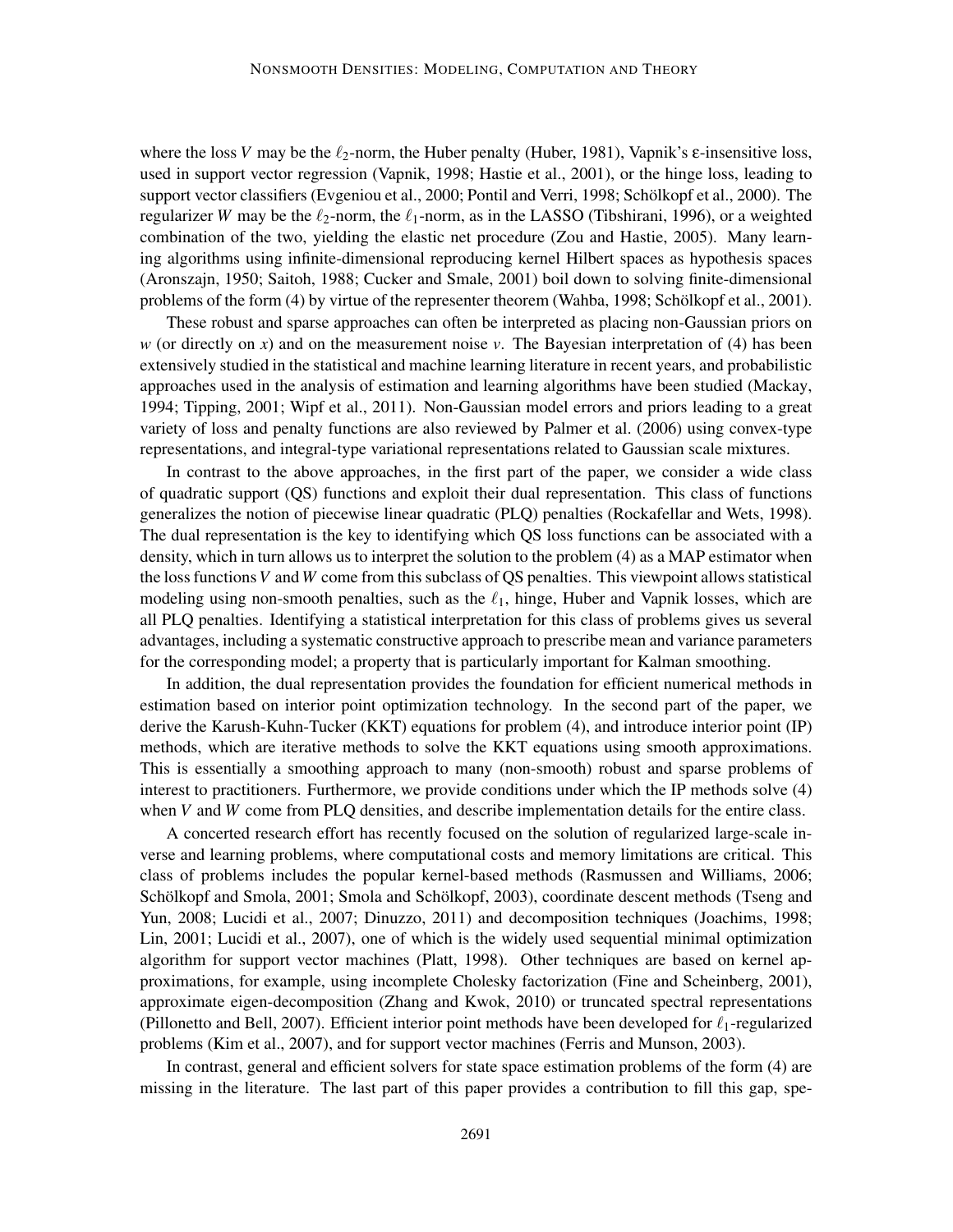cializing the general results to the dynamic case, and recovering the classical efficiency results of the least-squares formulation. In particular, we design new Kalman smoothers tailored for systems subject to noises coming from PLQ densities. Amazingly, it turns out that the IP method studied by Aravkin et al. (2011a) generalizes perfectly to the entire class of PLQ densities under a simple verifiable non-degeneracy condition. In practice, IP methods converge in a small number of iterations, and the effort per iteration depends on the structure of the underlying problem. We show that the IP iterations for all PLQ Kalman smoothing problems can be computed with a number of operations that scales linearly in *N*, as in the quadratic case. This theoretical foundation generalizes the results recently obtained by Aravkin et al. (2011a), Aravkin et al. (2011b), Farahmand et al. (2011) and Ohlsson et al. (2012), framing them as particular cases of the general framework presented here.

The paper is organized as follows. In Section 2 we introduce the class of QS convex functions, and give sufficient conditions that allow us to interpret these functions as the negative logs of associated probability densities. In Section 3 we show how to construct QS penalties and densities having a desired structure from basic components, and in particular how multivariate densities can be endowed with prescribed means and variances using scalar building blocks. To illustrates this procedure, further details are provided for the Huber and Vapnik penalties. In Section 4, we focus on PLQ penalties, derive the associated KKT system, and present a theorem that guarantees convergence of IP methods under appropriate hypotheses. In Section 5, we present a few simple well-known problems, and compare a basic IP implementation for these problems with an ADMM implementation (all code is available online). In Section 6, we present the Kalman smoothing dynamic model, formulate Kalman smoothing with PLQ penalties, present the KKT system for the dynamic case, and show that IP iterations for PLQ smoothing preserve the classical computational efficiency known for the Gaussian case. We present numerical examples using both simulated and real data in Section 7, and make some concluding remarks in Section 8. Section A serves as an appendix where supporting mathematical results and proofs are presented.

# 2. Quadratic Support Functions And Densities

In this section, we introduce the class of Quadratic Support (QS) functions, characterize some of their properties, and show that many commonly used penalties fall into this class. We also give a statistical interpretation to QS penalties by interpreting them as negative log likelihoods of probability densities; this relationship allows prescribing means and variances along with the general quality of the error model, an essential requirement of the Kalman smoothing framework and many other areas.

### 2.1 Preliminaries

We recall a few definitions from convex analysis, required to specify the domains of QS penalties. The reader is referred to Rockafellar (1970) and Rockafellar and Wets (1998) for more detailed reading.

- (Affine hull) Define the affine hull of any set  $C \subset \mathbb{R}^n$ , denoted by aff $(C)$ , as the smallest affine set (translated subspace) that contains *C*.
- (Cone) For any set  $C \subset \mathbb{R}^n$ , denote by cone  $C$  the set  $\{tr | r \in C, t \in \mathbb{R}_+ \}$ .
- (Domain) For  $f(x): \mathbb{R}^n \to \overline{\mathbb{R}} = {\mathbb{R} \cup \infty}$ , dom $(f) = {x : f(x) < \infty}$ .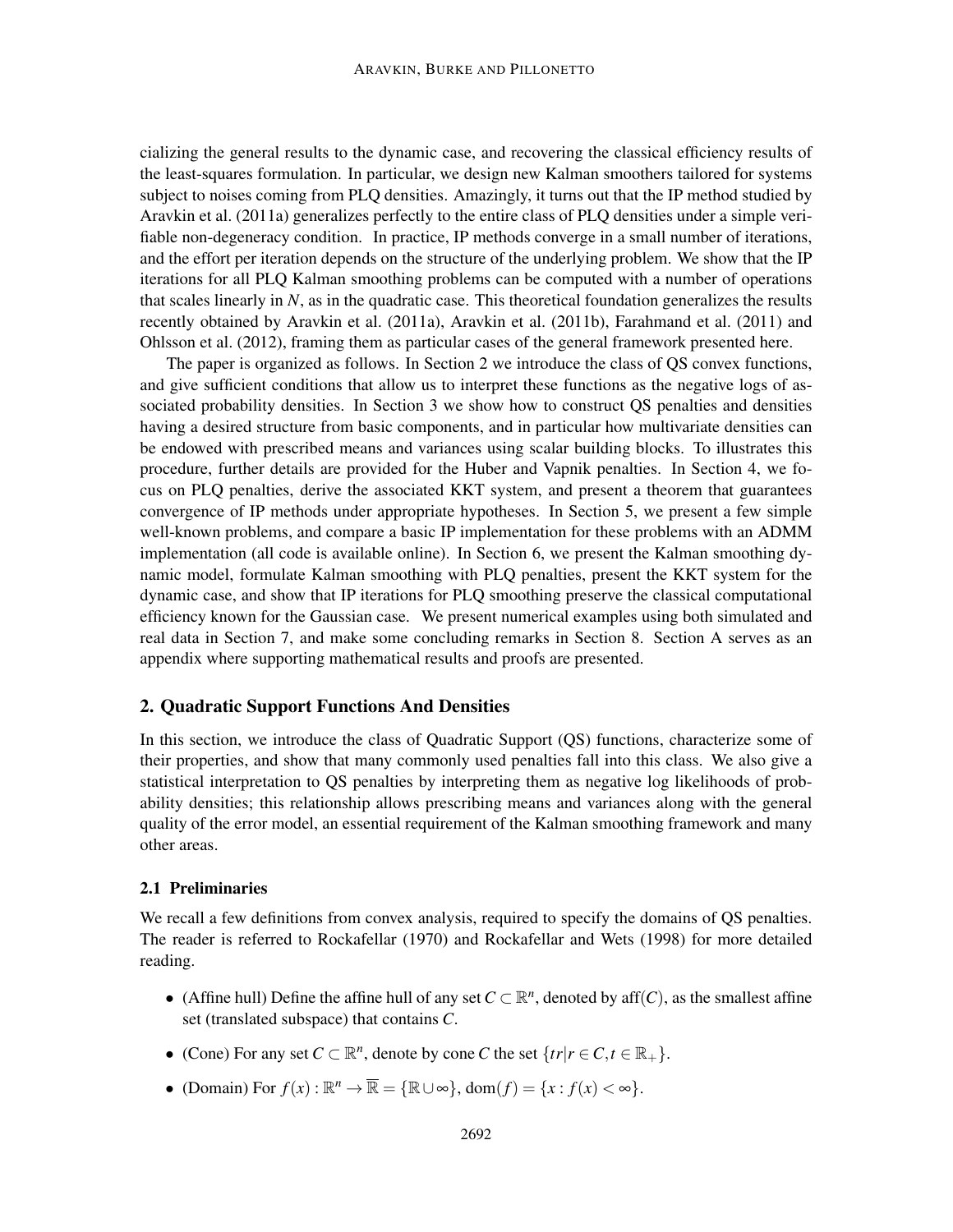• (Polars of convex sets) For any convex set  $C \subset \mathbb{R}^m$ , the polar of *C* is defined to be

$$
C^{\circ} := \{r | \langle r, d \rangle \leq 1 \ \forall \ d \in C\},\
$$

and if *C* is a convex cone, this representation is equivalent to

$$
C^{\circ} := \{r | \langle r, d \rangle \leq 0 \ \forall \ d \in C\}
$$

- (Horizon cone). Let  $C \subset \mathbb{R}^n$  be a nonempty convex set. The horizon cone  $C^{\infty}$  is the convex cone of 'unbounded directions' for *C*, that is,  $d \in C^{\infty}$  if  $C + d \subset C$ .
- (Barrier cone). The barrier cone of a convex set *C* is denoted by  $bar(C)$ :

$$
bar(C) := \{x^* | \text{for some } \beta \in \mathbb{R}, \langle x, x^* \rangle \leq \beta \ \forall x \in C\}.
$$

• (Support function). The support function for a set *C* is denoted by  $\delta^*(x|C)$ :

$$
\delta^*(x|C) := \sup_{c \in C} \langle x, c \rangle.
$$

#### 2.2 QS Functions And Densities

We now introduce the QS functions and associated densities that are the focus of this paper. We begin with the dual representation, which is crucial to both establishing a statistical interpretation and to the development of a computational framework.

Definition 1 (Quadratic Support functions and penalties) *A QS function is any function*  $\rho(U,M,b,B;\cdot):\mathbb{R}^n\rightarrow\overline{\mathbb{R}}$  *having representation* 

$$
\rho(U,M,b,B;y) = \sup_{u \in U} \left\{ \langle u, b + By \rangle - \frac{1}{2} \langle u, Mu \rangle \right\},\tag{5}
$$

where  $U \subset \mathbb{R}^m$  is a nonempty convex set,  $M \in \mathcal{S}^n_+$  the set of real symmetric positive semidefinite *matrices, and b* + *By is an injective affine transformation in y, with*  $B \in \mathbb{R}^{m \times n}$ *, so, in particular,*  $m \leq n$  *and* **null** $(B) = \{0\}$ .

*When*  $0 \in U$ , we refer to the associated QS function as a penalty, since it is necessarily non*negative.*

**Remark 2** When U is polyhedral,  $0 \in U$ ,  $b = 0$  and  $B = I$ , we recover the basic piecewise linear*quadratic penalties characterized in Rockafellar and Wets (1998, Example 11.18).*

**Theorem 3** *Let*  $U, M, B, b$  *be as in Definition 1, and set*  $K = U^{\infty} \cap \text{null}(M)$ *. Then* 

$$
B^{-1}[\text{bar}(U)+\text{Ran}(M)-b]\subset \text{dom}[\rho(U,M,B,b;\cdot)]\subset B^{-1}[K^{\circ}-b],
$$

*with equality throughout when*  $bar(U) + Ran(M)$  *is closed, where*  $bar(U) = dom(\delta^*(\cdot | U))$  *is the barrier cone of U. In particular, equality always holds when U is polyhedral.*

We now show that many commonly used penalties are special cases of QS (and indeed, of the PLQ) class.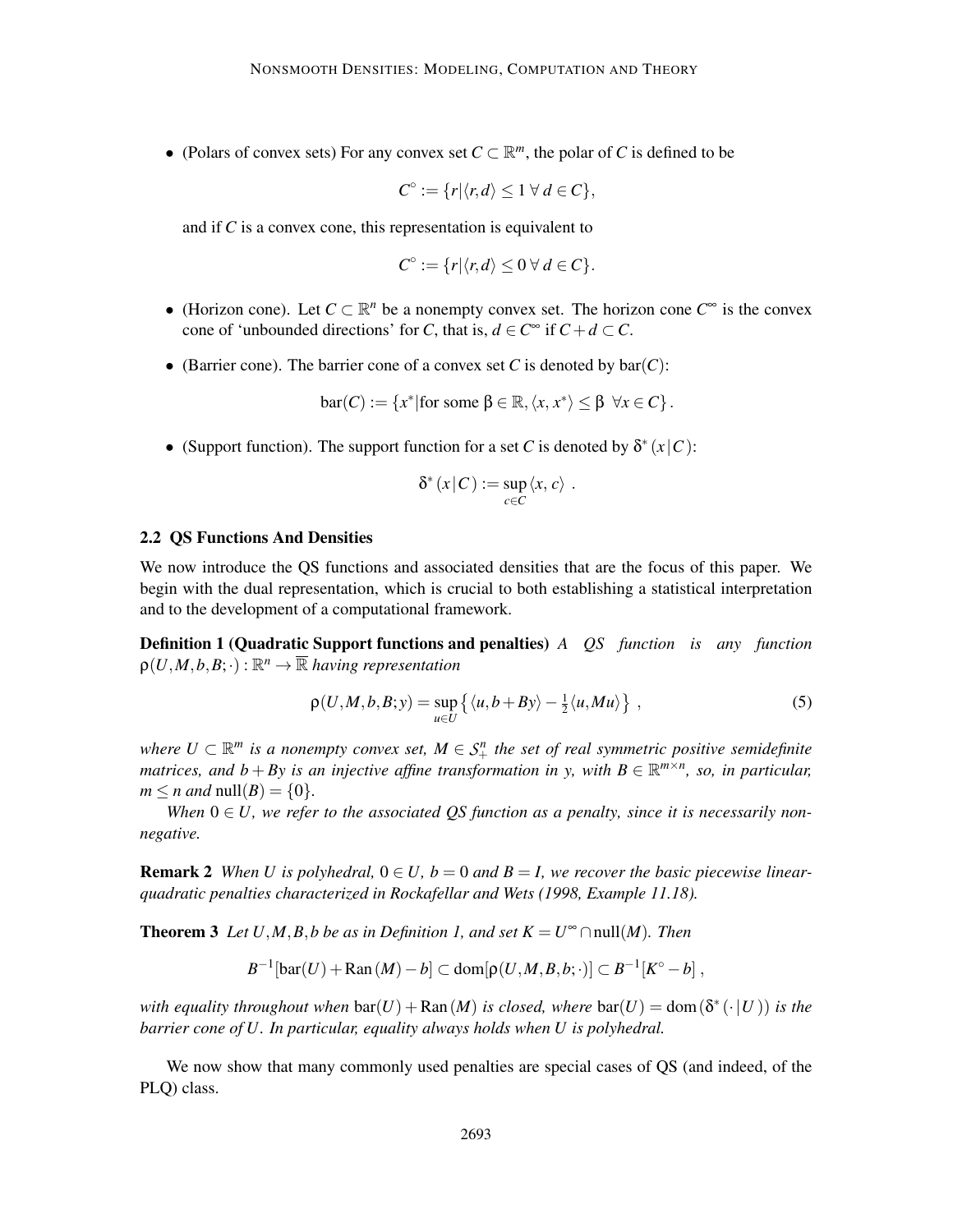

Figure 1: Scalar  $\ell_2$  (top left),  $\ell_1$  (top right), Huber (middle left), Vapnik (middle right), elastic net (bottom left) and smooth insensitive loss (bottom right) penalties

**Remark 4 (scalar examples)**  $\ell_2$ ,  $\ell_1$ , elastic net, Huber, hinge, and Vapnik penalties are all repre*sentable using the notation of Definition 1.*

*1.*  $\ell_2$ *: Take U* =  $\mathbb{R}$ *, M* = 1*, b* = 0*, and B* = 1*. We obtain* 

$$
\rho(y) = \sup_{u \in \mathbb{R}} \left\{ uy - u^2/2 \right\} .
$$

*The function inside the sup is maximized at*  $u = y$ *, hence*  $\rho(y) = \frac{1}{2}y^2$ , see top left panel of *Figure 1.*

2.  $\ell_1$ *: Take U* = [-1,1]*, M* = 0*, b* = 0*, and B* = 1*. We obtain* 

$$
\rho(y) = \sup_{u \in [-1,1]} \{uy\} .
$$

*The function inside the* sup *is maximized by taking*  $u = sign(y)$ *, hence*  $p(y) = |y|$ *, see top right panel of Figure 1.*

*3. Elastic net:* ℓ<sup>2</sup> +λℓ1*. Take*

$$
U = \mathbb{R} \times [-\lambda, \lambda], b = \begin{bmatrix} 0 \\ 0 \end{bmatrix}, M = \begin{bmatrix} 1 & 0 \\ 0 & 0 \end{bmatrix}, B = \begin{bmatrix} 1 \\ 1 \end{bmatrix}
$$

.

*This construction reveals the general calculus of PLQ addition, see Remark 5. See bottom right panel of Figure 1.*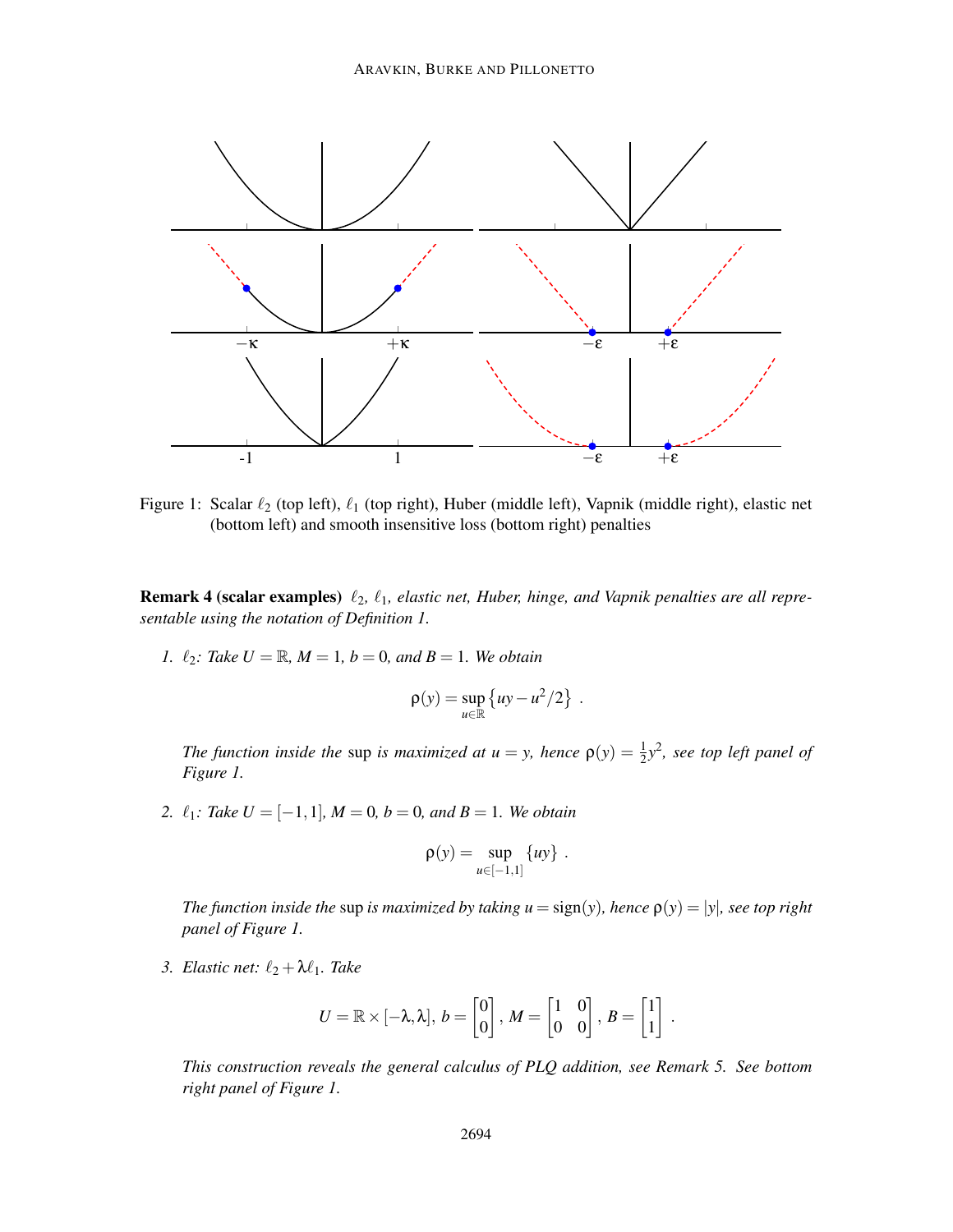*4. Huber: Take*  $U = [-\kappa, \kappa]$ *,*  $M = 1$ *,*  $b = 0$ *, and*  $B = 1$ *. We obtain* 

$$
\rho(y) = \sup_{u \in [-\kappa, \kappa]} \left\{ uy - u^2/2 \right\} ,
$$

*with three explicit cases:*

- *(a) If y* < −**κ***, take u* = −**κ** *to obtain* −**κ***y* −  $\frac{1}{2}$  $\frac{1}{2} \kappa^2$ .
- *(b) If*  $-\kappa \leq y \leq \kappa$ , *take*  $u = y$  *to obtain*  $\frac{1}{2}y^2$ .
- *(c) If y* > **κ***, take u* = **κ** *to obtain a contribution of* **κ***y* −  $\frac{1}{2}$  $\frac{1}{2} \kappa^2$ .

*This is the Huber penalty, shown in the middle left panel of Figure 1.*

*5. Hinge loss: Taking B* = 1*, b* = −ε*, M* = 0 *and U* = [0, 1] *we have* 

$$
\rho(y) = \sup_{u \in U} \{ (y - \varepsilon)u \} = (y - \varepsilon)_+.
$$

*To verify this, just note that if y*  $\lt \epsilon$ ,  $u^* = 0$ *; otherwise*  $u^* = 1$ *.* 

*6. Vapnik loss is given by*  $(y-\varepsilon)_+$  +  $(-y-\varepsilon)_+$ *. We immediately obtain its PLQ representation by taking*

$$
B = \begin{bmatrix} 1 \\ -1 \end{bmatrix}, b = -\begin{bmatrix} \varepsilon \\ \varepsilon \end{bmatrix}, M = \begin{bmatrix} 0 & 0 \\ 0 & 0 \end{bmatrix}, U = [0,1] \times [0,1]
$$

*to yield*

$$
\rho(y) = \sup_{u \in U} \left\{ \left\langle \begin{bmatrix} y - \varepsilon \\ -y - \varepsilon \end{bmatrix}, u \right\rangle \right\} = (y - \varepsilon)_+ + (-y - \varepsilon)_+.
$$

*The Vapnik penalty is shown in the middle right panel of Figure 1.*

*7. Soft hinge loss function (Chu et al., 2001). Combining ideas from examples 4 and 5, we can construct a 'soft' hinge loss; that is, the function*

$$
\rho(y) = \begin{cases} 0 & \text{if} \quad y < \varepsilon \\ \frac{1}{2}(y-\varepsilon)^2 & \text{if} \quad \varepsilon < y < \varepsilon + \kappa \\ \kappa(y-\varepsilon) - \frac{1}{2}(\kappa)^2 & \text{if} \quad \varepsilon + \kappa < y \end{cases}.
$$

*that has a smooth (quadratic) transition rather than a kink at*  $\varepsilon$  : *Taking B* = 1*, b* =  $-\varepsilon$ *, M* = 1 *and*  $U = [0, \kappa]$  *we have* 

$$
\rho(y) = \sup_{u \in [0,\kappa]} \left\{ (y - \varepsilon)u \right\} - \frac{1}{2}u^2.
$$

*To verify this function has the explicit representation given above, note that if*  $y < \varepsilon$ ,  $u^* = 0$ ;  $if \epsilon < y < \kappa + \epsilon$ *, we have*  $u^* = (y - \epsilon)_+$ *, and if*  $\kappa + \epsilon < y$ *, we have*  $u^* = \kappa$ *.* 

*8. Soft insensitive loss function (Chu et al., 2001). Using example 7, we can create a symmetric soft insensitive loss function (which one might term the Hubnik) by adding together to soft hinge loss functions:*

$$
\rho(y) = \sup_{u \in [0,\kappa]} \left\{ (y - \varepsilon)u \right\} - \frac{1}{2}u^2 + \sup_{u \in [0,\kappa]} \left\{ (-y - \varepsilon)u \right\} - \frac{1}{2}u^2
$$

$$
= \sup_{u \in [0,\kappa]^2} \left\{ \left\langle \begin{bmatrix} y - \varepsilon \\ -y - \varepsilon \end{bmatrix}, u \right\rangle \right\} - \frac{1}{2}u^T \begin{bmatrix} 1 & 0 \\ 0 & 1 \end{bmatrix} u.
$$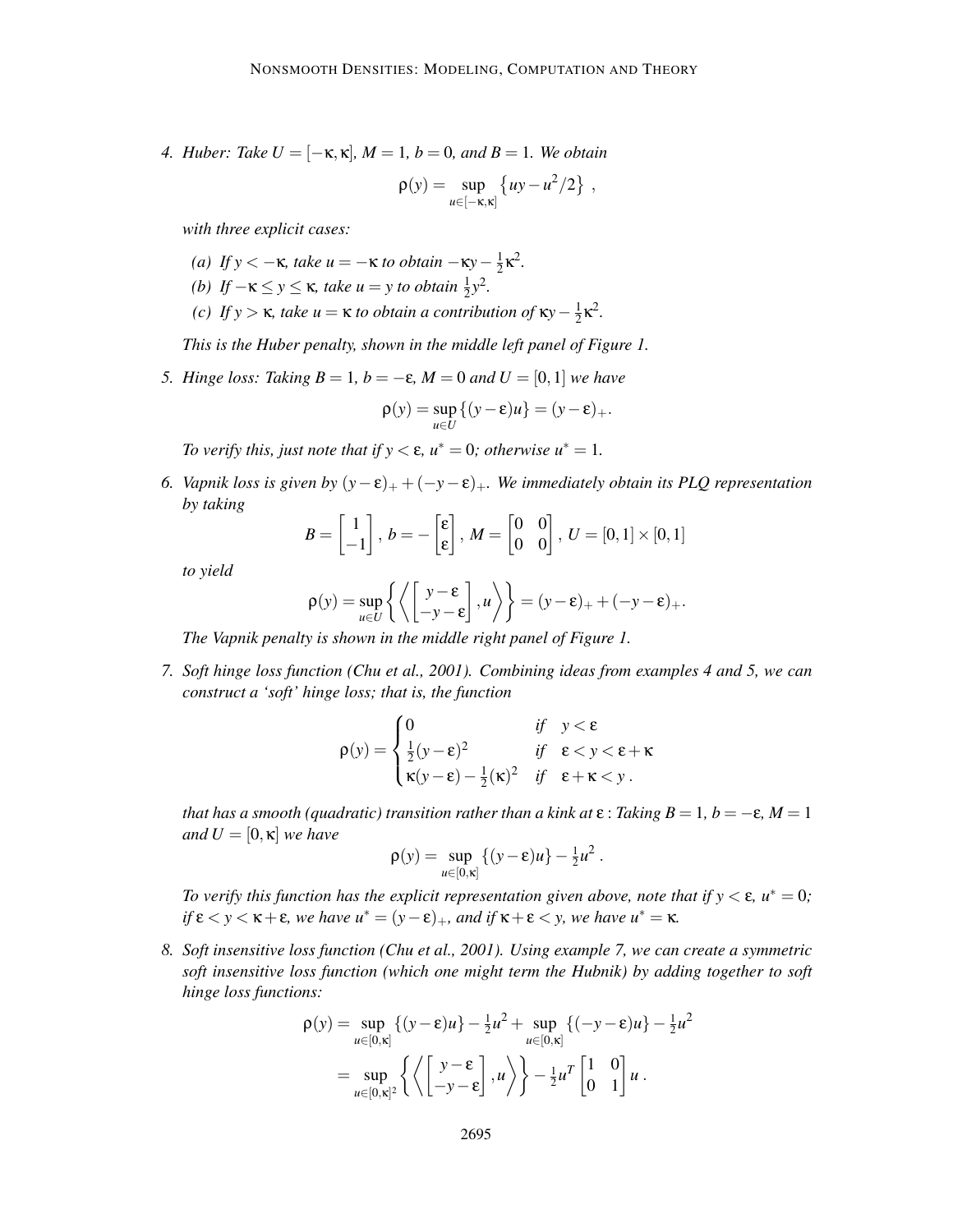*See bottom bottom right panel of Figure 1.*

Note that the affine generalization (Definition 1) is needed to form the elastic net, the Vapnik penalty, and the SILF function, as all of these are sums of simpler QS penalties. These sum constructions are examples of a general calculus which allows the modeler to build up a QS density having a desired structure. This calculus is described in the following remark.

**Remark 5** Let  $\rho_1(y)$  and  $\rho_2(y)$  be two QS penalties specified by  $U_i$ ,  $M_i$ ,  $b_i$ ,  $B_i$ , for  $i = 1, 2$ . Then the *sum*  $\rho(y) = \rho_1(y) + \rho_2(y)$  *is also a QS penalty, with* 

$$
U = U_1 \times U_2, M = \begin{bmatrix} M_1 & 0 \\ 0 & M_2 \end{bmatrix}, b = \begin{bmatrix} b_1 \\ b_2 \end{bmatrix}, B = \begin{bmatrix} B_1 \\ B_2 \end{bmatrix}.
$$

Notwithstanding the catalogue of scalar QS functions in Remark 4 and the gluing procedure described in Remark 5, the supremum in Definition 1 appears to be a significant roadblock to understanding and designing a QS function having specific properties. However, with some practice the design of QS penalties is not as daunting a task as it first appears. A key tool in understanding the structure of QS functions are Euclidean norm projections onto convex sets.

**Theorem 6 (Projection Theorem for Convex Sets)** [Zarantonello (1971)] Let  $Q \in \mathbb{R}^{n \times n}$  be sym*metric and positive definite and let C* <sup>⊂</sup> <sup>R</sup> *be non-empty, closed and convex. Then Q defines an inner* product on  $\mathbb{R}^n$  by  $\langle x, t\rangle_Q = x^TQ$ y with associated Euclidean norm  $\|x\|_Q = \sqrt{\langle x, x\rangle_Q}.$  The projection *of a point*  $y \in \mathbb{R}^n$  *onto* C in norm  $\|\cdot\|_Q$  is the unique point  $P_Q(y \mid C)$  solving the least distance *problem*

$$
\inf_{x \in C} \|y - x\|_{Q},\tag{6}
$$

*and*  $z = P_Q(y|C)$  *if and only if*  $z \in C$  *and* 

$$
\langle x-z, y-z \rangle_{Q} \leq 0 \quad \forall x \in C. \tag{7}
$$

Note that the least distance problem (6) is equivalent to the problem

$$
\inf_{x \in C} \frac{1}{2} ||y - x||_Q^2.
$$

In the following lemma we use projections as well as duality theory to provide alternative representations for QS penalties.

**Theorem 7** Let  $M \in \mathbb{R}^{n \times n}$  be symmetric and positive semi-definite matrix, let  $L \in \mathbb{R}^{n \times k}$  be any *matrix satisfying*  $M = LL^T$  *where*  $k = \text{rank}(M)$ *, and let*  $U \subset \mathbb{R}^n$  *be a non-empty, closed and convex set that contains the origin. Then the QS function*  $\rho := \rho(U, M, 0, I; \cdot)$  *has the primal representations* 

$$
\rho(y) = \inf_{s \in \mathbb{R}^k} \left[ \frac{1}{2} \|s\|_2^2 + \delta^*(y - Ls | U) \right] = \inf_{s \in \mathbb{R}^k} \left[ \frac{1}{2} \|s\|_2^2 + \gamma(y - Ls | U^{\circ}) \right],
$$
 (8)

*where, for any convex set V ,*

$$
\delta^*(z|V) := \sup_{v \in V} \langle z, v \rangle \quad \text{and} \quad \gamma(z|V) := \inf \{ t \mid t \ge 0, \ z \in tV \}
$$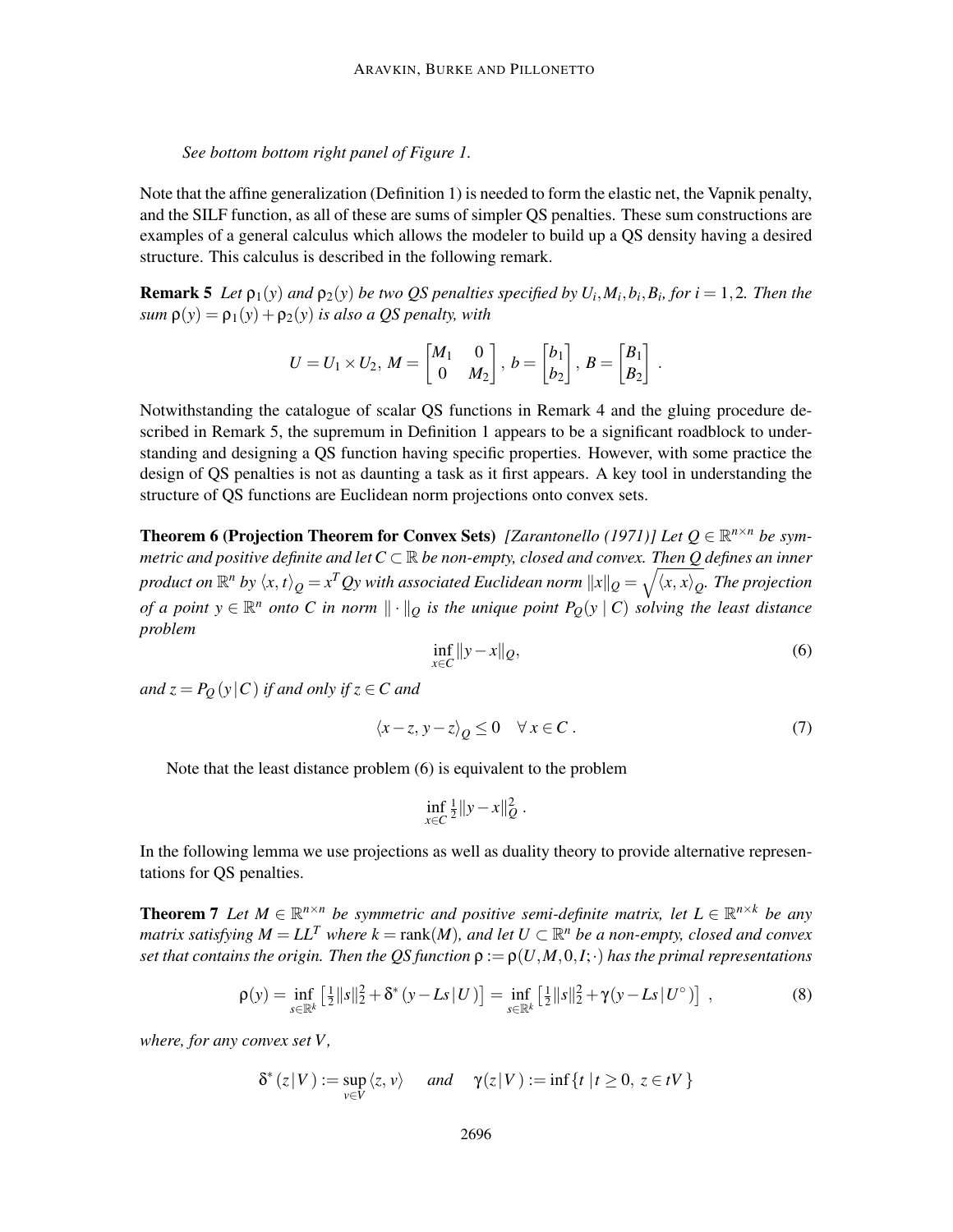*are the support and gauge functionals for V , respectively.*

*If it is further assumed that*  $M \in S^n_{++}$  *the set of positive definite matrices, then*  $\rho$  *has the representations*

$$
\rho(y) = \inf_{s \in \mathbb{R}^k} \left[ \frac{1}{2} ||s||_M^2 + \gamma \left( M^{-1} y - s \left| M^{-1} U^{\circ} \right. \right) \right] \tag{9}
$$

$$
= \frac{1}{2} \| P_M \left( M^{-1} y | U \right) \|_M^2 + \gamma \left( M^{-1} y - P_M (M^{-1} y | U) | M^{-1} U^{\circ} \right) \tag{10}
$$

 $=$  inf *<sup>s</sup>*∈R*<sup>k</sup>*  $\left[\frac{1}{2}||s||_{M^{-1}}^2 + \gamma(y-s|U^{\circ})\right]$ (11)

$$
= \frac{1}{2} \left\| P_{M^{-1}}(y|MU) \right\|_{M^{-1}}^2 + \gamma (y - P_{M^{-1}}(y|MU) | U^{\circ}) \tag{12}
$$

$$
= \frac{1}{2}y^T M^{-1} y - \inf_{u \in U} \frac{1}{2} ||u - M^{-1}y||_M^2
$$
 (13)

$$
= \frac{1}{2} \|P_M(M^{-1}y|U)\|_M^2 + \langle M^{-1}y - P_M(M^{-1}y|U), P_M(M^{-1}y|U) \rangle_M \tag{14}
$$

$$
= \frac{1}{2} y^T M^{-1} y - \inf_{v \in MU} \frac{1}{2} ||v - y||_{M^{-1}}^2
$$
\n(15)

$$
= \frac{1}{2} \|P_{M^{-1}}(y|MU)\|_{M^{-1}}^2 + \langle y - P_{M^{-1}}(y|MU), P_{M^{-1}}(y|MU) \rangle_{M^{-1}} . \tag{16}
$$

*In particular,* (15) *says*  $\rho(y) = \frac{1}{2}y^T M^{-1}y$  *whenever*  $y \in MU$ *. Also note that, by* (8)*, one can replace the gauge functionals in* (9)-(12) *by the support functional of the appropriate set where*  $M^{-1}U^{\circ} =$  $(MU)^{\circ}$ .

The formulas (9)-(16) show how one can build PLQ penalties having a wide range of desirable properties. We now give a short list of a few examples illustrating how to make use of these representations.

Remark 8 (General examples) *In this remark we show how the representations in Lemma 7 can be used to build QS penalties with specific structure. In each example we specify the components*  $U, M, b$ , *and B for the QS function*  $\rho := \rho(U, M, b, B; \cdot)$ .

- *1. Norms. Any norm*  $\|\cdot\|$  *can be represented as a OS function by taking*  $M = 0$ ,  $B = I$ ,  $b = 0$ ,  $U = \mathbb{B}^{\circ}$ , where  $\mathbb{B}$  *is the unit ball of the desired norm. Then, by* (8),  $\rho(y) = ||y|| = \gamma(y | \mathbb{B})$ *.*
- *2. Gauges and support functions. Let U be any closed convex set containing the origin, and Take*  $M = 0, B = I, b = 0$ *. Then, by* (8),  $\rho(y) = \gamma(y | U^{\circ}) = \delta^*(y | U)$ *.*
- *3.* Generalized Huber functions. Take any norm  $\|\cdot\|$  having closed unit ball  $\mathbb{B}$ *. Let*  $M \in S_{++}^n$ *,*  $B = I$ ,  $b = 0$ , and  $U = \mathbb{B}^{\circ}$ . Then, by the representation (12),

$$
\rho(y) = \frac{1}{2} P_{M^{-1}}(y|M\mathbb{B}^{\circ})^T M^{-1} P_{M^{-1}}(y|M\mathbb{B}^{\circ}) + ||y - P_{M^{-1}}(y|M\mathbb{B}^{\circ})||.
$$

*In particular, for*  $y \in M\mathbb{B}^{\circ}$ ,  $\rho(y) = \frac{1}{2}y^{T}M^{-1}y$ .

*If we take*  $M = I$  *and*  $\|\cdot\| = \kappa^{-1}\|\cdot\|_1$  *for*  $\kappa > 0$  (*i.e.,*  $U = \kappa \mathbb{B}_{\infty}$  *and*  $U^{\circ} = \kappa^{-1} \mathbb{B}_1$ *), then*  $\rho$  *is the multivariate Huber function described in item 4 of Remark 4. In this way, Theorem 7 shows how to generalize the essence of the Huber norm to any choice of norm. For example, if we take U* =  $\kappa \mathbb{B}_M = {\kappa u \, ||u||_M \leq 1}$ *, then, by* (14)*,* 

$$
\rho(y) = \begin{cases} \frac{1}{2} ||y||_{M^{-1}}^2 & , if ||y||_{M^{-1}} \leq \kappa \\ \kappa ||y||_{M^{-1}} - \frac{\kappa^2}{2} & , if ||y||_{M^{-1}} > \kappa \end{cases}.
$$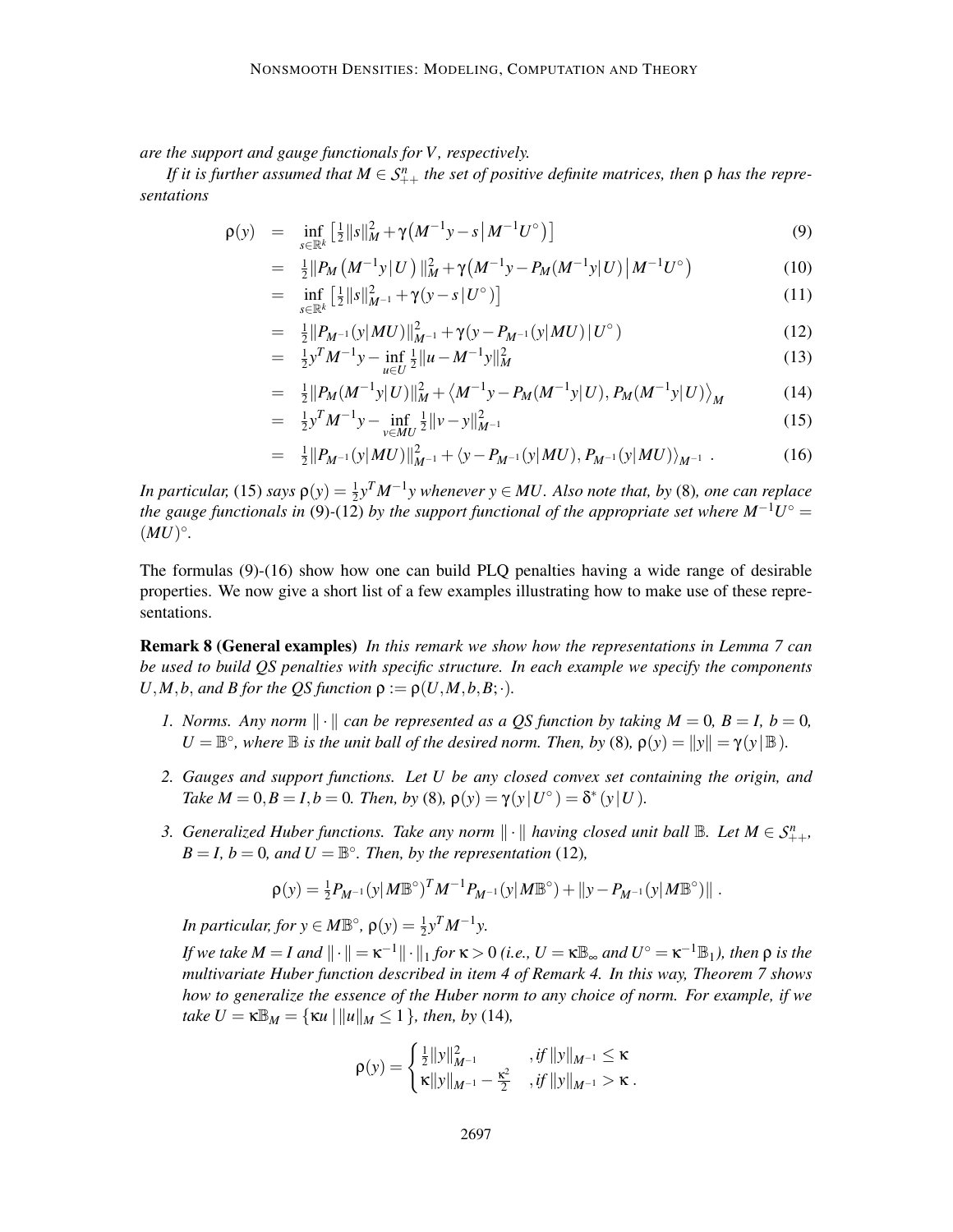*4. Generalized hinge-loss functions. Let*  $\|\cdot\|$  *be a norm with closed unit ball*  $\mathbb{B}$ *, let K be a non-empty closed convex cone in*  $\mathbb{R}^n$ *, and let*  $v \in \mathbb{R}^n$ *. Set*  $M = 0$ *,*  $b = -v$ *,*  $B = I$ *, and*  $U =$  $-(\mathbb{B}^{\circ} \cap K^{\circ}) = \mathbb{B}^{\circ} \cap (-K)^{\circ}$ *. Then, by (Burke, 1987, Section 2),* 

$$
\rho(y) = \text{dist}(y | v - K) = \inf_{u \in K} ||y - b + u||.
$$

*If we consider the order structure*  $\lq \leq_K$ " *induced on*  $\mathbb{R}^n$  *by* 

$$
y \leq_K v \iff v - y \in K ,
$$

*then*  $\rho(y) = 0$  *if and only if*  $y \leq_K v$ . By taking  $\|\cdot\| = \|\cdot\|_1$ ,  $K = \mathbb{R}^n_+$  so  $(-K)^{\circ} = K$ , and  $v = \varepsilon \mathbf{1}$ , *where* 1 *is the vector of all ones, we recover the multivariate hinge loss function in Remark 4.*

*5. Order intervals and Vapnik loss functions. Let*  $\|\cdot\|$  *be a norm with closed unit ball*  $\mathbb{B}$ *, let*  $K \subset \mathbb{R}^n$  *be a non-empty symmetric convex cone in the sense that*  $K^\circ = -K$ *, and let*  $w \lt_K v$ *, or equivalently, v* −  $w$  ∈ intr(*K*)*. Set* 

$$
U = (\mathbb{B}^{\circ} \cap K) \times (\mathbb{B}^{\circ} \cap K^{\circ}), \quad M = \begin{bmatrix} 0 & 0 \\ 0 & 0 \end{bmatrix}, \quad b = -\begin{pmatrix} v \\ w \end{pmatrix}, \quad and \quad B = \begin{bmatrix} I \\ I \end{bmatrix}.
$$

*Then*

$$
\rho(y) = \text{dist}(y|v-K) + \text{dist}(y|w+K).
$$

*Observe that*  $\rho(y) = 0$  *if and only if*  $w \leq_K y \leq_K v$ . The set  $\{y \mid w \leq_K y \leq_K v\}$  is an "or*der interval" (Schaefer, 1970). If we take*  $w = -v$ *, then*  $\{y \mid -v \leq_K y \leq_K v\}$  *is a symmetric neighborhood of the origin.* By taking  $\|\cdot\| = \|\cdot\|_1$ ,  $K = \mathbb{R}^n_+$ , and  $\nu = \varepsilon \mathbf{1} = -\nu$ , we recover the *multivariate Vapnik loss function in Remark 4. Further examples of symmetric cones are*  $\mathcal{S}^n_+$ *and the Lorentz or*  $\ell_2$  *cone* (Güler and Hauser, 2002).

The examples given above show that one can also construct generalized versions of the elastic net as well as the soft insensitive loss functions defined in Remark 4. In addition, cone constraints can also be added by using the identity  $\delta^* (\cdot | K^{\circ}) = \delta (\cdot | K)$ . These examples serve to illustrate the wide variety of penalty functions representable as QS functions. Computationally, one is only limited by the ability to compute projections described in Theorem 7. For more details on computational properties for QS functions, see Aravkin et al. (2013), Section 6.

In order to characterize QS functions as negative logs of density functions, we need to ensure the integrability of said density functions. The function  $\rho(y)$  is said to be *coercive* if  $\lim_{\|y\| \to \infty} \rho(y) = \infty$ , and coercivity turns out to be the key property to ensure integrability. The proof of this fact and the characterization of coercivity for QS functions are the subject of the next two theorems (see Appendix for proofs).

**Theorem 9 (QS integrability)** *Suppose*  $\rho(y)$  *is a coercive QS penalty. Then the function*  $\exp[-\rho(y)]$ *is integrable on* aff[dom(ρ)] *with respect to the* dim(aff[dom(ρ)])*-dimensional Lebesgue measure.*

**Theorem 10** *A QS function*  $\rho$  *is coercive if and only if*  $[B^T \text{cone}(U)]^\circ = \{0\}.$ 

Theorem 10 can be used to show the coercivity of familiar penalties. In particular, note that if  $B = I$ , then the QS function is coercive if and only if *U* contains the origin in its interior.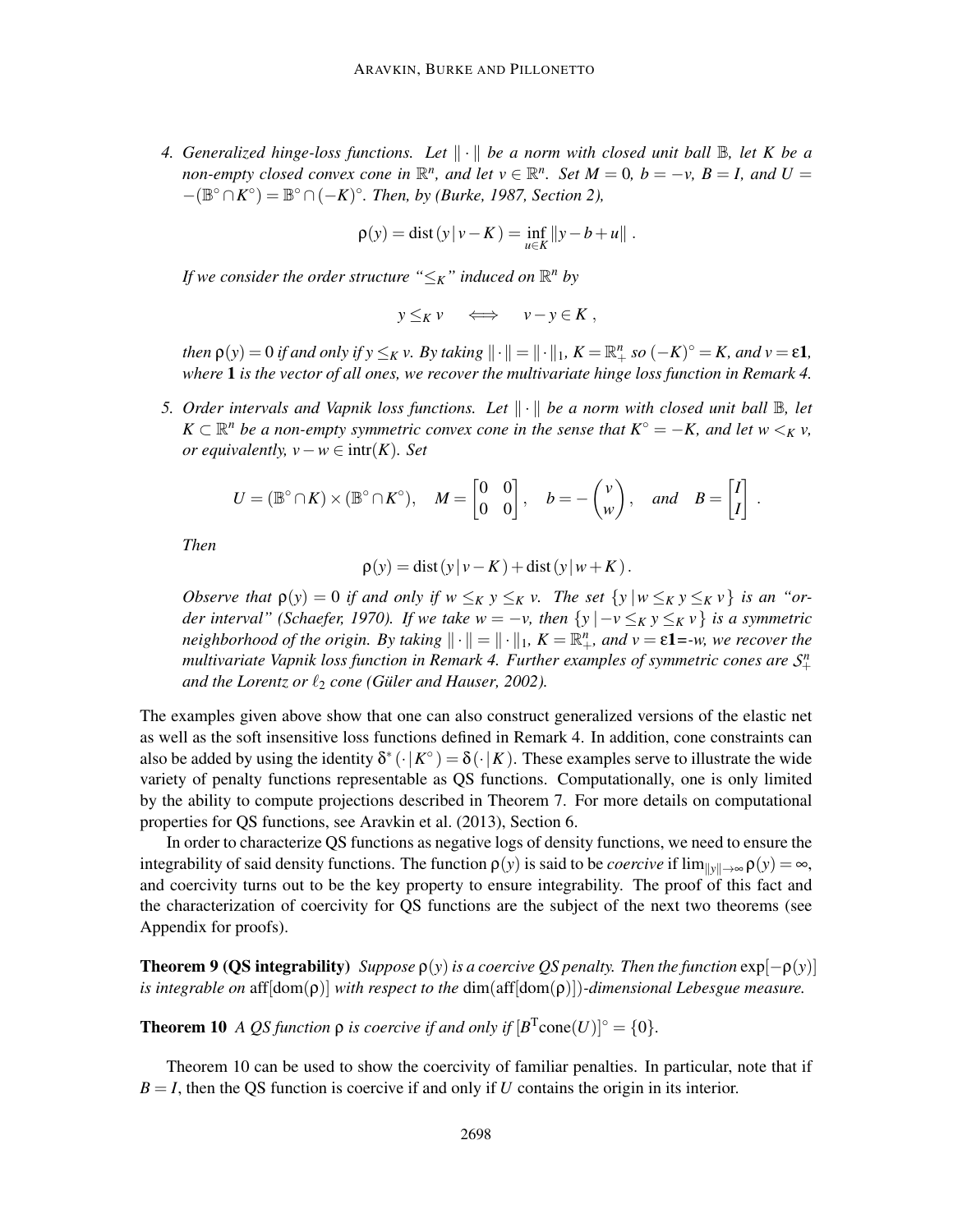Corollary 11 *The penalties* ℓ2*,* ℓ1*, elastic net, Vapnik, and Huber are all coercive.* **Proof** We show that all of these penalties satisfy the hypothesis of Theorem 10.

$$
\ell_2: U = \mathbb{R} \text{ and } B = 1, \text{ so } [B^T \text{cone}(U)]^\circ = \mathbb{R}^\circ = \{0\}.
$$
  

$$
\ell_1: U = [-1, 1], \text{ so } \text{cone}(U) = \mathbb{R}, \text{ and } B = 1.
$$
  
Elastic Net: In this case,  $\text{cone}(U) = \mathbb{R}^2$  and  $B = \begin{bmatrix} 1 \\ 1 \end{bmatrix}.$   
Huber:  $U = [-\kappa, \kappa], \text{ so } \text{cone}(U) = \mathbb{R}, \text{ and } B = 1.$   
Vapnik:  $U = [0, 1] \times [0, 1], \text{ so } \text{cone}(U) = \mathbb{R}^2_+, B = \begin{bmatrix} 1 \\ -1 \end{bmatrix}, \text{ so } B^T \text{cone}(U) = \mathbb{R}.$ 

One can also show the coercivity of the above examples using their primal representations. However, our main objective is to pave the way for a modeling framework where multi-dimensional penalties can be constructed from simple building blocks and then solved by a uniform approach using the dual representations alone.

We now define a family of distributions on  $\mathbb{R}^n$  by interpreting piecewise linear quadratic functions  $\rho$  as negative logs of corresponding densities. Note that the support of the distributions is always contained in dom ρ, which is characterized in Theorem 3.

**Definition 12 (QS densities)** Let  $p(U, M, B, b; y)$  be any coercive extended QS penalty on  $\mathbb{R}^n$ . Define  $\mathbf{p}(y)$  to be the following density on  $\mathbb{R}^n$ :

$$
\mathbf{p}(y) = \begin{cases} c^{-1} \exp\left[-\rho(y)\right] & y \in \text{dom } \rho \\ 0 & \text{else,} \end{cases}
$$

*where*

$$
c = \left( \int_{y \in \text{dom } \rho} \exp \left[ -\rho(y) \right] dy \right),
$$

*and the integral is with respect to the* dim(dom(ρ))*-dimensional Lebesgue measure.*

QS densities are true densities on the affine hull of the domain of ρ. The proof of Theorem 9 can be easily adapted to show that they have moments of all orders.

# 3. Constructing QS Densities

In this section, we describe how to construct multivariate QS densities with prescribed means and variances. We show how to compute normalization constants to obtain scalar densities, and then extend to multivariate densities using linear transformations. Finally, we show how to obtain the data structures*U*,*M*,*B*,*b* corresponding to multivariate densities, since these are used by the optimization approach in Section 4.

We make use of the following definitions. Given a sequence of column vectors  $\{r_k\} = \{r_1, \ldots, r_N\}$ and matrices  $\{\Sigma_k\} = \{\Sigma_1, \dots, \Sigma_N\}$ , we use the notation

$$
\text{vec}(\{r_k\}) = \begin{bmatrix} r_1 \\ r_2 \\ \vdots \\ r_N \end{bmatrix}, \text{diag}(\{\Sigma_k\}) = \begin{bmatrix} \Sigma_1 & 0 & \cdots & 0 \\ 0 & \Sigma_2 & \ddots & \vdots \\ \vdots & \ddots & \ddots & 0 \\ 0 & \cdots & 0 & \Sigma_N \end{bmatrix}.
$$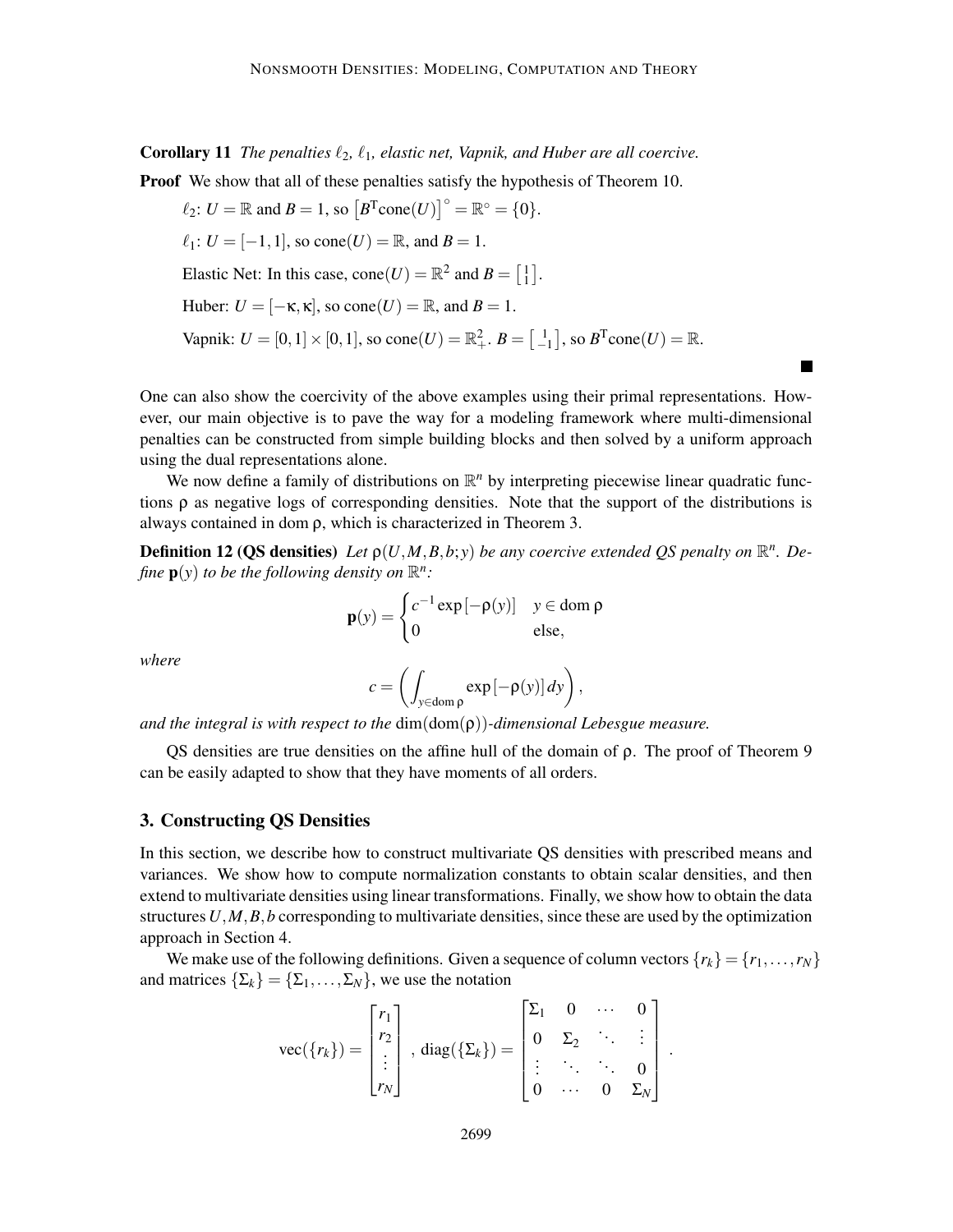In definition 12, QS densities are defined over  $\mathbb{R}^n$ . The moments of these densities depend in a nontrivial way on the choice of parameters  $b, B, U, M$ . In practice, we would like to be able to construct these densities to have prescribed means and variances. We show how this can be done using scalar QS random variables as the building blocks. Suppose  $y = \text{vec}(\{y_k\})$  is a vector of independent (but not necessarily identical) QS random variables with mean 0 and variance 1. Denote by  $b_k$ ,  $B_k$ ,  $U_k$ ,  $M_k$  the specification for the densities of  $y_k$ . To obtain the density of y, we need only take

$$
U = U_1 \times U_2 \times \cdots \times U_N,
$$
  
\n
$$
M = diag({M_k}),
$$
  
\n
$$
B = diag({B_k}),
$$
  
\n
$$
b = vec({b_k}).
$$

For example, the standard Gaussian distribution is specified by  $U = \mathbb{R}^n$ ,  $M = I$ ,  $b = 0$ ,  $B = I$ , while the standard  $\ell_1$ -Laplace (Aravkin et al., 2011a) is specified by  $U = [-1,1]^n$ ,  $M = 0$ ,  $b = 0$ ,  $B = \sqrt{2}I$ .

The random vector  $\tilde{y} = Q^{1/2}(y + \mu)$  has mean  $\mu$  and variance Q. If c is the normalizing constant for the density of *y*, then  $c \det(Q)^{1/2}$  is the normalizing constant for the density of  $\tilde{y}$ .

Remark 13 *Note that only independence of the building blocks is required in the above result. This allows the flexibility to impose different QS densities on different errors in the model. Such flexibility may be useful for example when combining measurement data from different instruments, where some instruments may occasionally give bad data (with outliers), while others have errors that are modeled well by Gaussian distributions.*

We now show how to construct scalar building blocks with mean 0 and variance 1, that is, how to compute the key normalizing constants for any OS penalty. To this aim, suppose  $\rho(y)$  is a scalar OS penalty that is symmetric about 0. We would like to construct a density  $\mathbf{p}(y) = \exp[-\rho(c_2y)]/c_1$  to be a true density with unit variance, that is,

$$
\frac{1}{c_1} \int \exp[-\rho(c_2 y)] dy = 1 \quad \text{and} \quad \frac{1}{c_1} \int y^2 \exp[-\rho(c_2 y)] dy = 1,
$$
 (17)

where the integrals are over  $\mathbb{R}$ . Using *u*-substitution, these equations become

$$
c_1c_2 = \int \exp\left[-\rho(y)\right]dy \quad \text{and} \quad c_1c_2^3 = \int y^2 \exp\left[-\rho(y)\right]dy.
$$

Solving this system yields

$$
c_2 = \sqrt{\int y^2 \exp[-\rho(y)] dy / \int \exp[-\rho(y)] dy},
$$
  

$$
c_1 = \frac{1}{c_2} \int \exp[-\rho(y)] dy.
$$

These expressions can be used to obtain the normalizing constants for any particular  $\rho$  using simple integrals.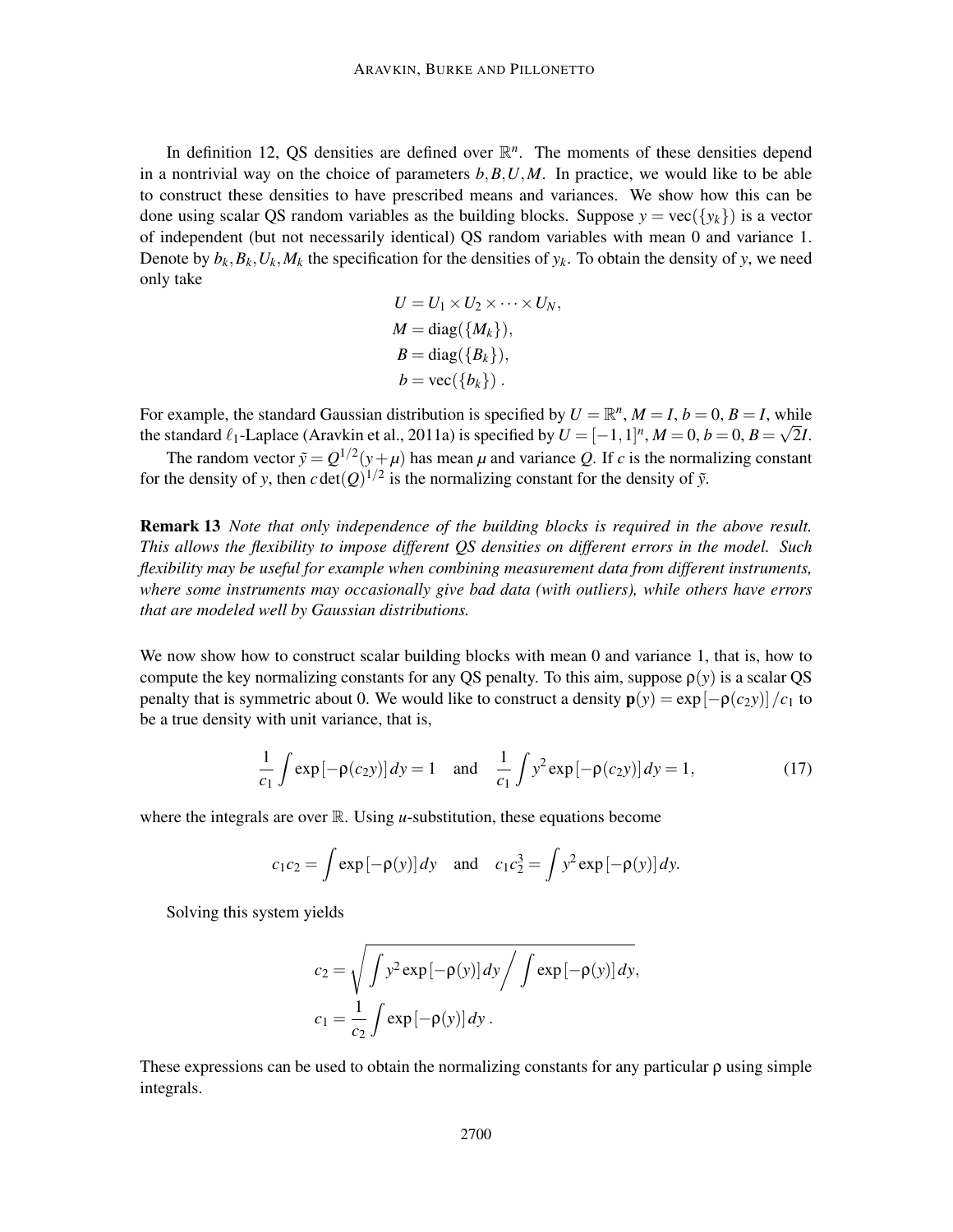#### 3.1 Huber Density

The scalar density corresponding to the Huber penalty is constructed as follows. Set

$$
\mathbf{p}_{\mathbf{H}}(y) = \frac{1}{c_1} \exp[-\rho_H(c_2 y)],
$$

where  $c_1$  and  $c_2$  are chosen as in (17). Specifically, we compute

$$
\int \exp[-\rho_H(y)] dy = 2 \exp\left[-\kappa^2/2\right] \frac{1}{\kappa} + \sqrt{2\pi} [2\Phi(\kappa) - 1],
$$
  

$$
\int y^2 \exp[-\rho_H(y)] dy = 4 \exp\left[-\kappa^2/2\right] \frac{1 + \kappa^2}{\kappa^3} + \sqrt{2\pi} [2\Phi(\kappa) - 1],
$$

where  $\Phi$  is the standard normal cumulative density function. The constants  $c_1$  and  $c_2$  can now be readily computed.

To obtain the multivariate Huber density with variance *Q* and mean  $\mu$ , let  $U = [-\kappa, \kappa]^n$ ,  $M = I$ ,  $B = I$  any full rank matrix, and  $b = 0$ . This gives the desired density:

$$
\mathbf{p}_{\mathbf{H}}(y) = \frac{1}{c_1^n \det(Q^{1/2})} \exp \left[ -\sup_{u \in U} \left\{ \left\langle c_2 Q^{-1/2} \left( y - \mu \right), u \right\rangle - \frac{1}{2} u^{\mathsf{T}} u \right\} \right].
$$

### 3.2 Vapnik Density

The scalar density associated with the Vapnik penalty is constructed as follows. Set

$$
\mathbf{p}_{\mathbf{V}}(y) = \frac{1}{c_1} \exp \left[ -\rho_V(c_2 y) \right] ,
$$

where the normalizing constants  $c_1$  and  $c_2$  can be obtained from

$$
\int \exp[-\rho_V(y)] dy = 2(\epsilon + 1),
$$

$$
\int y^2 \exp[-\rho_V(y)] dy = \frac{2}{3}\epsilon^3 + 2(2 - 2\epsilon + \epsilon^2),
$$

using the results in Section 3. Taking  $U = [0, 1]^{2n}$ , the multivariate Vapnik distribution with mean  $\mu$ and variance *Q* is

$$
\mathbf{p}_{\mathbf{V}}(y) = \frac{1}{c_1^n \det(Q^{1/2})} \exp \left[ -\sup_{u \in U} \left\{ \left\langle c_2 B Q^{-1/2} \left( y - \mu \right) - \varepsilon \mathbf{1}_{2n}, u \right\rangle \right\} \right],
$$

where *B* is block diagonal with each block of the form  $B = \begin{bmatrix} 1 \\ -1 \end{bmatrix}$ , and  $\mathbf{1}_{2n}$  is a column vector of 1's of length 2*n*.

# 4. Optimization With PLQ Penalties

In the previous sections, QS penalties were characterized using their dual representation and interpreted as negative log likelihoods of true densities. As we have seen, the scope of such densities is extremely broad. Moreover, these densities can easily be constructed to possess specified moment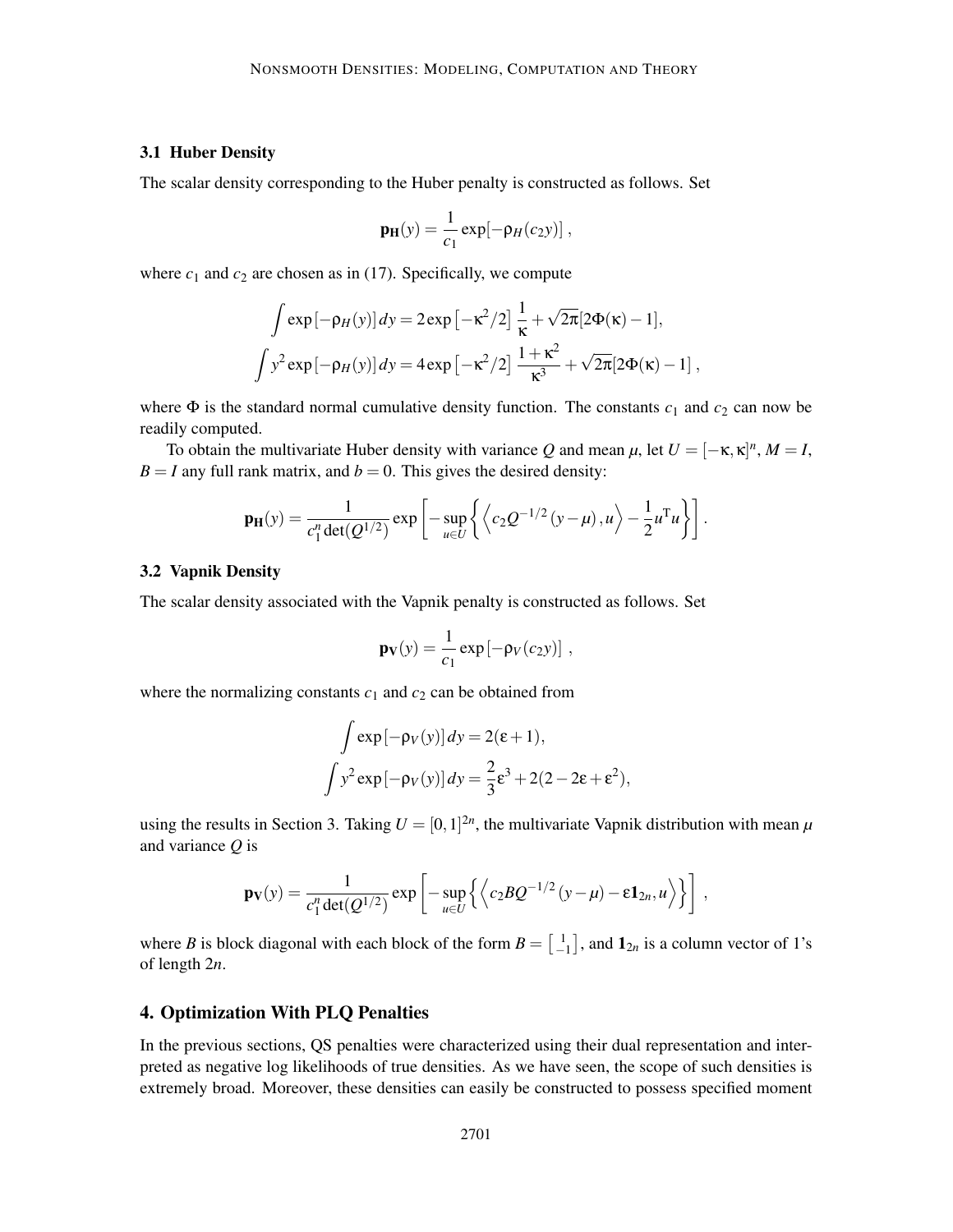properties. In this section, we expand on their utility by showing that the resulting estimation problems (4) can be solved with high accuracy using standard techniques from numerical optimization for a large subclass of these penalties. We focus on PLQ penalties for the sake of simplicity in our presentation of an interior point approach to solving these estimation problems. However, the interior point approach applies in much more general settings (Nemirovskii and Nesterov, 1994). Nonetheless, the PLQ case is sufficient to cover all of the examples given in Remark 4 while giving the flavor of how to proceed in the more general cases.

We exploit the dual representation for the class of PLQ penalties (Rockafellar and Wets, 1998) to explicitly construct the Karush-Kuhn-Tucker (KKT) conditions for a wide variety of model problems of the form (4). Working with these systems opens the door to using a wide variety of numerical methods for convex quadratic programming to solve (4).

Let  $\rho(U_v, M_v, b_v, B_v; v)$  and  $\rho(U_w, M_w, b_w, B_w; v)$  be two PLQ penalties and define

$$
V(v;R) := \rho(U_v, M_v, b_v, B_v; R^{-1/2}v)
$$
\n(18)

and

$$
W(w;Q) := \rho(U_w, M_w, b_w, B_w; Q^{-1/2}w).
$$
\n(19)

Then (4) becomes

$$
\min_{y \in \mathbb{R}^n} \rho(U, M, b, B; y),\tag{20}
$$

where

$$
U:=U_v\times U_w, M:=\begin{bmatrix}M_v & 0\\ 0 & M_w\end{bmatrix}, b:=\begin{pmatrix}b_v-B_vR^{-1/2}z\\ b_w-B_wQ^{-1/2}\mu\end{pmatrix},
$$

and

$$
B:=\begin{bmatrix}B_vR^{-1/2}H\\B_wQ^{-1/2}G\end{bmatrix}.
$$

Moreover, the hypotheses in  $(1)$ ,  $(2)$ ,  $(4)$ , and  $(5)$  imply that the matrix *B* in  $(20)$  is injective. Indeed, *By* = 0 if and only if  $B_w Q^{-1/2} Gy = 0$ , but, since *G* is nonsingular and  $B_w$  is injective, this implies that  $y = 0$ . That is,  $\text{null}(B) = \{0\}$ . Consequently, the objective in (20) takes the form of a PLQ penalty function (5). In particular, if (18) and (19) arise from PLQ densities (definition 12), then the solution to problem (20) is the MAP estimator in the statistical model (1)-(2).

To simplify the notational burden, in the remainder of this section we work with (20) directly and assume that the defining objects in (20) have the dimensions specified in (5);

$$
U \in \mathbb{R}^m, M \in \mathbb{R}^{m \times m}, b \in \mathbb{R}^m, \text{ and } B \in \mathbb{R}^{m \times n}.
$$

The Lagrangian (Rockafellar and Wets, 1998)[Example 11.47] for problem (20) is given by

$$
L(y, u) = bTu - \frac{1}{2}uTMu + uTBy.
$$

By assumption *U* is polyhedral, and so can be specified to take the form

$$
U = \{u : A^{\mathrm{T}}u \le a\},\tag{21}
$$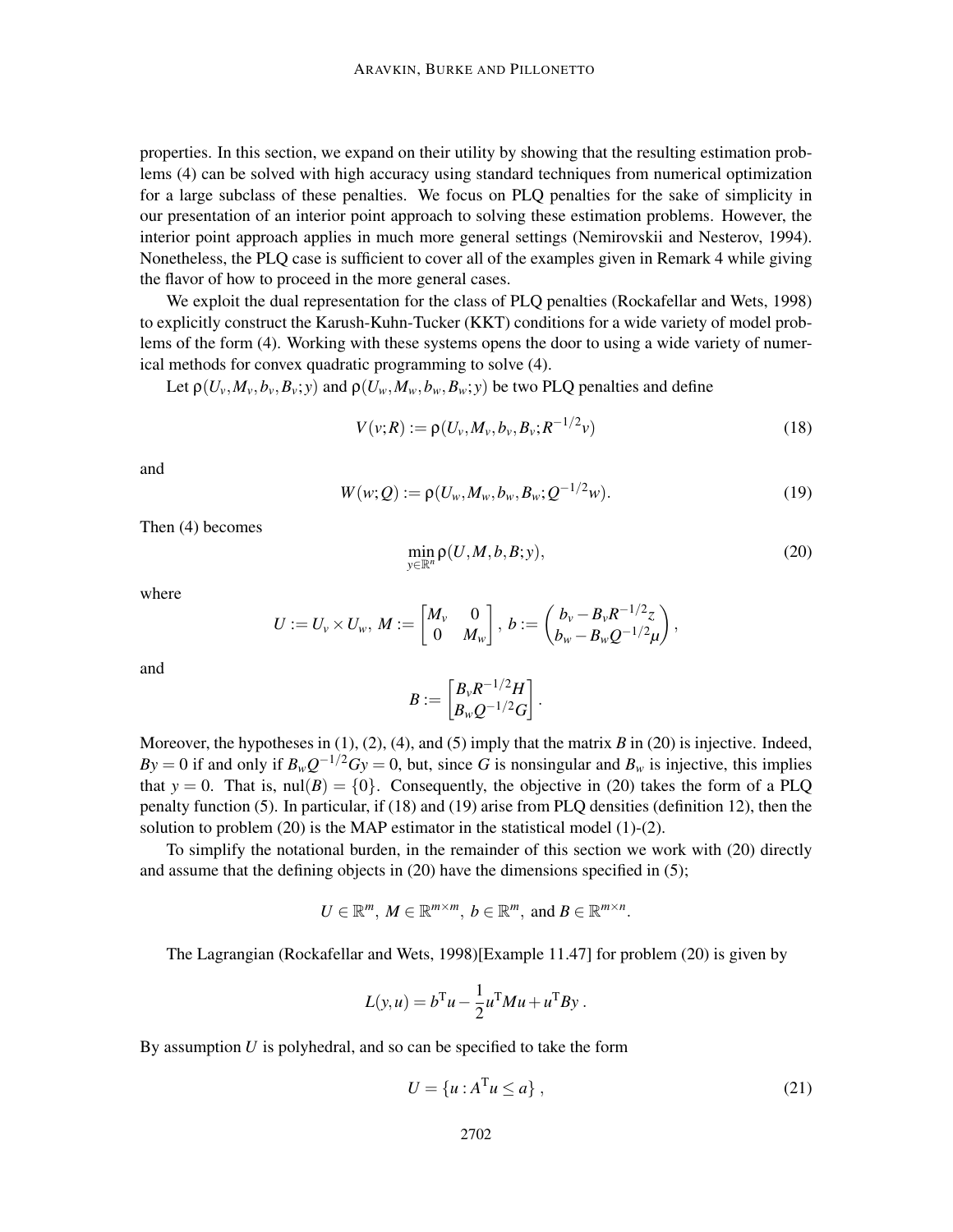where  $A \in \mathbb{R}^{m \times \ell}$ . Using this representation for *U*, the optimality conditions for (20) (Rockafellar, 1970; Rockafellar and Wets, 1998) are

$$
0 = BTu,\n0 = b + By - Mu - Aq,\n0 = ATu + s - a,\n0 = qisi, i = 1,..., l, q, s \ge 0,
$$
\n(22)

where the non-negative slack variable *s* is defined by the third equation in (22). The non-negativity of *s* implies that  $u \in U$ . The equations  $0 = q_i s_i$ ,  $i = 1, ..., \ell$  in (22) are known as the complementarity conditions. By convexity, solving the problem (20) is equivalent to satisfying (22). There is a vast optimization literature on working directly with the KKT system. In particular, interior point (IP) methods (Kojima et al., 1991; Nemirovskii and Nesterov, 1994; Wright, 1997) can be employed. In the Kalman filtering/smoothing application, IP methods have been used to solve the KKT system (22) in a numerically stable and efficient manner, see, for example, Aravkin et al. (2011b). Remarkably, the IP approach studied by Aravkin et al. (2011b) generalizes to the entire PLQ class. For Kalman filtering and smoothing, the computational efficiency is also preserved (see Section 6). Here, we show the general development for the entire PLQ class using standard techniques from the IP literature, see, for example, Kojima et al. (1991).

Let *U*,*M*,*b*,*B*, and *A* be as defined in (5) and (21), and let  $\tau \in (0, +\infty]$ . We define the  $\tau$  *slice of the strict feasibility region for* (22) to be the set

$$
\mathcal{F}_+(\tau) = \left\{ (s, q, u, y) \middle| \begin{array}{c} 0 < s, \ 0 < q, \ s^T q \leq \tau, \text{ and} \\ (s, q, u, y) \text{ satisfy the affine equations in (22)} \end{array} \right\},
$$

and the *central path for* (22) to be the set

$$
C := \left\{ (s, q, u, y) \middle| \begin{array}{c} 0 < s, \ 0 < q, \ \gamma = q_i s_i \ i = 1, \dots, \ell, \text{ and} \\ (s, q, u, y) \ \text{satisfy the affine equations in (22)} \end{array} \right\}.
$$

For simplicity, we define  $\mathcal{F}_+ := \mathcal{F}_+ (+\infty)$ . The basic strategy of a primal-dual IP method is to follow the central path to a solution of (22) as  $\gamma \downarrow 0$  by applying a predictor-corrector damped Newton method to the function mapping  $\mathbb{R}^{\ell} \times \mathbb{R}^{\ell} \times \mathbb{R}^m \times \mathbb{R}^n$  to itself given by

$$
F_{\gamma}(s,q,u,y) = \begin{bmatrix} s + A^{\mathrm{T}}u - a \\ D(q)D(s)\mathbf{1} - \gamma \mathbf{1} \\ By - Mu - Aq + b \\ B^{\mathrm{T}}u \end{bmatrix},
$$

where  $D(q)$  and  $D(s)$  are diagonal matrices with vectors q, s on the diagonal.

**Theorem 14** *Let*  $U, M, b, B$ *, and*  $A$  *be as defined in* (5) *and* (21)*. Given*  $\tau > 0$ *, let*  $\mathcal{F}_+$ *,*  $\mathcal{F}_+(\tau)$ *, and*  $C$ *be as defined above. If*

$$
\mathcal{F}_{+} \neq \mathbf{0} \quad \text{and} \quad \text{null}(M) \cap \text{null}(A^{T}) = \{0\},\tag{23}
$$

*then the following statements hold.*

*(i)*  $F_{\gamma}^{(1)}(s,q,u,y)$  *is invertible for all*  $(s,q,u,y) \in \mathcal{F}_+$ .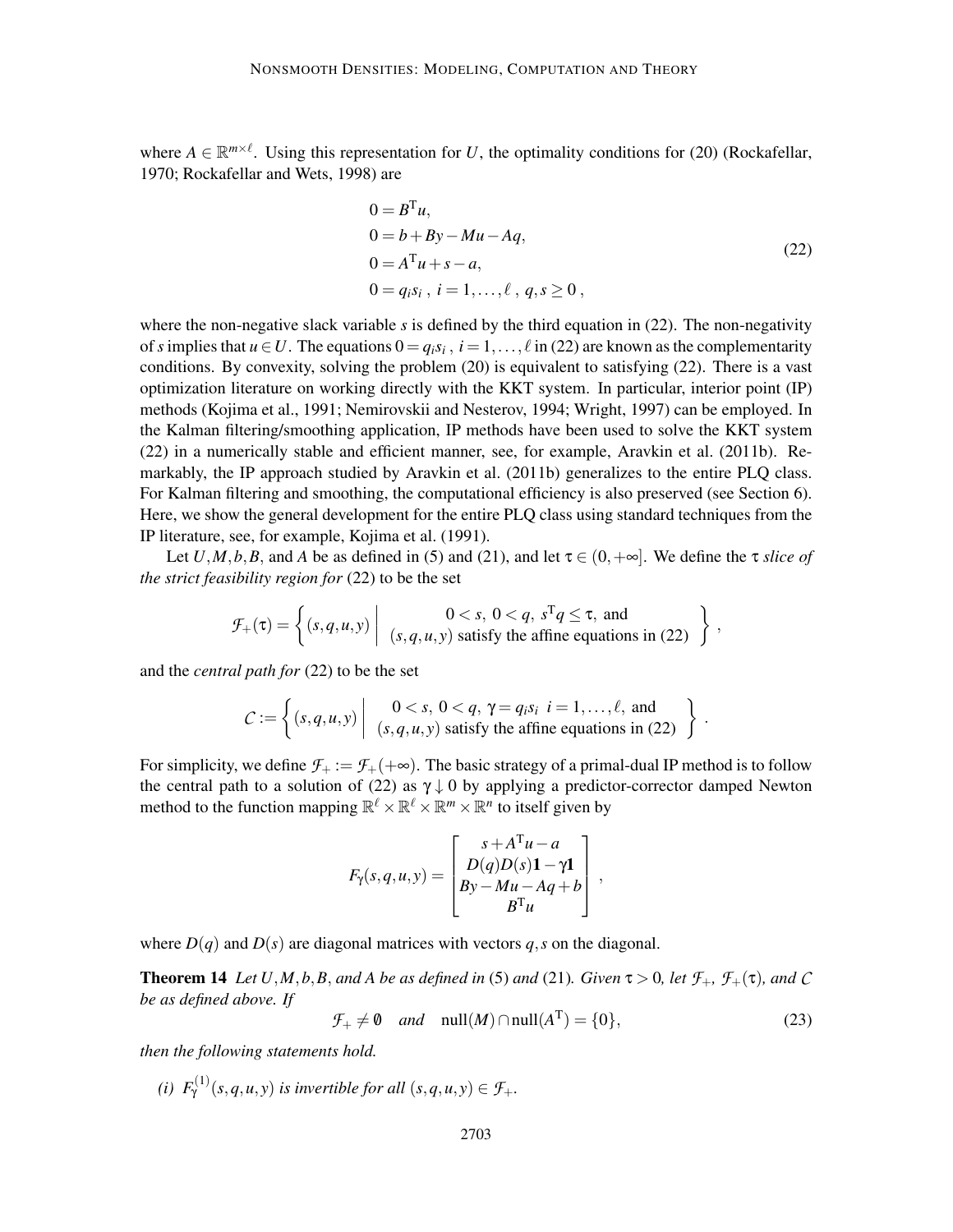- (ii) Define  $\widehat{\mathcal{F}}_+=\{(s,q)\ |\ \exists\,(u,y)\in \mathbb{R}^m\times\mathbb{R}^n \text{ s.t. }(s,q,u,y)\in\mathcal{F}_+\ \}.$  Then for each  $(s,q)\in\widehat{\mathcal{F}}_+$  there  $(u, y) \in \mathbb{R}^m \times \mathbb{R}^n$  *<i>such that*  $(s, q, u, y) \in \mathcal{F}_+$ .
- *(iii)* The set  $\mathcal{F}_+(\tau)$  *is bounded for every*  $\tau > 0$ *.*
- *(iv)* For every  $g \in \mathbb{R}^{\ell}_{++}$ , there is a unique  $(s, q, u, y) \in \mathcal{F}_+$  such that  $g = (s_1q_1, s_2q_2, \ldots, s_\ell q_\ell)^T$ .
- *(v)* For every  $\gamma > 0$ , there is a unique solution  $[s(\gamma), q(\gamma), u(\gamma), y(\gamma)]$  to the equation  $F_\gamma(s, q, u, y)$  = 0. Moreover, these points form a differentiable trajectory in  $\mathbb{R}^{\vee}\times\mathbb{R}^{\vee}\times\mathbb{R}^n\times\mathbb{R}^n$ . In particular, *we may write*

$$
C = \{ [s(\gamma), q(\gamma), u(\gamma), y(\gamma)] \mid \gamma > 0 \}.
$$

*(vi) The set of cluster points of the central path as* γ ↓ 0 *is non-empty, and every such cluster point is a solution to* (22)*.*

Please see the Appendix for proof. Theorem 14 shows that if the conditions (23) hold, then IP techniques can be applied to solve the problem (20). In all of the applications we consider, the condition null(*M*)∩null( $A<sup>T</sup>$ ) = {0} is easily verified. For example, in the setting of (20) with

$$
U_{v} = \{u \mid A_{v} u \le a_{v}\} \quad \text{and} \quad U_{w} = \{u \mid A_{w} u \le b_{w}\}\tag{24}
$$

this condition reduces to

$$
\text{null}(M_v) \cap \text{null}(A_v^{\text{T}}) = \{0\} \quad \text{and} \quad \text{null}(M_w) \cap \text{null}(A_w^{\text{T}}) = \{0\}. \tag{25}
$$

**Corollary 15** The densities corresponding to  $\ell_1, \ell_2$ , Huber, and Vapnik penalties all satisfy hypoth*esis* (25)*.*

**Proof** We verify that  $null(M) \cap null(A^T) = 0$  for each of the four penalties. In the  $\ell_2$  case, *M* has full rank. For the  $\ell_1$ , Huber, and Vapnik penalties, the respective sets *U* are bounded, so  $U^{\infty} = \{0\}$ .  $\blacksquare$ 

On the other hand, the condition  $\mathcal{F}_+ \neq \emptyset$  is typically more difficult to verify. We show how this is done for two sample cases from class (4), where the non-emptiness of  $\mathcal{F}_+$  is established by constructing an element of this set. Such constructed points are useful for initializing the interior point algorithm.

4.1  $\ell_1$ - $\ell_2$ 

Suppose  $V(v; R) = ||R^{-1/2}v||_1$  and  $W(w; Q) = \frac{1}{2} ||Q^{-1/2}w||_2^2$  $\frac{2}{2}$ . In this case

$$
U_{v} = [-\mathbf{1}_{m}, \mathbf{1}_{m}], M_{v} = 0_{m \times m}, b_{v} = 0_{m}, B_{v} = I_{m \times m},
$$
  

$$
U_{w} = \mathbb{R}^{n}, M_{w} = I_{n \times n}, b_{w} = 0_{n}, B_{w} = I_{n \times n},
$$

and  $R \in \mathbb{R}^{m \times m}$  and  $Q \in \mathbb{R}^{n \times n}$  are symmetric positive definite covariance matrices. Following the notation of (20) we have

$$
U = [-1,1] \times \mathbb{R}^n, M = \begin{bmatrix} 0_{m \times m} & 0 \\ 0 & I_{n \times n} \end{bmatrix}, b = \begin{pmatrix} -R^{-1/2}z \\ -Q^{-1/2}\mu \end{pmatrix}, B = \begin{bmatrix} R^{-1/2}H \\ Q^{-1/2}G \end{bmatrix}
$$

.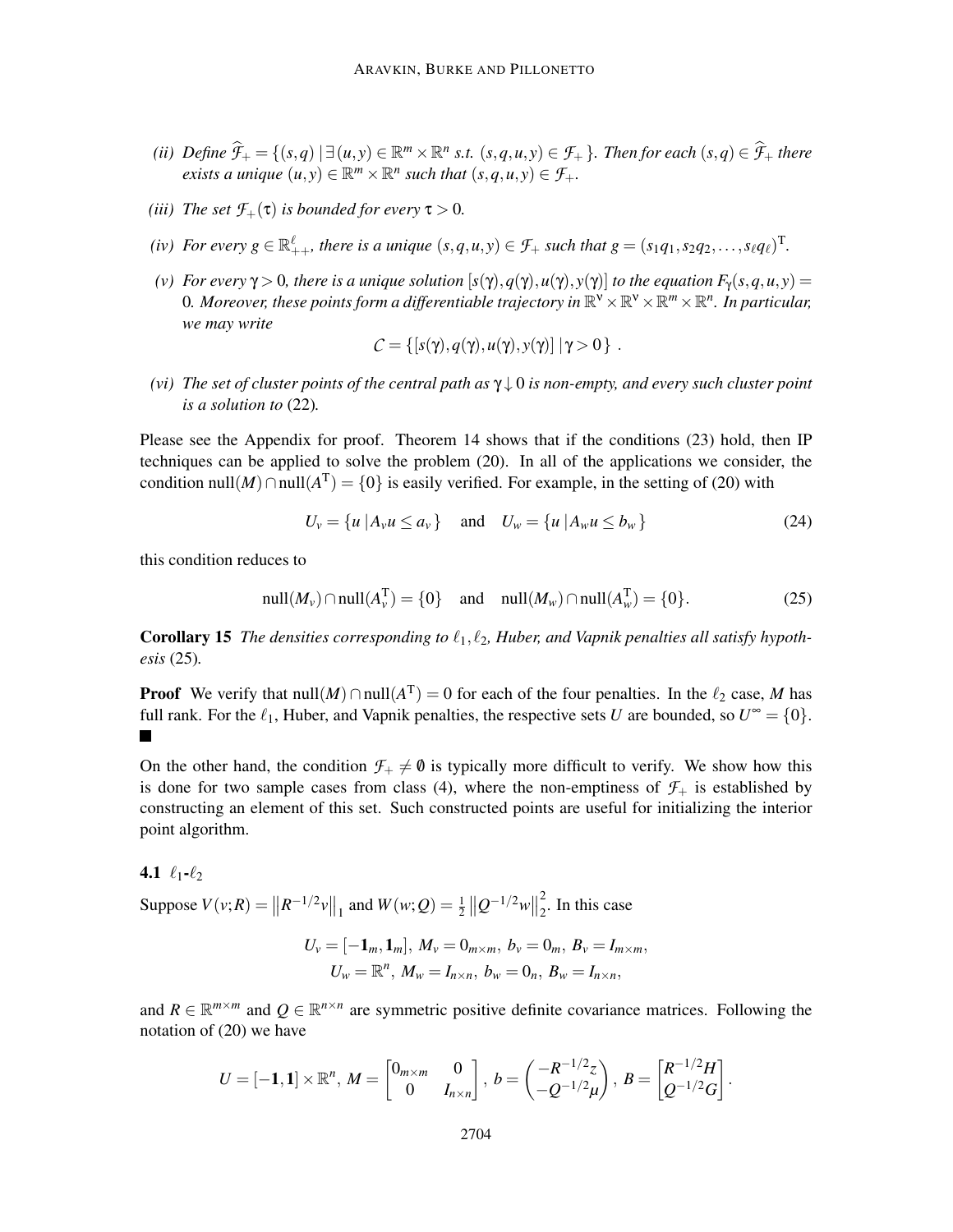The specification of *U* in (21) is given by

$$
AT = \begin{bmatrix} I_{m \times m} & 0_{n \times n} \\ -I_{m \times m} & 0_{n \times n} \end{bmatrix}
$$
 and  $a = \begin{pmatrix} 1 \\ -1 \end{pmatrix}$ .

Clearly, the condition null(*M*)∩null( $A<sup>T</sup>$ ) = {0} in (23) is satisfied. Hence, for Theorem 14 to apply, we need only check that  $\mathcal{F}_+ \neq \emptyset$ . This is easily established by noting that  $(s, q, u, y) \in \mathcal{F}_+$ , where

$$
u = \begin{pmatrix} 0 \\ 0 \end{pmatrix}, y = G^{-1}\mu, s = \begin{pmatrix} 1 \\ 1 \end{pmatrix}, q = \begin{pmatrix} 1 + [R^{-1/2}(Hy - z)]_+ \\ 1 - [R^{-1/2}(Hy - z)]_- \end{pmatrix},
$$

where, for  $g \in \mathbb{R}^{\ell}$ ,  $g_{+}$  is defined componentwise by  $g_{+(i)} = \max\{g_i, 0\}$  and  $g_{-(i)} = \min\{g_i, 0\}$ .

# 4.2 Vapnik-Huber

Suppose that  $V(v;R)$  and  $W(w;Q)$  are as in (18) and (19), respectively, with *V* a Vapnik penalty and *W* a Huber penalty:

$$
U_{\nu} = [0, \mathbf{1}_m] \times [0, \mathbf{1}_m], M_{\nu} = 0_{2m \times 2m}, b_{\nu} = -\begin{pmatrix} \epsilon \mathbf{1}_m \\ \epsilon \mathbf{1}_m \end{pmatrix}, B_{\nu} = \begin{bmatrix} I_{m \times m} \\ -I_{m \times m} \end{bmatrix},
$$
  

$$
U_{\nu} = [-\kappa \mathbf{1}_n, \kappa \mathbf{1}_n], M_{\nu} = I_{n \times n}, b_{\nu} = 0_n, B_{\nu} = I_{n \times n},
$$

and  $R \in \mathbb{R}^{m \times m}$  and  $Q \in \mathbb{R}^{n \times n}$  are symmetric positive definite covariance matrices. Following the notation of (20) we have

$$
U = ([0, \mathbf{1}_m] \times [0, \mathbf{1}_m]) \times [-\kappa \mathbf{1}_n, \kappa \mathbf{1}_n], M = \begin{bmatrix} 0_{2m \times 2m} & 0 \\ 0 & I_{n \times n} \end{bmatrix},
$$

$$
b = -\begin{pmatrix} \varepsilon \mathbf{1}_m + R^{-1/2}z \\ \varepsilon \mathbf{1}_m - R^{-1/2}z \\ Q^{-1/2}\mu \end{pmatrix}, B = \begin{bmatrix} R^{-1/2}H \\ -R^{-1/2}H \\ Q^{-1/2}G \end{bmatrix}.
$$

The specification of *U* in (21) is given by

$$
A^{T} = \begin{bmatrix} I_{m \times m} & 0 & 0 \\ -I_{m \times m} & 0 & 0 \\ 0 & I_{m \times m} & 0 \\ 0 & -I_{m \times m} & 0 \\ 0 & 0 & I_{n \times n} \\ 0 & 0 & -I_{n \times n} \end{bmatrix} \text{ and } a = \begin{pmatrix} 1_{m} \\ 0_{m} \\ 1_{m} \\ 0_{m} \\ \kappa 1_{n} \end{pmatrix}.
$$

Since null( $A<sup>T</sup>$ ) = {0}, the condition null( $M$ )  $\cap$  null( $A<sup>T</sup>$ ) = {0} in (23) is satisfied. Hence, for Theorem 14 to apply, we need only check that  $\mathcal{F}_+ \neq \emptyset$ . We establish this by constructing an element  $(s, q, u, y)$  of  $\mathcal{F}_+$ . For this, let

$$
u = \begin{pmatrix} u_1 \\ u_2 \\ u_3 \end{pmatrix}, s = \begin{pmatrix} s_1 \\ s_2 \\ s_3 \\ s_4 \\ s_5 \\ s_6 \end{pmatrix}, q = \begin{pmatrix} q_1 \\ q_2 \\ q_3 \\ q_4 \\ q_5 \\ q_6 \end{pmatrix},
$$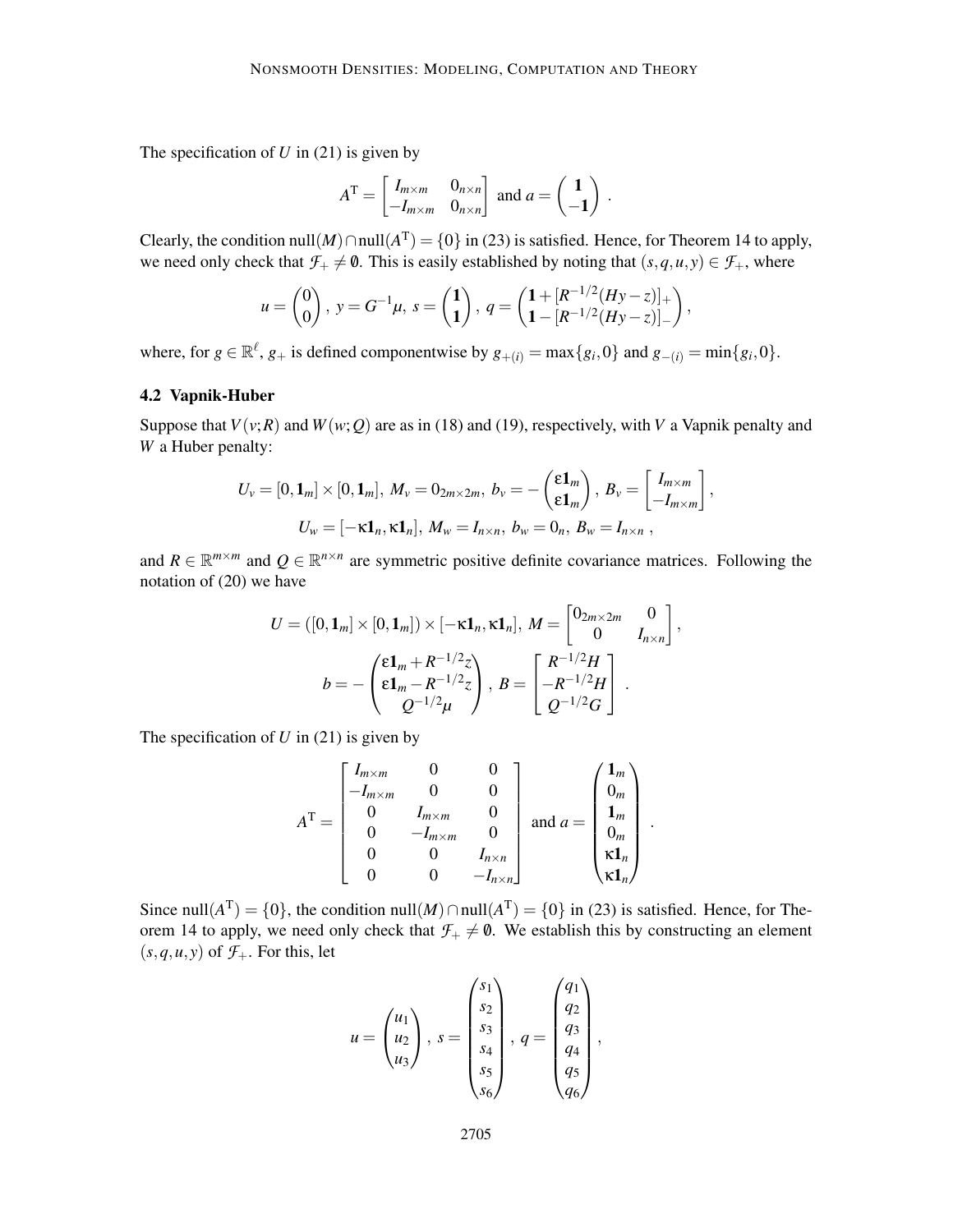and set

$$
y = 0_n, u_1 = u_2 = \frac{1}{2}\mathbf{1}_{\ell}, u_3 = 0_n, s_1 = s_2 = s_3 = s_4 = \frac{1}{2}\mathbf{1}_{\ell}, s_5 = s_6 = \kappa \mathbf{1}_n,
$$

and

$$
q_1 = \mathbf{1}_m - (\epsilon \mathbf{1}_m + R^{-1/2} z)_-, \ q_2 = \mathbf{1}_m + (\epsilon \mathbf{1}_m + R^{-1/2} z)_+,
$$
  
\n
$$
q_3 = \mathbf{1}_m - (\epsilon \mathbf{1}_m - R^{-1/2} z)_-, \ q_4 = \mathbf{1}_m + (\epsilon \mathbf{1}_m - R^{-1/2} z)_+,
$$
  
\n
$$
q_5 = \mathbf{1}_n - (Q^{-1/2} \mu)_-, \ q_6 = \mathbf{1}_n + (Q^{-1/2} \mu)_+ .
$$

Then  $(s, q, u, v) \in \mathcal{F}_+$ .

# 5. Simple Numerical Examples And Comparisons

Before we proceed to the main application of interest (Kalman smoothing), we present a few simple and interesting problems in the PLQ class. An IP solver that handles the problems discussed in this section is available through github.com/saravkin/, along with example files and ADMM implementations. A comprehensive comparison with other methods is not in our scope, but we do compare the IP framework with the Alternating Direction Method of Multipliers (ADMM), see Boyd et al. (2011) for a tutorial reference. We hope that the examples and the code will help readers to develop intuition about these two methods.

We focus on ADMM in particular because these methods enjoy widespread use in machine learning and other applications, due to their versatility and ability to scale to large problems. The fundamental difference between ADMM and IP is that ADMM methods have at best linear convergence, so they cannot reach high accuracy in reasonable time, see [Section 3.2.2] of Boyd et al. (2011). In contrast, IP methods have a superlinear convergence rate. In fact, some variants have 2-step quadratic convergence, see Ye and Anstreicher (1993) and Wright (1997).

In addition to accuracy concerns, IP methods may be preferable to ADMM when

- objective contains complex non-smooth terms, for example,  $||Ax b||_1$ .
- linear operators within the objective formulations are ill-conditioned.

For formulations with well-conditioned linear operators and simple nonsmooth pieces (such as Lasso), ADMM can easily outperform IP. In these cases ADMM methods can attain moderate accuracy (and good solutions) very quickly, by exploiting partial smoothness and/or simplicity of regularizing functionals. For problems lacking these features, such as general formulations built from (nonsmooth) PLQ penalties and possibly ill-conditioned linear operators, IP can dominate ADMM, reaching the true solution while ADMM struggles.

We present a few simple examples below, either developing the ADMM approach for each, or discussing the difficulties (when applicable). We explain advantages and disadvantages of using IP, and present numerical results. A simple IP solver that handles all of the examples, together with ADMM code used for the comparisons, is available through github.com/saravkin/. The Lasso example was taken directly from http://www.stanford.edu/~boyd/papers/admm/, and we implemented the other ADMM examples using this code as a template.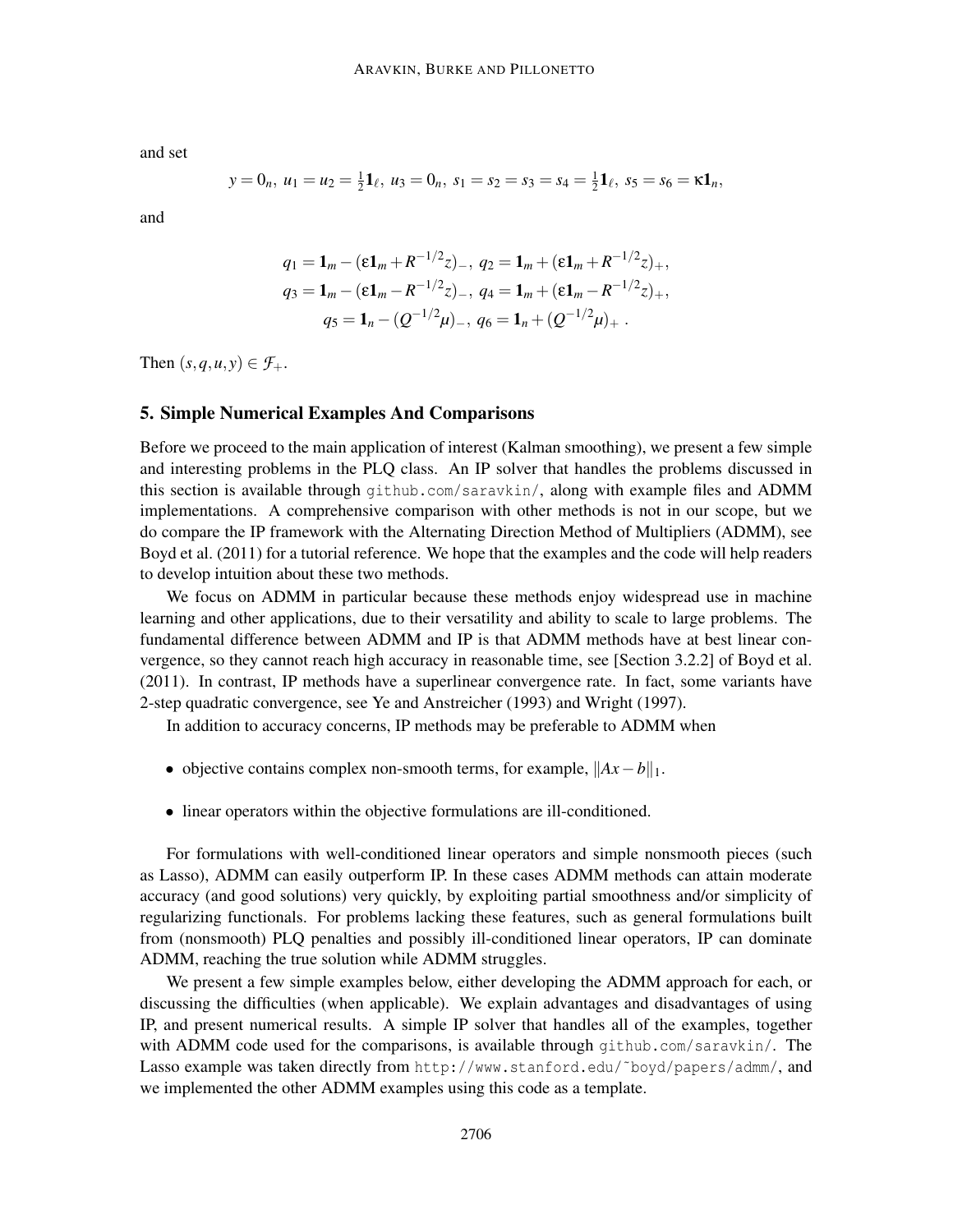### 5.1 Lasso Problem

Consider the Lasso problem

$$
\min_{x} \frac{1}{2} ||Ax - b||_2^2 + \lambda ||x||_1,
$$

where  $A \in \mathbb{R}^{n \times m}$ . Assume that  $m < n$ . In order to develop an ADMM approach, we split the variables and introduce a constraint:

$$
\min_{x,z} \frac{1}{2} \|Ax - b\|_2^2 + \lambda \|z\|_1 \quad \text{s.t.} \quad x = z. \tag{26}
$$

,

The augmented Lagrangian for (26) is given by

$$
\mathcal{L}(x, z, y) = \frac{1}{2} ||Ax - b||_2^2 + \lambda ||z||_1 + \eta y^T (z - x) + \frac{\rho}{2} ||z - x||_2^2
$$

where  $\eta$  is the augmented Lagrangian parameter. The ADMM method now comprises the following iterative updates:

$$
x^{k+1} = \underset{x}{\operatorname{argmin}} \frac{1}{2} ||Ax - b||_2^2 + \frac{\eta}{2} ||x + y^k - z^k||_2^2,
$$
  
\n
$$
z^{k+1} = \underset{x}{\operatorname{argmin}} \lambda ||z||_1 + \frac{\eta}{2} ||z - x^{k+1} + y^k||_2^2,
$$
  
\n
$$
y^{k+1} = y^k + (z^{k+1} - x^{k+1}).
$$

Turning our attention to the *x*-update, note that the gradient is given by

$$
A^T (Ax - b) + \eta (x + y^k - z^k) = (A^T A + I)x - A^T b + \eta (y^k - z^k).
$$

At every iteration, the update requires solving the same positive definite  $m \times m$  symmetric system. Forming  $A^T A + I$  is  $O(nm^2)$  time, and obtaining a Cholesky factorization is  $O(m^3)$ , but once this is done, every *x*-update can be obtained in  $O(m^2)$  time by doing two back-solves.

The *z*-update has a closed form solution given by soft thresholding:

$$
z^{k+1} = S(x^{k+1} - y^{k+1}, \lambda/\eta) ,
$$

which is an  $O(n)$  operation. The multiplier update is also  $O(n)$ . Therefore, the complexity per iteration is  $O(m^2 + n)$ , making ADMM a great method for this problem.

In contrast, *each iteration* of IP is dominated by the complexity of forming a dense  $m \times m$ system  $A^T D^k A$ , where  $D^k$  is a diagonal matrix that depends on the iteration. So while both methods require an investment of  $O(nm^2)$  to form and  $O(m^3)$  to factorize the system, ADMM requires this only at the outset, while IP has to repeat the computation for every iteration. A simple test shows ADMM can find a good answer, with a significant speed advantage already evident for moderate  $(1000 \times 5000)$  well-conditioned systems (see Table 1).

#### 5.2 Linear Support Vector Machines

The support vector machine problem can be formulated as the PLQ (see Ferris and Munson, 2003, Section 2.1)

$$
\min_{w,\gamma} \frac{1}{2} ||w||^2 + \lambda \rho_+(1 - D(Aw - \gamma 1)), \qquad (27)
$$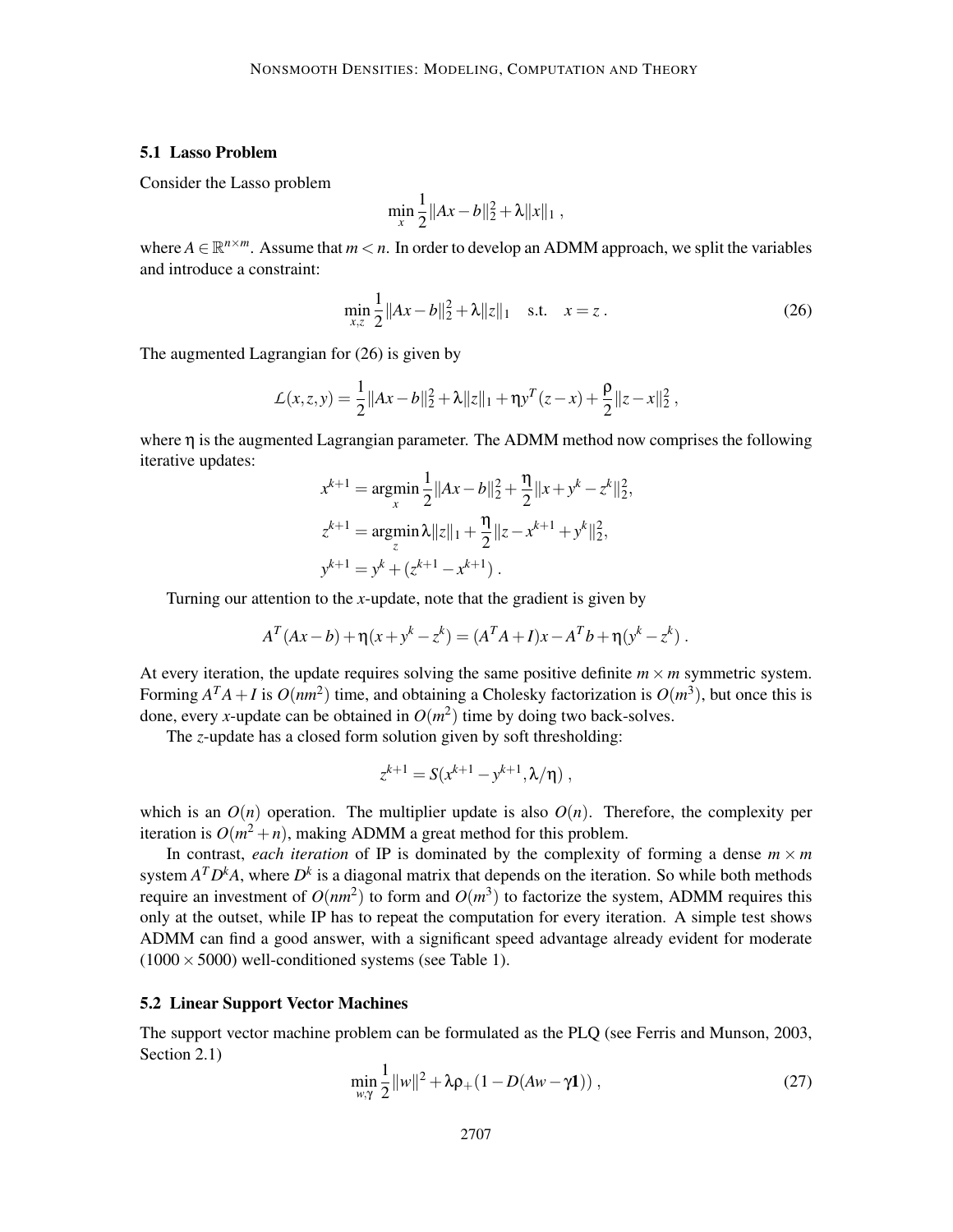| <b>Problem:</b> Size               | <b>ADMM</b> Iters | <b>ADMM</b> Inner | IP Iters | $t_{ADMM}$ (s) | $t_{IP}(s)$ | ObjDiff |
|------------------------------------|-------------------|-------------------|----------|----------------|-------------|---------|
| <b>Lasso:</b> $1500 \times 5000$   | 15                |                   | 18       | 2.0            | 58.3        | 0.0025  |
| <b>SVM:</b> 32561 $\times$ 123     |                   |                   |          |                |             |         |
| $cond(A) = 7.7 \times 10^{10}$     | 653               |                   | 77       | 41.2           | 23.9        | 0.17    |
| <b>H-Lasso:</b> $1000 \times 2000$ |                   |                   |          |                |             |         |
| <i>ADMM/ADMM</i>                   |                   |                   |          |                |             |         |
| $cond(A) = 5.8$                    | 26                | 100               | 20       | 14.1           | 10.5        | 0.00006 |
| $cond(A) = 1330$                   | 27                | 100               | 24       | 40.0           | 13.0        | 0.0018  |
| ADMM/L-BFGS                        |                   |                   |          |                |             |         |
| $cond(A) = 5.8$                    | 18                |                   | 20       | 2.8            | 10.3        | 1.02    |
| $cond(A) = 1330$                   | 22                |                   | 24       | 21.2           | 13.1        | 1.24    |
| L1 Lasso: $500 \times 2000$        |                   |                   |          |                |             |         |
| ADMM/ADMM                          |                   |                   |          |                |             |         |
| $cond(A) = 2.2$                    | 104               | 100               | 29       | 57.4           | 5.9         | 0.06    |
| $cond(A) = 1416$                   | 112               | 100               | 29       | 81.4           | 5.6         | 0.21    |

Table 1: For each problem, we list iterations for IP, outer ADMM, cap for inner ADMM iterations (if applicable), total time for both algorithms and objective difference f(xADMM) f(xIP). This difference is always positive, since in all experiments IP found a lower objective value, and its magnitude is an accuracy heuristic for ADMM, where lower difference means higher accuracy.

where  $\rho_+$  is the hinge loss function,  $w^T x = \gamma$  is the hyperplane being sought,  $D \in \mathbb{R}^{m \times m}$  is a diagonal matrix with  $\{\pm 1\}$  on the diagonals (in accordance to the classification of the training data), and  $A \in \mathbb{R}^{m \times k}$  is the observation matrix, where each row gives the features corresponding to observation  $i \in \{1, \ldots, m\}$ . The ADMM details are similar to the Lasso example, so we omit them here. The interested reader can study the details in the file linear sym available through github/saravkin.

The SVM example turned out to be very interesting. We downloaded the 9th Adult example from the SVM library at http://www.csie.ntu.edu.tw/˜cjlin/libsvm/. The training set has 32561 examples, each with 123 features. When we formed the operator *A* for problem (27), we found it was very poorly conditioned, with condition number  $7.7 \times 10^{10}$ . It should not surprise the reader that after running for 653 iterations, ADMM is still appreciably far away—its objective value is higher, and in fact the relative norm distance to the (unique) true solution is 10%.

It is interesting to note that in this application, high optimization accuracy does not mean better classification accuracy on the test set—indeed, the (suboptimal) ADMM solution achieves a lower classification error on the test set (18%, vs. 18.75% error for IP). Nonetheless, this is not an advantage of one method over another—one can also stop the IP method early. The point here is that from the optimization perspective, SVM illustrates the advantages of Newton methods over methods with a linear rate.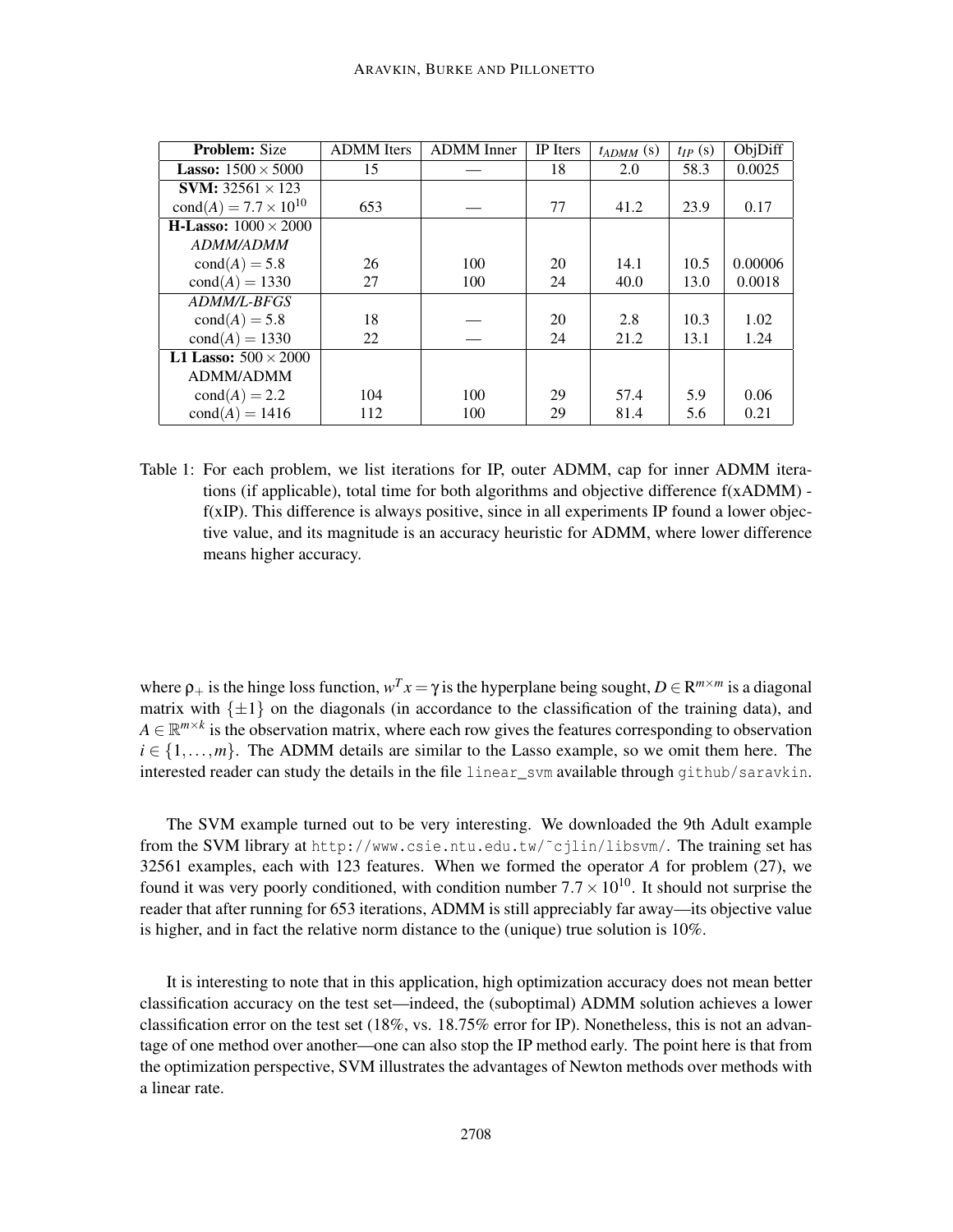#### 5.3 Robust Lasso

For the examples in this section, we take  $\rho(\cdot)$  to be a robust convex loss, either the 1-norm or the Huber function, and consider the robust Lasso problem

$$
\min_{x} \rho(Ax-b) + \lambda ||x||_1.
$$

First, we develop an ADMM approach that works for both losses, exploiting the simple nature of the regularizer. Then, we develop a second ADMM approach when  $\rho(x)$  is the Huber function by exploiting partial smoothness of the objective.

Setting  $z = Ax - b$ , we obtain the augmented Lagrangian

$$
\mathcal{L}(x, z, y) = \rho(z) + \lambda ||x||_1 + \eta y^T (z - Ax + b) + \frac{\rho}{2} || - z + Ax - b||_2^2.
$$

The ADMM updates for this formulation are

$$
x^{k+1} = \underset{x}{\operatorname{argmin}} \lambda ||x||_1 + \frac{\eta}{2} ||Ax - y^k - z^k||_2^2,
$$
  
\n
$$
z^{k+1} = \underset{z}{\operatorname{argmin}} \rho(z) + \frac{\eta}{2} ||z + y^k - Ax^{k+1} + b||_2^2,
$$
  
\n
$$
y^{k+1} = y^k + (z^{k+1} - Ax^{k+1} + b).
$$

The *z*-update can be solved using thresholding, or modified thresholding, in  $O(m)$  time when  $\rho(\cdot)$ is the Huber loss or 1-norm. Unfortunately, the *x*-update now requires solving a LASSO problem. This can be done with ADMM (see previous section), but the nested ADMM structure does not perform as well as IP methods, even for well conditioned problems.

When  $\rho(\cdot)$  is smooth, such as in the case of the Huber loss, the partial smoothness of the objective can be exploited by setting  $x = z$ , obtaining

$$
\mathcal{L}(x, z, y) = \rho(Ax - b) + \lambda ||z||_1 + \eta y^T (zx) + \frac{\rho}{2} ||x - z||_2^2.
$$

The ADMM updates are:

$$
x^{k+1} = \underset{x}{\operatorname{argmin}} \rho(Ax - b) + \frac{\eta}{2} ||x - z^k + y^k||_2^2,
$$
  
\n
$$
z^{k+1} = \underset{z}{\operatorname{argmin}} \lambda ||z||_1 + \frac{\eta}{2} ||z + (x^{k+1} + y^k)||_2^2,
$$
  
\n
$$
y^{k+1} = y^k + (z^{k+1} - x^{k+1}).
$$

The problem required for the *x*-update is smooth, and can be solved by a fast quasi-Newton method, such as L-BFGS. L-BFGS is implemented using only matrix-vector products, and for well-conditioned problems, the ADMM/LBFGS approach has a speed advantage over IP methods. For ill-conditioned problems, L-BFGS has to work harder to achieve high accuracy, and inexact solves may destabilize the overall ADMM approach. IP methods are more consistent (see Table 1).

Just as in the Lasso problem, the IP implementation is dominated by the formation of  $A<sup>T</sup>D<sup>k</sup>A$  at every iteration with complexity  $O(mn^2)$ . However, a simple change of penalty makes the problem much harder for ADMM, especially when the operator *A* is ill-conditioned.

We hope that the toy problems, results, and code that we developed in order to write this section have given the reader a better intuition for IP methods. In the next section, we apply IP methods to Kalman smoothing, and show that these methods can be specifically designed to exploit the time series structure and preserve computational efficiency of classical Kalman smoothers.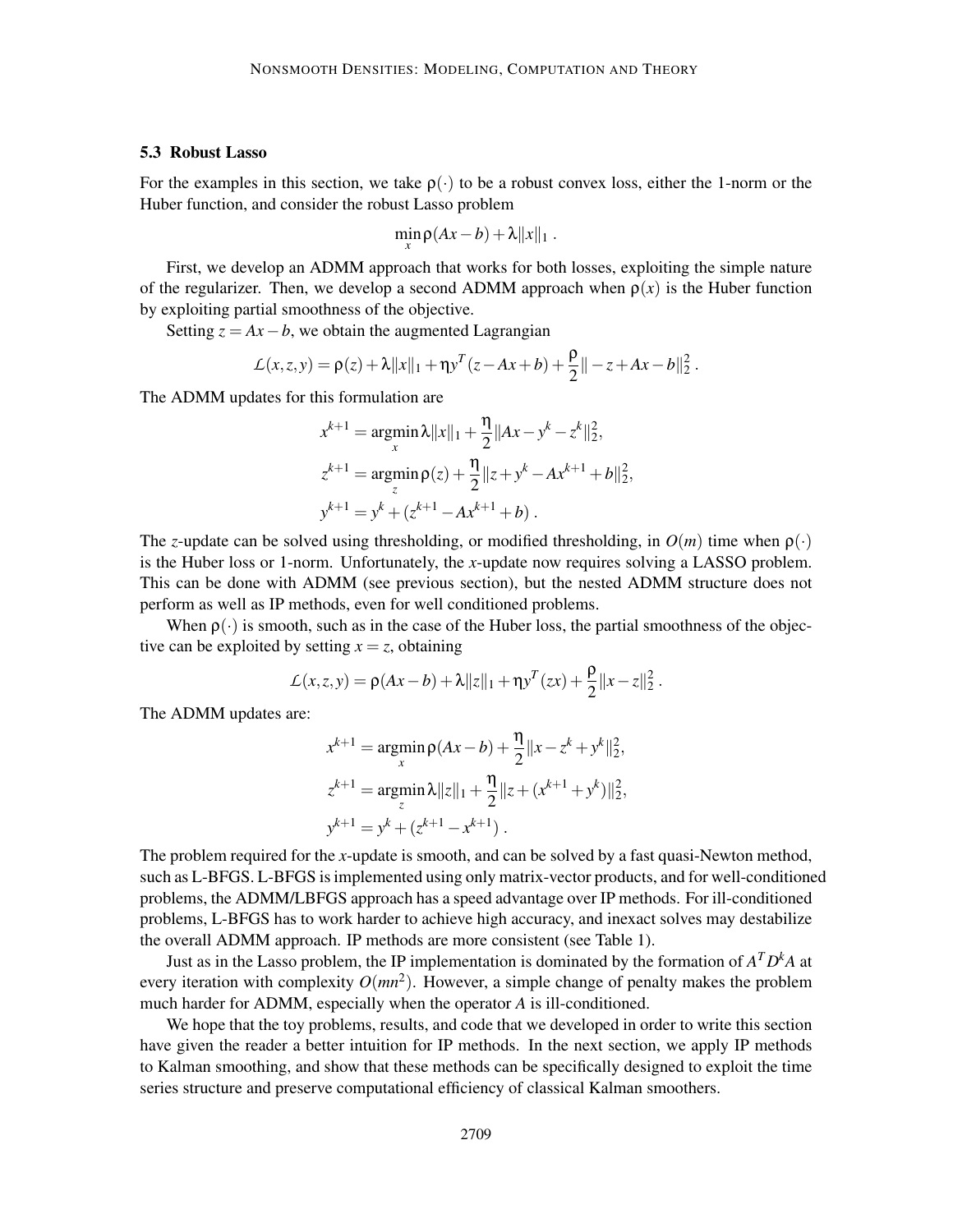# 6. Kalman Smoothing With PLQ Penalties

Consider now a dynamic scenario, where the system state  $x_k$  evolves according to the following stochastic discrete-time linear model

$$
x_1 = x_0 + w_1,
$$
  
\n
$$
x_k = G_k x_{k-1} + w_k, \qquad k = 2, 3, ..., N
$$
  
\n
$$
z_k = H_k x_k + v_k, \qquad k = 1, 2, ..., N
$$
\n(28)

where  $x_0$  is known,  $z_k$  is the *m*-dimensional subvector of *z* containing the noisy output samples collected at instant  $k$ ,  $G_k$  and  $H_k$  are known matrices. Further, we consider the general case where  $\{w_k\}$  and  $\{v_k\}$  are mutually independent zero-mean random variables which can come from any of the densities introduced in the previous section, with positive definite covariance matrices denoted by  $\{Q_k\}$  and  $\{R_k\}$ , respectively.

In order to formulate the Kalman smoothing problem over the entire sequence  $\{x_k\}$ , define

$$
x = \text{vec}\lbrace x_1, \cdots, x_N \rbrace, \qquad w = \text{vec}\lbrace w_1, \cdots, w_N \rbrace,
$$
  
\n
$$
v = \text{vec}\lbrace v_1, \cdots, v_N \rbrace, \qquad Q = \text{diag}\lbrace Q_1, \cdots, Q_N \rbrace,
$$
  
\n
$$
R = \text{diag}\lbrace R_1, \cdots, R_N \rbrace, \qquad H = \text{diag}\lbrace H_1, \cdots, H_N \rbrace,
$$

and

$$
G = \begin{bmatrix} 1 & 0 & & & \\ -G_2 & 1 & \ddots & & \\ & \ddots & \ddots & 0 \\ & & -G_N & 1 \end{bmatrix}.
$$

Then model  $(28)$  can be written in the form of  $(1)-(2)$ , that is,

$$
\mu = Gx + w,
$$
  
\n
$$
z = Hx + v,
$$
\n(29)

where  $x \in \mathbb{R}^{nN}$  is the entire state sequence of interest, *w* is corresponding process noise, *z* is the vector of all measurements,  $\nu$  is the measurement noise, and  $\mu$  is a vector of size  $nN$  with the first *n*-block equal to  $x_0$ , the initial state estimate, and the other blocks set to 0. This is precisely the problem (1)-(2) that began our study. The problem (3) becomes the classical Kalman smoothing problem with quadratic penalties. In this case, the objective function can be written

$$
||Gx-\mu||_{Q^{-1}}^2+||Hx-z||_{R^{-1}}^2,
$$

and the minimizer can be found by taking the gradient and setting it to zero:

$$
(G^TQ^{-1}G + H^TR^{-1}H)x = r.
$$

One can view this as a single step of Newton's method, which converges to the solution because the objective is quadratic. Note also that once the linear system above is formed, it takes only  $O(n^3N)$ operations to solve due to special block tridiagonal structure (for a generic system, it would take  $O(n^3N^3)$  time). In this section, we will show that IP methods can preserve this complexity for much more general penalties on the measurement and process residuals. We first make a brief remark related to the statistical interpretation of PLQ penalties.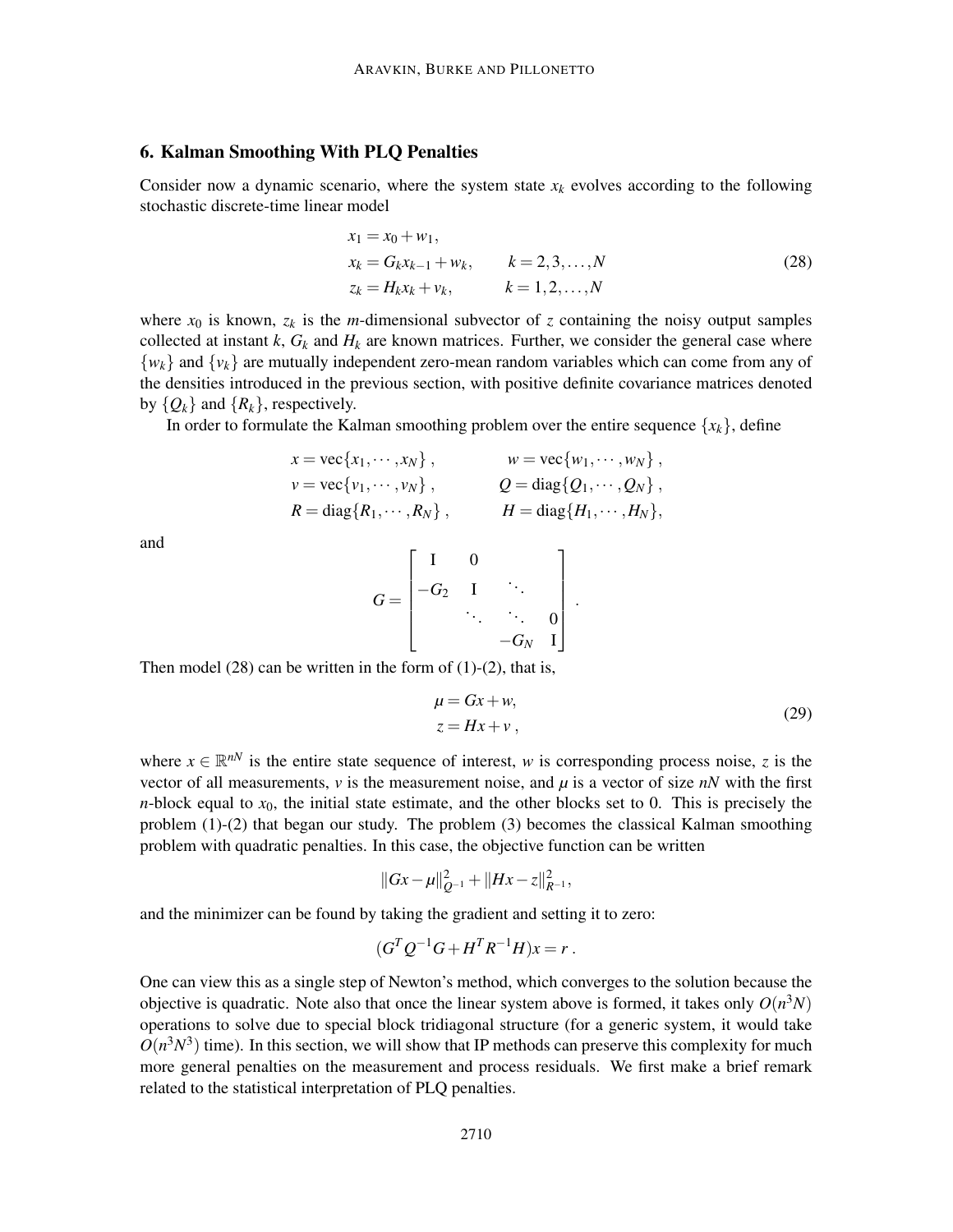Remark 16 *Suppose we decide to move to an outlier robust formulation, where the 1-norm or Huber penalties are used, but the measurement variance is known to be R. Using the statistical interpretation developed in section 3, the statistically correct objective function for the smoother is*

$$
\frac{1}{2}||Gx-\mu||_{Q^{-1}}^2+\sqrt{2}||R^{-1}(Hx-z)||_1.
$$

*Analogously, the statistically correct objective when measurement error is the Huber penalty with parameter* κ *is*

$$
\frac{1}{2}||Gx-\mu||_{Q^{-1}}^2+c_2\rho(R^{-1/2}(Hx-z)),
$$

*where*

$$
c_2=\frac{4\exp\left[-\kappa^2/2\right]\frac{1+\kappa^2}{\kappa^3}+\sqrt{2\pi}[2\Phi(\kappa)-1]}{2\exp\left[-\kappa^2/2\right]\frac{1}{\kappa}+\sqrt{2\pi}[2\Phi(\kappa)-1]}.
$$

*The normalization constant comes from the results in Section 3.1, and ensures that the weighting between process and measurement terms is still consistent with the situation regardless of which shapes are used for the process and measurement penalties. This is one application of the statistical interpretation.*

Next, we show that when the penalties used on the process residual *Gx* − *w* and measurement residual *Hx*−*z* arise from general PLQ densities, the general Kalman smoothing problem takes the form (20), studied in the previous section. The details are given in the following remark.

Remark 17 *Suppose that the noises w and v in the model* (29) *are PLQ densities with means* 0*, variances Q and R (see Def. 12). Then, for suitable*  $U_w$ *,* $M_w$ *,* $b_w$ *,* $B_w$  *<i>and*  $U_v$ , $M_v$ , $b_v$ , $B_v$  *and corresponding* ρ*<sup>w</sup> and* ρ*<sup>v</sup> we have*

$$
\mathbf{p}(w) \propto \exp\left[-\rho\left(U_w, M_w, b_w, B_w; Q^{-1/2}w\right)\right],
$$
  

$$
\mathbf{p}(v) \propto \exp\left[-\rho(U_v, M_v, b_v, B_v; R^{-1/2}v)\right]
$$

*while the MAP estimator of x in the model* (29) *is*

$$
\underset{x \in \mathbb{R}^{nN}}{\text{argmin}} \left\{ \frac{\rho \left[ U_w, M_w, b_w, B_w; Q^{-1/2} (Gx - \mu) \right]}{+\rho \left[ U_v, M_v, b_v, B_v; R^{-1/2} (Hx - z) \right]} \right\}.
$$
\n(30)

If  $U_w$  and  $U_v$  are given as in (24), then the system (22) decomposes as

$$
0 = A_{w}^{\mathrm{T}} u_{w} + s_{w} - a_{w}; \t 0 = A_{v}^{\mathrm{T}} u_{v} + s_{v} - a_{v}, \n0 = s_{w}^{\mathrm{T}} q_{w}; \t 0 = s_{v}^{\mathrm{T}} q_{v}, \n0 = \tilde{b}_{w} + B_{w} Q^{-1/2} G d - M_{w} u_{w} - A_{w} q_{w}, \n0 = \tilde{b}_{v} - B_{v} R^{-1/2} H d - M_{v} u_{v} - A_{v} q_{v}, \n0 = G^{\mathrm{T}} Q^{-\mathrm{T}}/2 B_{w}^{\mathrm{T}} u_{w} - H^{\mathrm{T}} R^{-\mathrm{T}}/2 B_{v}^{\mathrm{T}} u_{v}, \n0 \leq s_{w}, s_{v}, q_{w}, q_{v}.
$$
\n(31)

See the Appendix and (Aravkin, 2010) for details on deriving the KKT system. By further exploiting the decomposition shown in (28), we obtain the following theorem.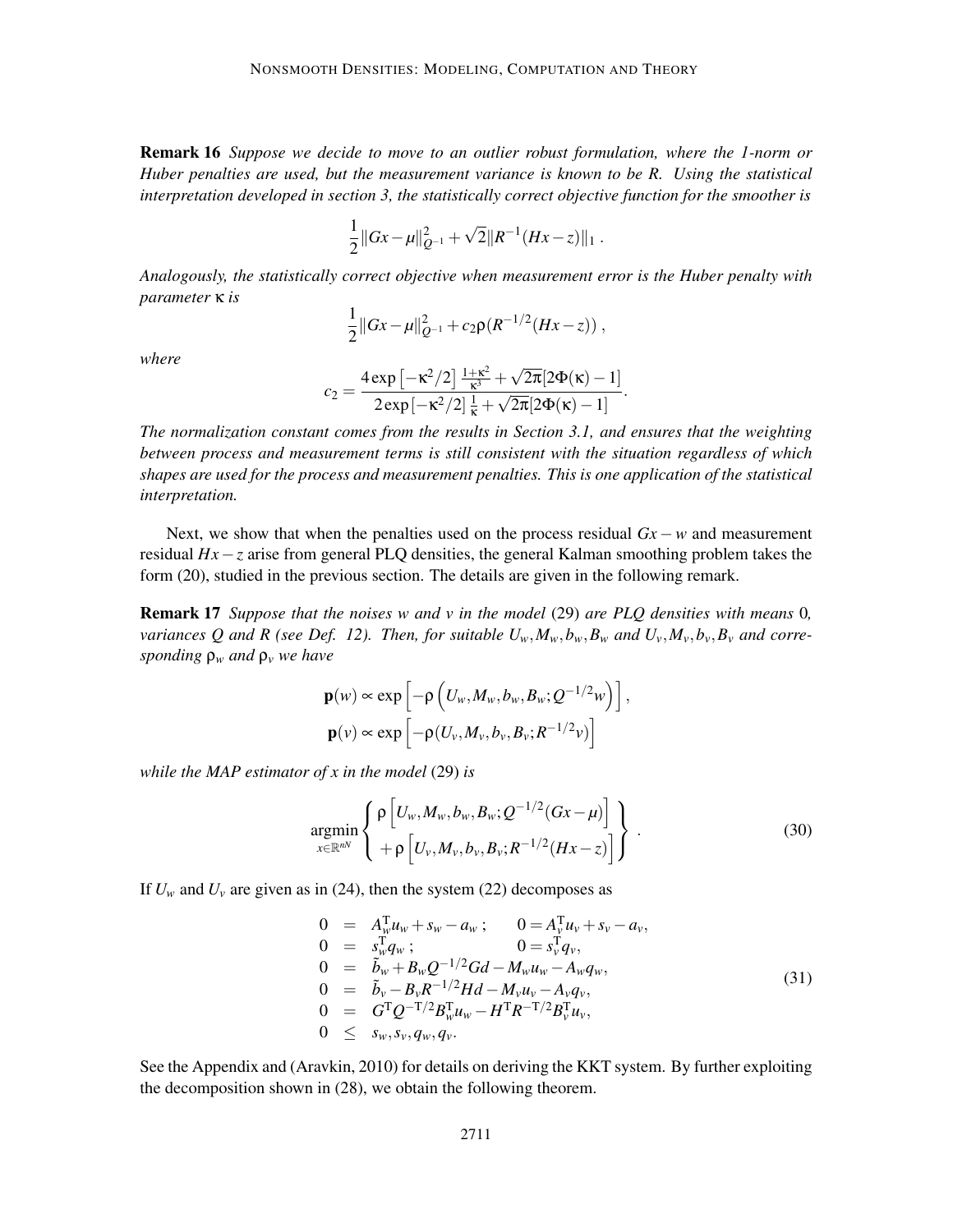**Theorem 18 (PLQ Kalman smoother theorem)** Suppose that all  $w_k$  and  $v_k$  in the Kalman smooth*ing model (28) come from PLQ densities that satisfy*

 $\text{null}(M_k^w) \cap \text{null}((A_k^w)^T) = \{0\}$ ,  $\text{null}(M_k^v) \cap \text{null}((A_k^v)^T) = \{0\}$ , ∀*k*,

*that is, their corresponding penalties are finite-valued. Suppose further that the corresponding set F*<sup>+</sup> *from Theorem 14 is nonempty. Then* (30) *can be solved using an IP method, with computational complexity*  $O[N(n^3 + m^3 + l)]$ , where *l* is the largest column dimension of the matrices  $\{A_k^{\vee}\}\$  and  ${A_k^w}$ .

Note that the first part of this theorem, the solvability of the problem using IP methods, already follows from Theorem 14. The main contribution of the result in the dynamical system context is the computational complexity. The proof is presented in the Appendix and shows that IP methods for solving (30) preserve the key block tridiagonal structure of the standard smoother. If the number of IP iterations is fixed  $(10 - 20)$  are typically used in practice), general smoothing estimates can thus be computed in  $O[N(n^3 + m^3 + l)]$  time. Notice also that the number of required operations scales linearly with *l*, which represents the complexity of the PLQ density encoding.

# 7. Numerical Example

In this section, we illustrate the modeling capabilities and computational efficiency of PLQ Kalman smoothers on simulated and real data.

#### 7.1 Simulated Data

We use a simulated example to test the computational scheme described in the previous section. We consider the following function

$$
f(t) = \exp\left[\sin(8t)\right]
$$

taken from Dinuzzo et al. (2007). Our aim is to reconstruct *f* starting from 2000 noisy samples collected uniformly over the unit interval. The measurement noise  $v_k$  was generated using a mixture of two Gaussian densities, with  $p = 0.1$  denoting the fraction from each Gaussian; that is,

$$
v_k \sim (1-p)\mathbf{N}(0, 0.25) + p\mathbf{N}(0, 25),
$$

Data are displayed as dots in Figure 2. Note that the purpose of the second component of the Gaussian mixture is to simulate outliers in the output data and that all the measurements exceeding vertical axis limits are plotted on upper and lower axis limits (4 and -2) to improve readability.

The initial condition  $f(0) = 1$  is assumed to be known, while the difference of the unknown function from the initial condition (i.e., *f*(·)−1) is modeled as a Gaussian process given by an integrated Wiener process. This model captures the Bayesian interpretation of cubic smoothing splines (Wahba, 1990), and admits a two-dimensional state space representation where the first component of *x*(*t*), which models *f*(·)−1, corresponds to the integral of the second state component, modelled as Brownian motion. To be more specific, letting ∆*t* = 1/2000, the sampled version of the state space model (Jazwinski, 1970; Oksendal, 2005) is defined by

$$
G_k = \begin{bmatrix} 1 & 0 \\ \Delta t & 1 \end{bmatrix}, \qquad k = 2, 3, \dots, 2000
$$

$$
H_k = \begin{bmatrix} 0 & 1 \end{bmatrix}, \qquad k = 1, 2, \dots, 2000
$$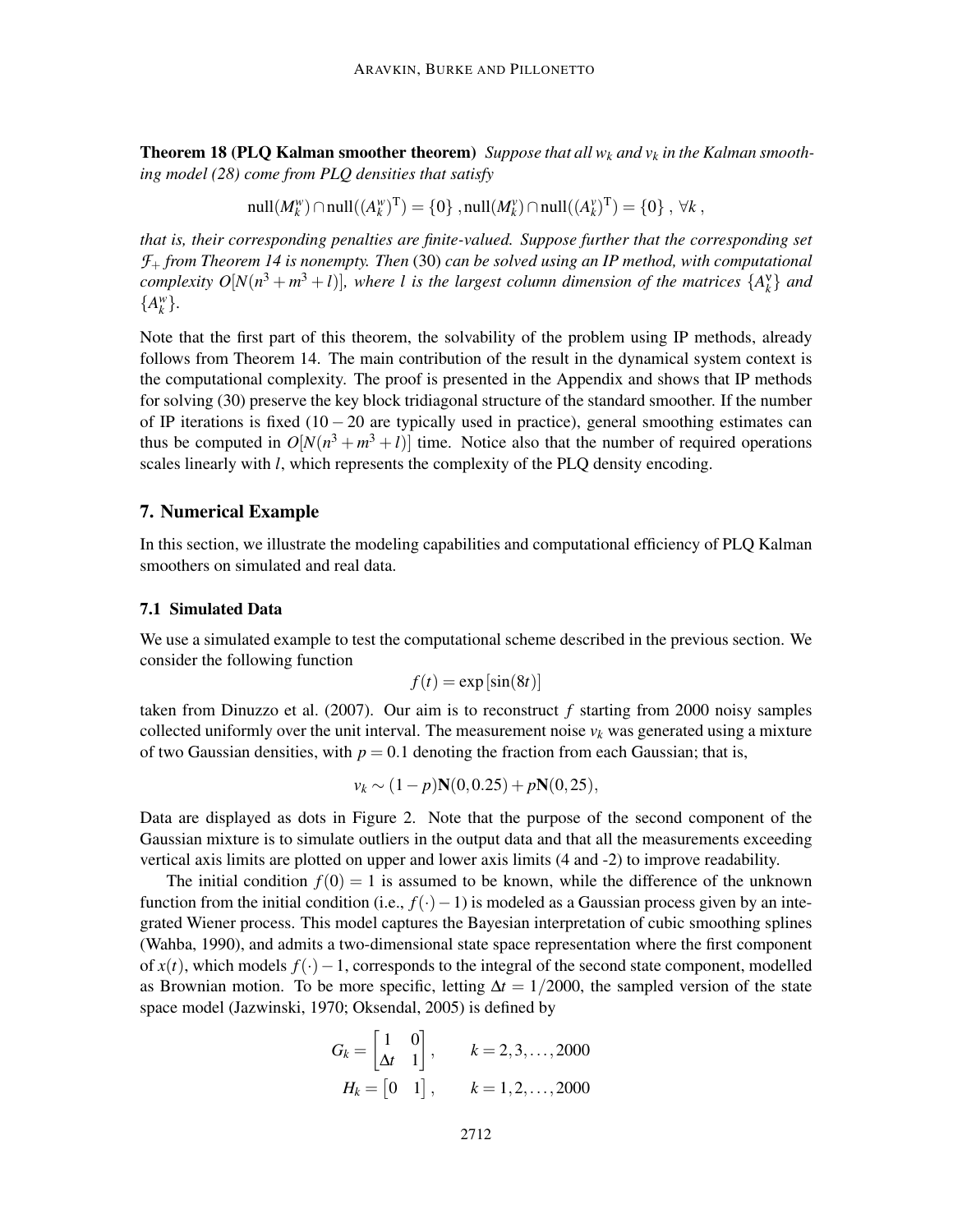

Figure 2: Simulation: measurements  $\cdot$ ) with outliers plotted on axis limits (4 and  $-2$ ), true function (continuous line), smoothed estimate using either the quadratic loss (dashed line, left panel) or the Vapnik's ε-insensitive loss (dashed line, right panel)

with the autocovariance of  $w_k$  given by

$$
Q_k = \lambda^2 \left[ \frac{\Delta t}{\frac{\Delta t^2}{2}} \frac{\frac{\Delta t^2}{2}}{\frac{\Delta t^3}{3}} \right], \qquad k = 1, 2, \ldots, 2000,
$$

where  $\lambda^2$  is an unknown scale factor to be estimated from the data.

We compare the performance of two Kalman smoothers. The first (classical) estimator uses a quadratic loss function to describe the negative log of the measurement noise density and contains only  $\lambda^2$  as unknown parameter. The second estimator is a Vapnik smoother relying on the  $\varepsilon$ insensitive loss, and so depends on two unknown parameters:  $\lambda^2$  and ε. In both cases, the unknown parameters are estimated by means of a cross validation strategy where the 2000 measurements are randomly split into a training and a validation set of 1300 and 700 data points, respectively. The Vapnik smoother was implemented by exploiting the efficient computational strategy described in the previous section; Aravkin et al. (2011b) provide specific implementation details. Efficiency is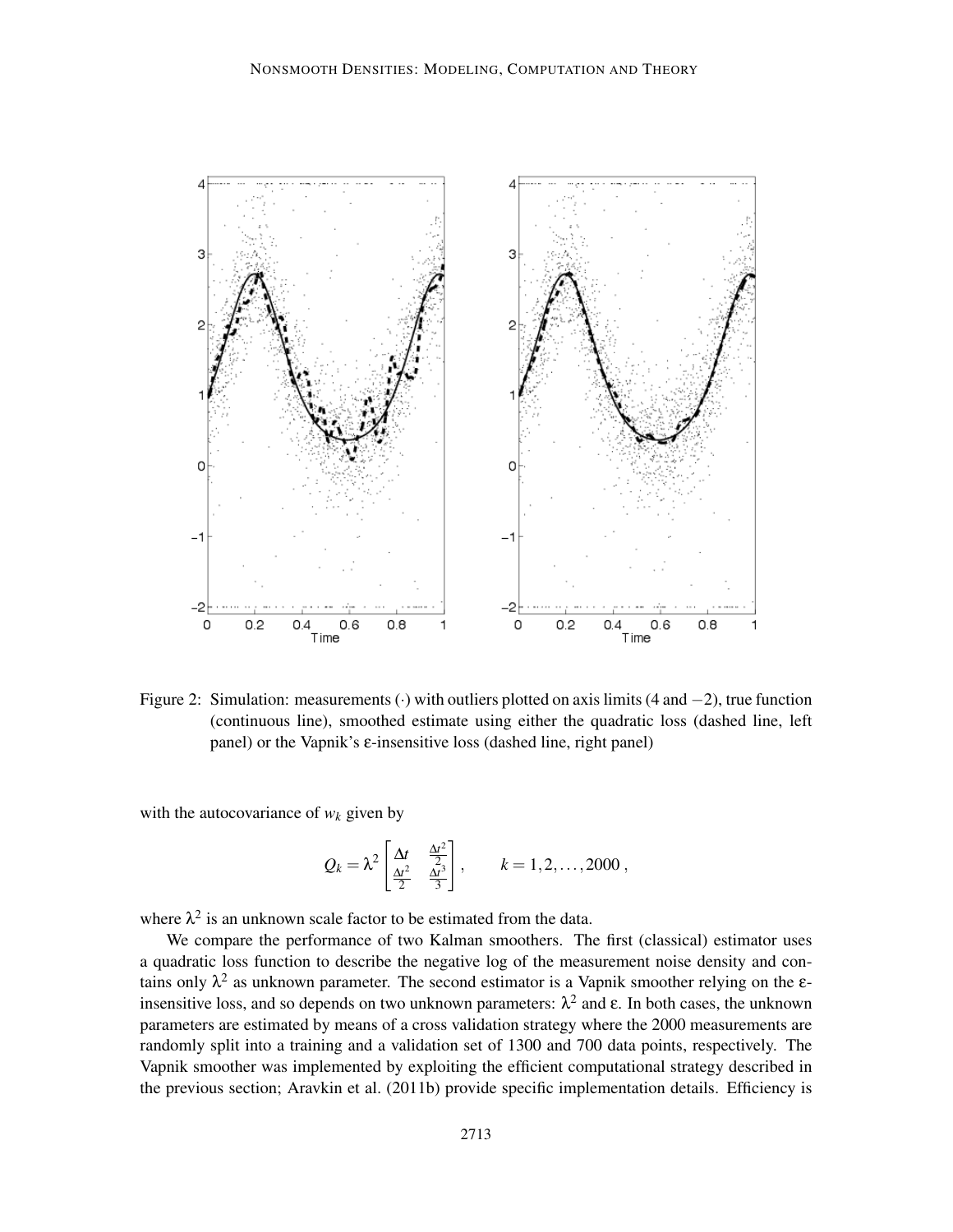#### ARAVKIN, BURKE AND PILLONETTO



Figure 3: Estimation of the smoothing filter parameters using the Vapnik loss. Average prediction error on the validation data set as a function of the variance process  $\lambda^2$  and  $\varepsilon$ .

particularly important here, because of the need for cross-validation. In this way, for each value of  $λ<sup>2</sup>$  and ε contained in a 10 × 20 grid on [0.01,10000] × [0,1], with  $λ<sup>2</sup>$  logarithmically spaced, the function estimate was rapidly obtained by the new smoother applied to the training set. Then, the relative average prediction error on the validation set was computed, see Figure 3. The parameters leading to the best prediction were  $\lambda^2 = 2.15 \times 10^3$  and  $\varepsilon = 0.45$ , which give a sparse solution defined by fewer than 400 support vectors. The value of  $\lambda^2$  for the classical Kalman smoother was then estimated following the same strategy described above. In contrast to the Vapnik penalty, the quadratic loss does not induce any sparsity, so that, in this case, the number of support vectors equals the size of the training set.

The left and right panels of Figure 2 display the function estimate obtained using the quadratic and the Vapnik losses, respectively. It is clear that the estimate obtained using the quadratic penalty is heavily affected by the outliers. In contrast, as expected, the estimate coming from the Vapnik based smoother performs well over the entire time period, and is virtually unaffected by the presence of large outliers.

### 7.2 Real Industrial Data

Let us now consider real industrial data coming from Syncrude Canada Ltd, also analyzed by Liu et al. (2004). Oil production data is typically a multivariate time series capturing variables such as flow rate, pressure, particle velocity, and other observables. Because the data is proprietary, the exact nature of the variables is not known. The data used by Liu et al. (2004) comprises two anonymized time series variables, called V14 and V36, that have been selected from the process data. Each time series consists of 936 measurements, collected at times [1,2,...,936] (see the top panels of Figure 4). Due to the nature of production data, we hypothesize that the temporal profile of the variables is smooth and that the observations contain outliers, as suggested by the fact that some observations differ markedly from their neighbors, especially in the case of V14.

Our aim is to compare the prediction performance of two smoothers that rely on  $\ell_2$  and  $\ell_1$  measure-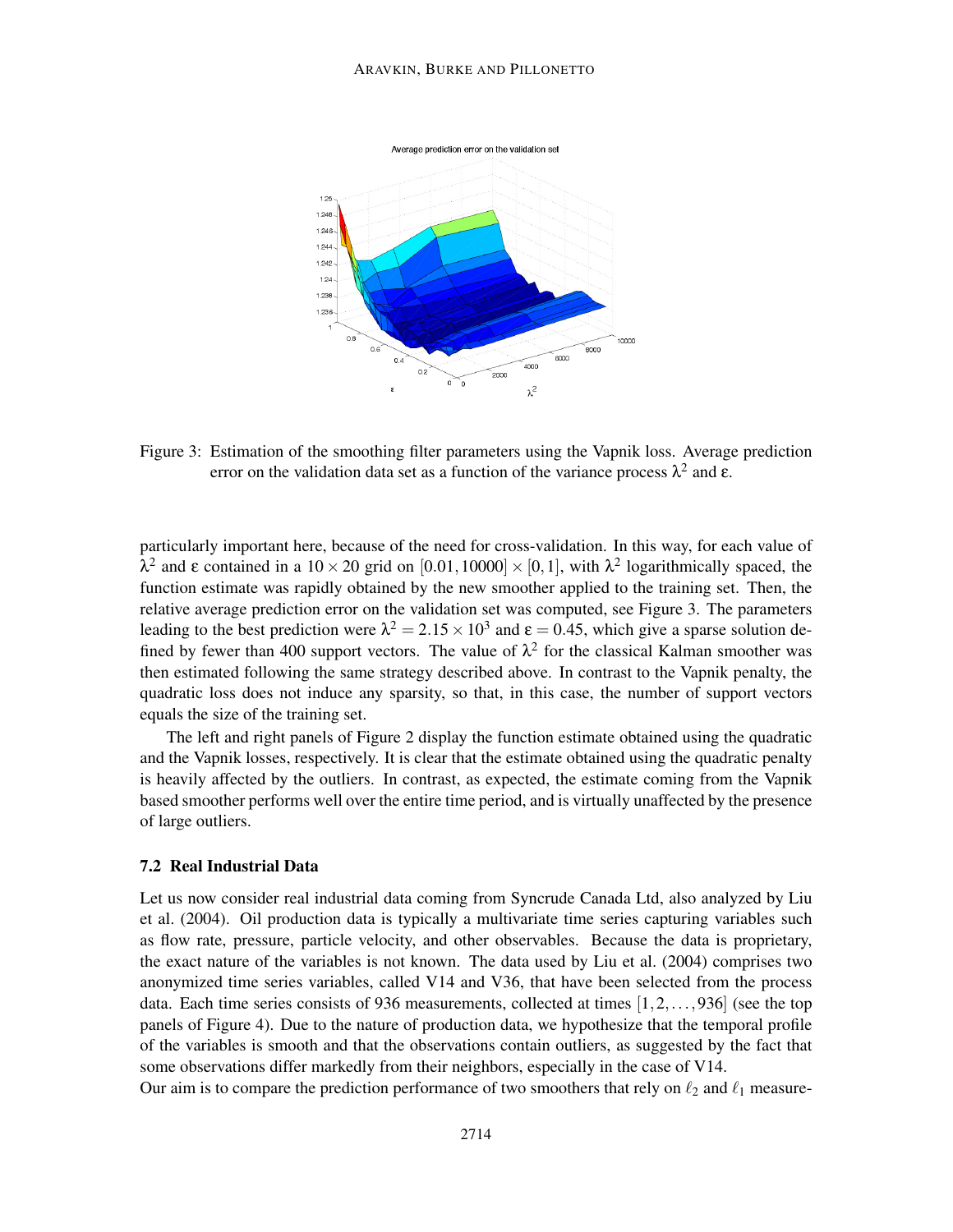ment loss functions. For this purpose, we consider 100 Monte Carlo runs. During each run, data are randomly divided into three disjoint sets: training and a validation data sets, both of size 350, and a test set of size 236. We use the same state space model adopted in the previous subsection, with  $\Delta t = 1$ , and use a non-informative prior to model the initial condition of the system. The regularization parameter  $\gamma$  (equal to the inverse of  $\lambda^2$  assuming that the noise variance is 1) is chosen using standard cross validation techniques. For each value of γ, logarithmically spaced between 0.1 and 1000 (30 point grid), the smoothers are trained on the training set, and the  $\gamma$  chosen corresponds to the smoother that achieves the best prediction on the validation set. After estimating γ, the variable's profile is reconstructed for the entire time series (at all times  $[1,2,\ldots,936]$ ), using the measurements contained in the union of the training and the validation data sets. Then, the prediction capability of the smoothers is evaluated by computing the 236 relative percentage errors (ratio of residual and observation times 100) in the reconstruction of the test set.

In Figure 4 we display the boxplots of the overall 23600 relative errors stored after the 100 runs for V14 (bottom left panel) and V36 (bottom right panel). One can see that the  $\ell_1$ -Kalman smoother outperforms the classical one, especially in case of V14. This is not surprising, since in this case prediction is more difficult due to the larger numbers of outliers in the time series. In particular, for V14, the average percentage errors are 1.4% and 2.4% while, for V36, they are 1% and 1.2% using  $\ell_1$  and  $\ell_2$ , respectively.

### 8. Conclusions

We have presented a new theory for robust and sparse estimation using nonsmooth QS penalties. The QS class captures a variety of existing penalties, including all PLQ penalties, and we have shown how to construct natural generalizations based on general norm and cone geometries, and explored the structure of these functions using Euclidean projections.

Many penalties in the QS class can be interpreted as negative logs of true probability densities. Coercivity (characterized in Theorem 10) is the key necessary condition for this interpretation, as well as a fundamental prerequisite in sparse and robust estimation, since it precludes directions for which the sum of the loss and the regularizer are insensitive to large parameter changes. Thus, coercivity also ensures that the problem is well posed in the machine learning context, that is, the learning machine has enough control over model complexity.

It is straightforward to design new formulations in the QS framework. Starting with the requisite penalty *shape*, one can use results of Section 3 to obtain a standardized density, as well as the data structures required for the optimization problem in Section 4. The statistical interpretation for these methods allows specification of mean and variance parameters for the corresponding model.

In the second part of the paper, we presented a computational approach to solving estimation problems (4) using IP methods. We derived additional conditions that guarantee the successful implementation of IP methods to compute the estimator (4) when *x* and *v* come from PLQ densities, and characterized the convergence of IP methods for this class. The key condition for successful execution of IP iterations is for PLQ penalties to be finite valued, which implies non-degeneracy of the corresponding statistical distribution (the support cannot be contained in a lower-dimensional subspace). The statistical interpretation is thus strongly linked to the computational procedure.

We then applied both the statistical framework and the computational approach to the class of state estimation problems in discrete-time dynamic systems, extending the classical formulations to allow dynamics and measurement noise to come from any PLQ densities. We showed that clas-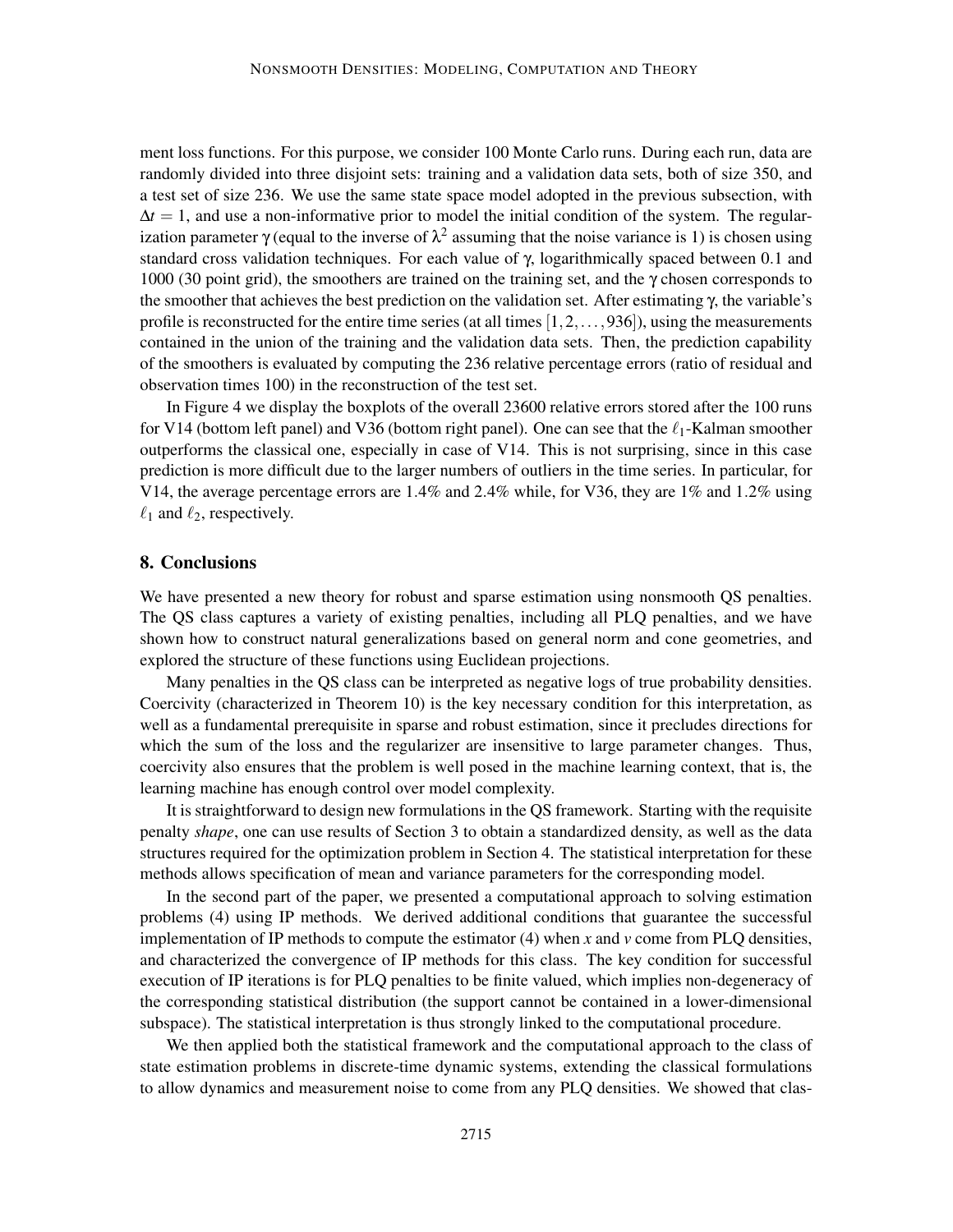

Figure 4: *Left panels*: data set for variable 14 (top) and relative percentage errors in the reconstruction of the test set obtained by Kalman smoothers based on the  $\ell_2$  and the  $\ell_1$  loss (bottom). *Right panels*: data set for variable 36 (top) and relative percentage errors in the reconstruction of the test set obtained by Kalman smoothers based on the  $\ell_2$  and the  $\ell_1$ loss (bottom).

sical computational efficiency results are preserved when the general IP approach is used for state estimation; specifically, the computational cost of PLQ Kalman smoothing scales linearly with the length of the time series, as in the quadratic case.

While we only considered convex formulations in this paper, the presented approach makes it possible to solve a much broader class of non-convex problems. In particular, if the functions *Hx* and *Gx* in (4) are replaced by nonlinear functions  $g(x)$  and  $h(x)$ , the methods in this paper can be used to compute descent directions for the non-convex problem. For an example of this approach, see Aravkin et al. (2011a), which considers non-convex Kalman smoothing problems with nonlinear process and measurement models and solves by using the standard methodology of convex composite optimization (Burke, 1985). At each outer iteration the process and measurement models are linearized around the current iterate, and the descent direction is found by solving a particular subproblem of type (4) using IP methods.

In many contexts, it would be useful to estimate the parameters that define QS penalties; for example the  $\kappa$  in the Huber penalty or the  $\epsilon$  in the Vapnik penalty. In the numerical examples presented in this paper, we have relied on cross-validation to accomplish this task. An alternative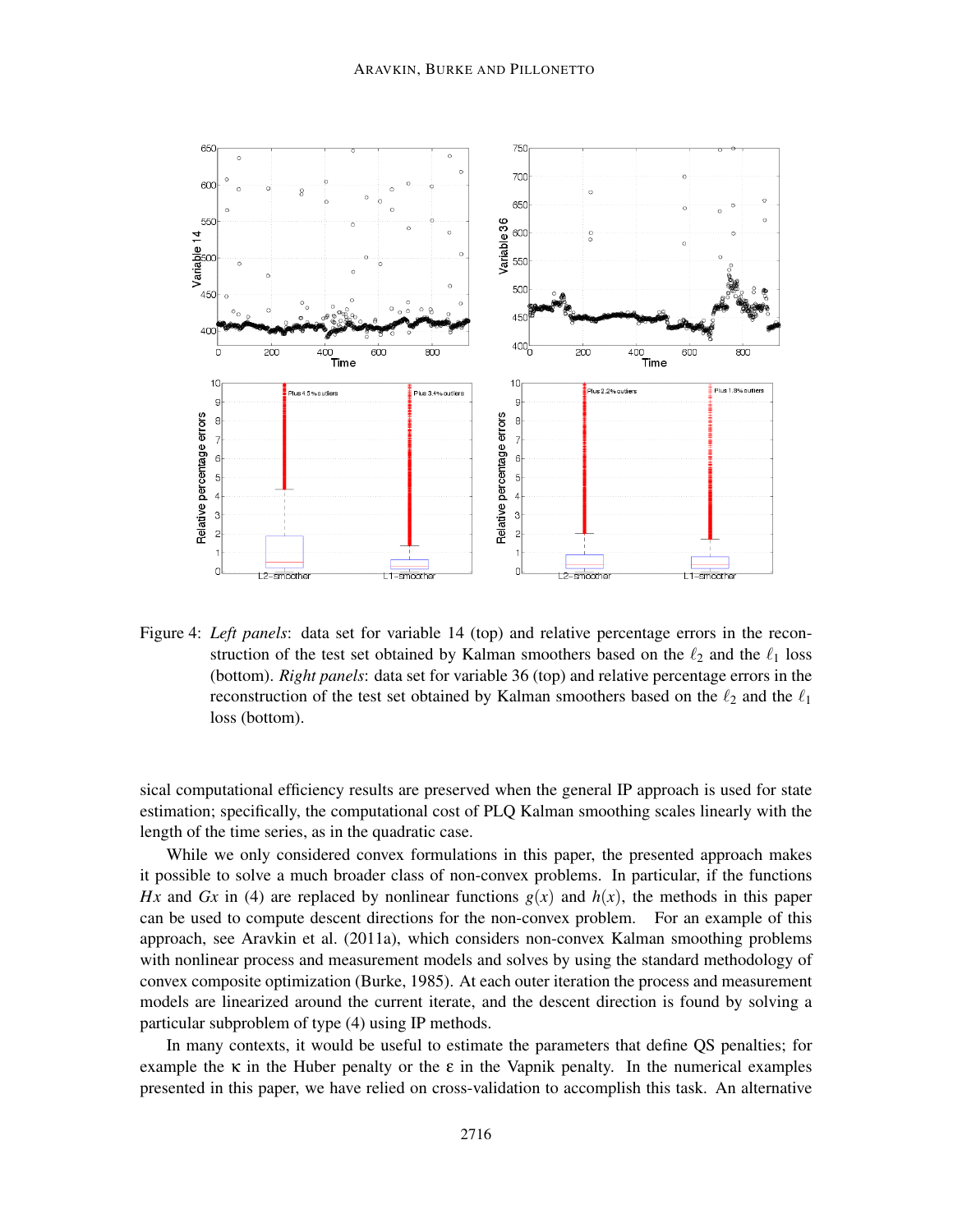method could be to compute the MAP points returned by our estimator for different filter parameters to gain information about the joint posterior of states and parameters. This strategy could help in designing a good proposal density for posterior simulation using, for example, particle smoothing filters (Ristic et al., 2004). We leave a detailed study of this approach to the QS modeling framework for future work.

### Appendix A. Proofs

In this appendix, we present proofs for the new results given in the main body of the paper.

#### A.1 Proof of Theorem 3

Let  $\rho(y) = \rho(U, M, I, 0; y)$  so that  $\rho(U, M, B, b; y) = \rho(b + By)$ . Then dom $(\rho(U, M, B, b; \cdot))$  $B^{-1}$ (dom( $\rho$ ) – *b*), hence the theorem follows if it can be shown that bar(*U*) + Ran(*M*) ⊂ dom( $\rho$ ) ⊂  $[U^{\infty} \cap null(M)]^{\circ}$  with equality when  $bar(U) + Ran(M)$  is closed. Observe that if there exists *w* ∈ *U*<sup>∞</sup> ∩null(*M*) such that  $\langle y, w \rangle > 0$ , then trivially  $\rho(y) = +\infty$  so  $y \notin \text{dom}(\rho)$ . Consequently, dom( $\rho$ ) ⊂ [ $U^{\infty}$  ∩ null(*M*)]<sup>°</sup>. Next let *y* ∈ bar(*U*) + Ran(*M*), then there is a *v* ∈ bar(*U*) and *w* such that  $y = v + Mw$ . Hence

$$
\sup_{u \in U} [\langle u, y \rangle - \frac{1}{2} \langle u, Mu \rangle] = \sup_{u \in U} [\langle u, v + Mw \rangle - \frac{1}{2} \langle u, Mu \rangle] \n= \sup_{u \in U} [\langle u, v \rangle + \frac{1}{2} w^T M w - \frac{1}{2} (w - u)^T M (w - u)] \n\le \delta^* (v | U) + \frac{1}{2} w^T M w < \infty.
$$

Hence  $bar(U) + Ran(M) \subset dom(p)$ .

If the set  $bar(U) + Ran(M)$  is closed, then so is the set  $bar(U)$ . Therefore, by (Rockafellar, 1970, Corollary 14.2.1),  $(U^{\infty})^{\circ} = \text{bar}(U)$ , and, by (Rockafellar, 1970, Corollary 16.4.2),  $[U^{\infty} \cap$  $null(M)]° = bar(U) + Ran(M)$ , which proves the result.

In the polyhedral case,  $bar(U)$  is a polyhedral convex set, and the sum of such sets is also a polyhedral convex set (Rockafellar, 1970, Corollary 19.3.2).

#### A.2 Proof of Theorem 7

To see the first equation in (8) write  $\rho(y) = \sup_u [ \langle y, u \rangle - (\frac{1}{2} ||L^T u||_2^2 + \delta(u||U)) ]$ , and then apply the calculus of convex conjugate functions (Rockafellar, 1970, Section 16) to find that

$$
\left(\frac{1}{2}\|L^T\cdot\|_2^2+\delta(\cdot|U)\right)^*(y)=\inf_{s\in\mathbb{R}^k}\left[\frac{1}{2}\|s\|_2^2+\delta^*(y-Ls|U)\right].
$$

The second equivalence in (8) follows from (Rockafellar, 1970, Theorem 14.5).

For the remainder, we assume that *M* is positive definite. In this case it is easily shown that  $(MU)^\circ = M^{-1}U^\circ$ . Hence, by Theorem 14.5 of Rockafellar (1970),  $\gamma(\cdot | MU) = \delta^* (\cdot | M^{-1}U^\circ)$ . We use these facts freely throughout the proof.

The formula (9) follows by observing that

$$
\frac{1}{2}||s||_2^2 + \delta^*(y - Ls|U) = \frac{1}{2}||L^{-T}s||_M^2 + \delta^*\left(M^{-1}y - L^{-T}s|MU\right)
$$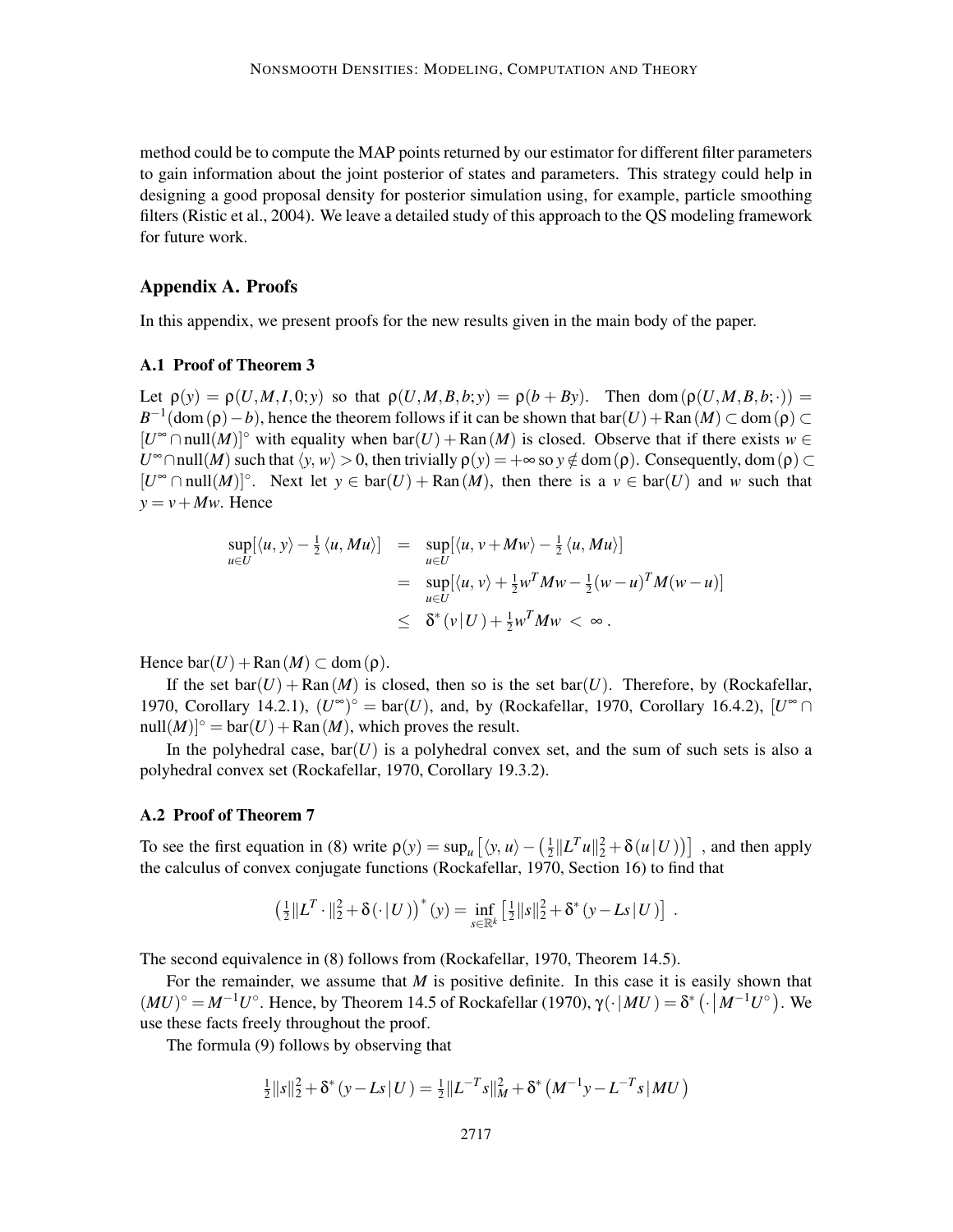and then making the substitution  $v = L^{-T} s$ . To see (10), note that the optimality conditions for (9) are  $Ms \in \partial \delta^* (M^{-1}y - s | MU)$ , or equivalently,  $M^{-1}y - s \in N(Ms | MU)$ , that is,  $s \in U$  and

$$
\left\langle M^{-1}y - s, u - s \right\rangle_M = \left\langle M^{-1}y - s, M(u - s) \right\rangle \leq 0 \ \forall \ u \in U,
$$

which, by (7), tells us that  $s = P_M(M^{-1}y|U)$ . Plugging this into (9) gives (10).

Using the substitution  $v = Ls$ , the argument showing (11) and (12) differs only slightly from that for (9) and (10) and so is omitted.

The formula (13) follows by completing the square in the *M*-norm in the definition (5):

$$
\langle y, u \rangle - \frac{1}{2} \langle u, Mu \rangle = \langle M^{-1}y, u \rangle_M - \frac{1}{2} \langle u, u \rangle_M
$$
  
=  $\frac{1}{2} y^T M^{-1} y - \frac{1}{2} [\langle M^{-1}y, M^{-1}y \rangle_M - 2 \langle M^{-1}y, u \rangle_M + \langle u, u \rangle_M]$   
=  $\frac{1}{2} y^T M^{-1} y - \frac{1}{2} ||M^{-1}y - u||_M^2$ .

The result as well as (14) now follow from Theorem 6. Both (15) and (16) follow similary by completing the square in the *M*−<sup>1</sup> -norm.

#### A.3 Proof of Theorem 9

First we will show that if  $\rho$  is convex coercive, then for any  $\bar{x} \in \text{argmin } f \neq \emptyset$ , there exist constants *R* and  $K > 0$  such that

$$
\rho(x) \ge \rho(\bar{x}) + K||x - \bar{x}|| \quad \forall \, x \notin R\mathbb{B} \,. \tag{32}
$$

Without loss of generality, we can assume that  $0 = \rho(0) = \inf \rho$ . Otherwise, replace  $\rho(x)$  by  $\hat{\rho}(x) = \rho(x + \bar{x}) - \rho(\bar{x})$ , where  $\bar{x}$  is any global minimizer of  $\rho$ .

Let  $\alpha > 0$ . Since  $\rho$  is coercive, there exists *R* such that lev<sub> $\rho$ </sub> ( $\alpha$ )  $\subset$  *R*B. We will show that α  $\frac{\alpha}{R}$ ||x||  $\leq \rho(x)$  for all  $x \notin R\mathbb{B}$ .

Indeed, for all  $x \neq 0$ , we have  $\rho(\frac{R}{\|x\|})$  $\frac{R}{\|x\|}x$ )  $\ge \alpha$ . Therefore, if  $x \notin R\mathbb{B}$ , then  $0 < \frac{R}{\|x\|} < 1$ , and we have

$$
\frac{\alpha}{R}||x|| \leq \frac{||x||}{R} \rho\left(\frac{R}{||x||}x\right) \leq \frac{||x||}{R} \frac{R}{||x||} \rho(x) = \rho(x).
$$

Then by  $(32)$ ,

$$
\int \exp(-\rho(x))dx = \int_{\bar{x}+R\mathbb{B}} \exp(-\rho(x))dx + \int_{\|x-\bar{x}\|>R} \exp(-\rho(x))dx
$$
  

$$
\leq C_1 + C_2 \int_{\|x-\bar{x}\|>R} \exp(-K\|x-\bar{x}\|)dx < \infty.
$$

# A.4 Proof of Theorem 10

First observe that  $B^{-1}[\text{cone}(U)]^{\circ} = [B^{T} \text{cone}(U)]^{\circ}$  by Corollary 16.3.2 of Rockafellar (1970).

Suppose that  $\hat{y} \in B^{-1}[\text{cone}(U)]^{\circ}$ , and  $\hat{y} \neq 0$ . Then  $B\hat{y} \in \text{cone}(U)$ , and  $B\hat{y} \neq 0$  since *B* is injective, and we have

$$
\rho(t\hat{y}) = \sup_{u \in U} \langle b + tB\hat{y}, u \rangle - \frac{1}{2}u^T M u \n= \sup_{u \in U} \langle b, u \rangle - \frac{1}{2}u^T M u + t \langle B\hat{y}, u \rangle \n\leq \sup_{u \in U} \langle b, u \rangle - \frac{1}{2}u^T M u \n\leq \rho(U, M, 0, I; b),
$$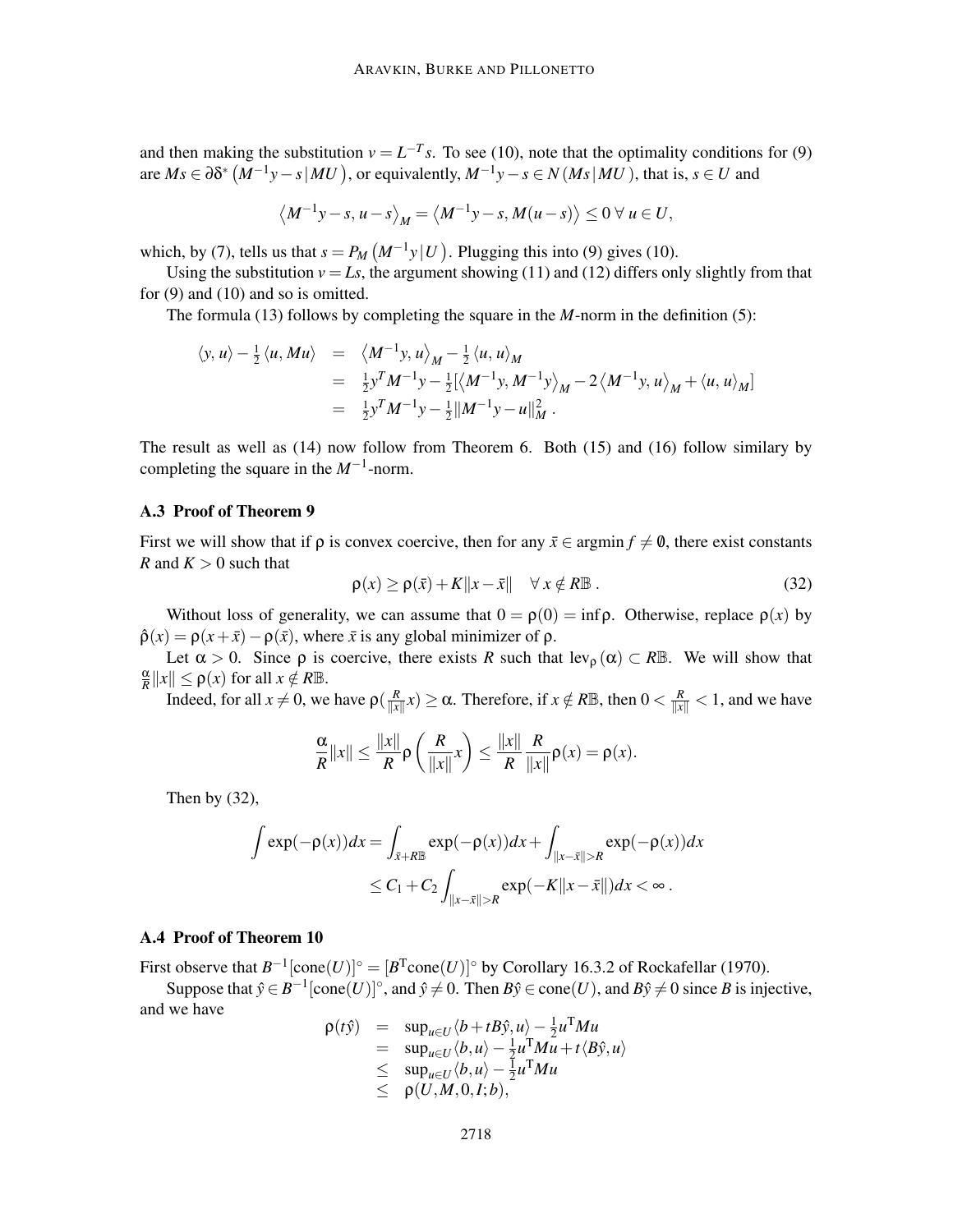so  $\rho(t\hat{y})$  stays bounded even as  $t \to \infty$ , and so  $\rho$  cannot be coercive.

Conversely, suppose that  $\rho$  is not coercive. Then we can find a sequence  $\{y_k\}$  with  $\|y_k\| > k$ and a constant *P* so that  $\rho(y_k) \leq P$  for all  $k > 0$ . Without loss of generality, we may assume that  $\frac{y_k}{\|y_k\|} \to \bar{y}.$ 

Then by definition of  $\rho$ , we have for all  $u \in U$ 

$$
\langle b + By_k, u \rangle - \frac{1}{2}u^{\mathrm{T}}Mu \le P, \langle b + By_k, u \rangle \le P + \frac{1}{2}u^{\mathrm{T}}Mu, \langle \frac{b + By_k}{\|y_k\|}, u \rangle \le \frac{P}{\|y_k\|} + \frac{1}{2\|y_k\|}u^{\mathrm{T}}Mu.
$$

Note that  $\bar{y} \neq 0$ , so  $B\bar{y} \neq 0$ . When we take the limit as  $k \to \infty$ , we get  $\langle B\bar{y}, u \rangle < 0$ . From this inequality we see that  $B\bar{y} \in [\text{cone}(U)]^{\circ}$ , and so  $\bar{y} \in B^{-1}[\text{cone}(U)]^{\circ}$ .

#### A.5 Proof of Theorem 14

**Proof** (i) Using standard elementary row operations, reduce the matrix

$$
F_\gamma^{(1)} := \begin{bmatrix} I & 0 & A^\mathrm{T} & 0 \\ D(q) & D(s) & 0 & 0 \\ 0 & -A & -M & B \\ 0 & 0 & B^\mathrm{T} & 0 \end{bmatrix}
$$

to

$$
\begin{bmatrix} I & 0 & A^{\mathrm{T}} & 0 \\ 0 & D(s) & -D(q)A^{\mathrm{T}} & 0 \\ 0 & 0 & -T & B \\ 0 & 0 & B^{\mathrm{T}} & 0 \end{bmatrix},
$$

where  $T = M + AD(q)D(s)^{-1}A^{T}$ . The matrix *T* is invertible since null(*M*) ∩null( $C^{T}$ ) = {0}. Hence, we can further reduce this matrix to the block upper triangular form

|                                                            | $\mathbf{A}^{\mathrm{T}}$ | 0                 |
|------------------------------------------------------------|---------------------------|-------------------|
| $\begin{bmatrix} 0 & D(s) \\ 0 & 0 \\ 0 & 0 \end{bmatrix}$ | $-D(q)C^{\mathrm{T}}$     | $\mathbf{\Omega}$ |
|                                                            | $-T$                      | B                 |
|                                                            | $^{\circ}$                | $-B^{T}T^{-1}B$   |

Since *B* is injective, the matrix  $B<sup>T</sup>T<sup>-1</sup>B$  is also invertible. Hence this final block upper triangular is invertible proving Part (i).

(ii) Let  $(s,q) \in \hat{\mathcal{F}}_+$  and choose  $(u_i, y_i)$  so that  $(s,q, u_i, y_i) \in \mathcal{F}_+$  for  $i = 1,2$ . Set  $u := u_1 - u_2$  and  $y := y_1 - y_2$ . Then, by definition,

$$
0 = ATu, 0 = By - Mu, and 0 = BTu.
$$
 (33)

.

Multiplying the second of these equations on the left by  $u$  and using the third as well as the positive semi-definiteness of *M*, we find that  $Mu = 0$ . Hence,  $u \in null(M) \cap null(A^T) = \{0\}$ , and so  $By = 0$ . But then  $y = 0$  as *B* is injective.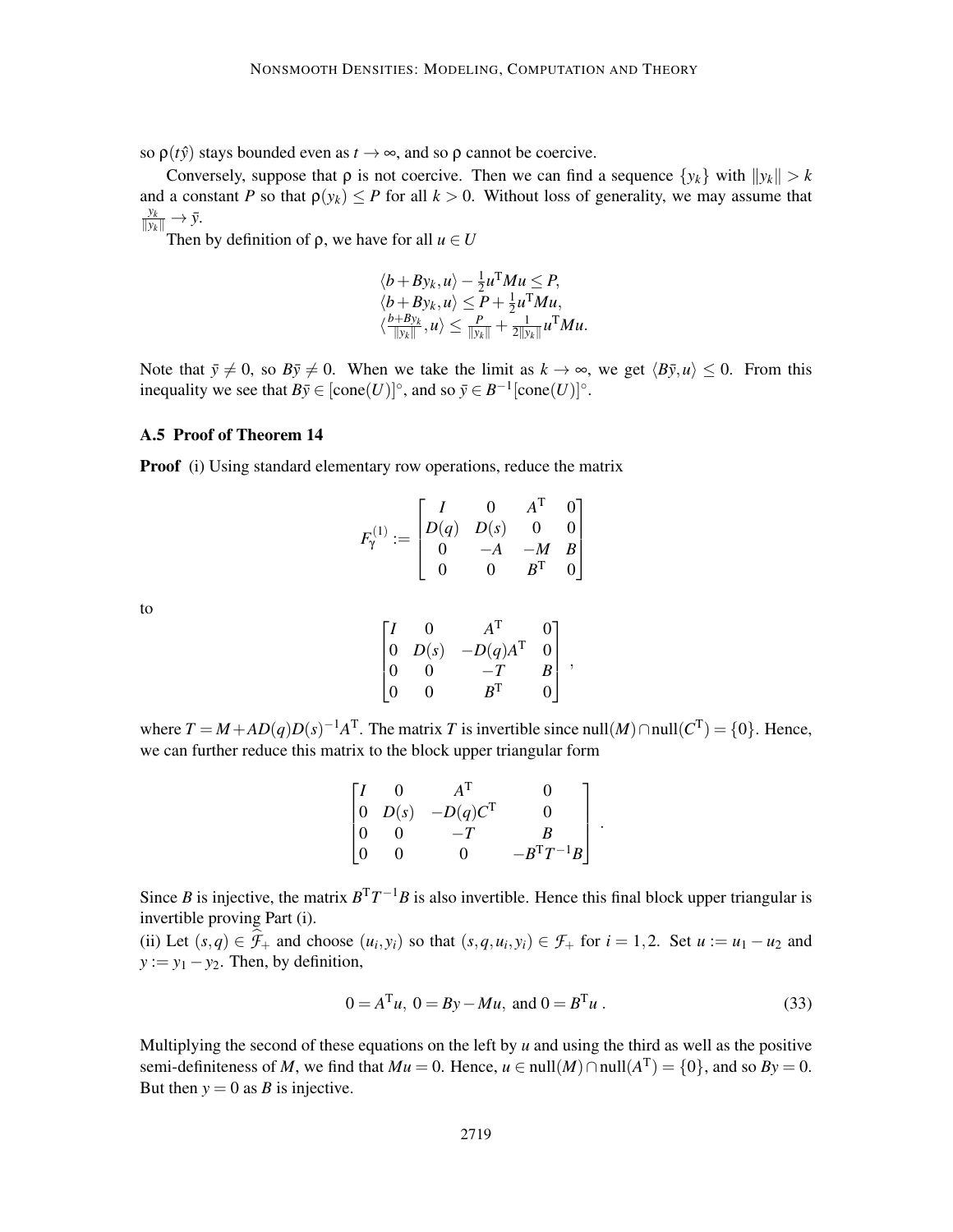(iii) Let  $(\hat{s}, \hat{q}, \hat{u}, \hat{y}) \in \mathcal{F}_+$  and  $(s, q, u, y) \in \mathcal{F}_+(\tau)$ . Then, by (22),

$$
(s - \hat{s})^{\mathrm{T}}(q - \hat{q}) = [(a - A^{\mathrm{T}}u) - (a - A^{\mathrm{T}}\hat{u})]^{\mathrm{T}}(q - \hat{q})
$$
  
\n
$$
= (\hat{u} - u)^{\mathrm{T}}(Aq - A\hat{q})
$$
  
\n
$$
= (\hat{u} - u)^{\mathrm{T}}[(b + By - Mu) - (b + B\hat{b} - M\hat{u})]
$$
  
\n
$$
= (\hat{u} - u)^{\mathrm{T}}M(\hat{u} - u)
$$
  
\n
$$
\geq 0.
$$

Hence,

$$
\tau + \hat{s}^{\mathrm{T}}\hat{q} \ge \hat{s}^{\mathrm{T}}\mathbf{y} + \hat{s}^{\mathrm{T}}\hat{q} \ge \hat{s}^{\mathrm{T}}\hat{\mathbf{y}} + \mathbf{y}^{\mathrm{T}}\hat{s} \ge \xi ||(s, q)||_1,
$$

where  $\xi = \min \{\hat{s}_i, \hat{q}_i \mid i = 1, \dots, \ell\} > 0$ . Therefore, the set

$$
\widehat{\mathcal{F}}_{+}(\tau) = \{(s,q) \mid (s,q,u,y) \in \mathcal{F}_{+}(\tau)\}
$$

is bounded. Now suppose the set  $\mathcal{F}_+(\tau)$  is not bounded. Then there exists a sequence  $\{(s_v, q_v, u_v, y_v)\}\subset \mathcal{F}_+(\tau)$  such that  $\|(s_v, q_v, u_v, y_v)\| \uparrow +\infty$ . Since  $\hat{\mathcal{F}}_+(\tau)$  is bounded, we can assume that  $\|(u_v, y_v)\| \uparrow +\infty$  while  $\|(s_v, q_v)\|$  remains bounded. With no loss in generality, we may assume that there exits  $(u, y) \neq (0,0)$  such that  $(u_v, y_v) / ||(u_v, y_v)|| \rightarrow (u, y)$ . By dividing (22) by  $\|(u_v, y_v)\|$  and taking the limit, we find that (33) holds. But then, as in (33),  $(u, y) = (0, 0)$ . This contradiction yields the result.

(iv) We first show existence. This follows from a standard continuation argument. Let  $(\hat{s}, \hat{q}, \hat{u}, \hat{y}) \in$  $\mathcal{F}_+$  and  $v \in \mathbb{R}^{\ell}_{++}$ . Define

$$
F(s,q,u,y,t) = \begin{bmatrix} s+A^{\mathrm{T}}u-a \\ D(q)D(s)\mathbf{1} - [(1-t)\hat{v}+tv] \\ By-Mu-Aq \\ B^{\mathrm{T}}u+b \end{bmatrix},
$$

where  $\hat{g} := (\hat{s}_1 \hat{y}_1, \dots, \hat{s}_\ell \hat{y}_\ell)^T$ . Note that

$$
F(\hat{s}, \hat{q}, \hat{u}, \hat{y}, 0) = 0
$$
 and, by Part (i),  $\nabla_{(s, q, u, y)} F(\hat{s}, \hat{q}, \hat{u}, \hat{y}, 0)^{-1}$  exists.

The Implicit Function Theorem implies that there is a  $\tilde{t} > 0$  and a differentiable mapping  $t \mapsto$  $(s(t), q(t), u(t), y(t))$  on  $[0, \tilde{t})$  such that

$$
F[s(t), q(t), u(t), y(t), t] = 0
$$
 on [0,  $\tilde{t}$ ).

Let  $\bar{t} > 0$  be the largest such  $\tilde{t}$  on [0, 1]. Since

$$
\{[s(t), q(t), u(t), y(t)] \mid t \in [0, \bar{t})\} \subset \mathcal{F}_+(\bar{\tau}),
$$

where  $\bar{\tau} = \max\{\mathbf{1}^T\hat{g}, \mathbf{1}^Tg\}$ , Part (iii) implies that there is a sequence  $t_i \to \bar{t}$  and a point  $(\bar{s}, \bar{q}, \bar{u}, \bar{y})$ such that  $[s(t_i), q(t_i), u(t_i), y(t_i)] \rightarrow (\bar{s}, \bar{q}, \bar{u}, \bar{y})$ . By continuity  $F(\bar{s}, \bar{q}, \bar{u}, \bar{y}, \bar{t}) = 0$ . If  $\bar{t} = 1$ , we are done; otherwise, apply the Implicit Function Theorem again at  $(\bar{s}, \bar{q}, \bar{u}, \bar{y}, \bar{t})$  to obtain a contradiction to the maximality of  $\bar{t}$ .

We now show uniqueness. By Part (ii), we need only establish the uniqueness of  $(s, q)$ . Let  $(s^{\vee}, q^{\vee}) \in \widehat{\mathcal{F}}_+$  be such that  $g = (s_{j(1)}q_{j(1)}, s_{j(2)}q_{j(2)}, \ldots, s_{j(\ell)}q_{j(\ell)})^{\mathrm{T}}$ , where  $s_{j(i)}$  denotes the *i*th element of *s<sub>j</sub>*, and  $j = 1, 2$ . As in Part (iii), we have  $(s_1 - s_2)^T (q_1 - q_2) = (u_1 - u_2)^T M ((u_1 - u_2) \ge 0$ ,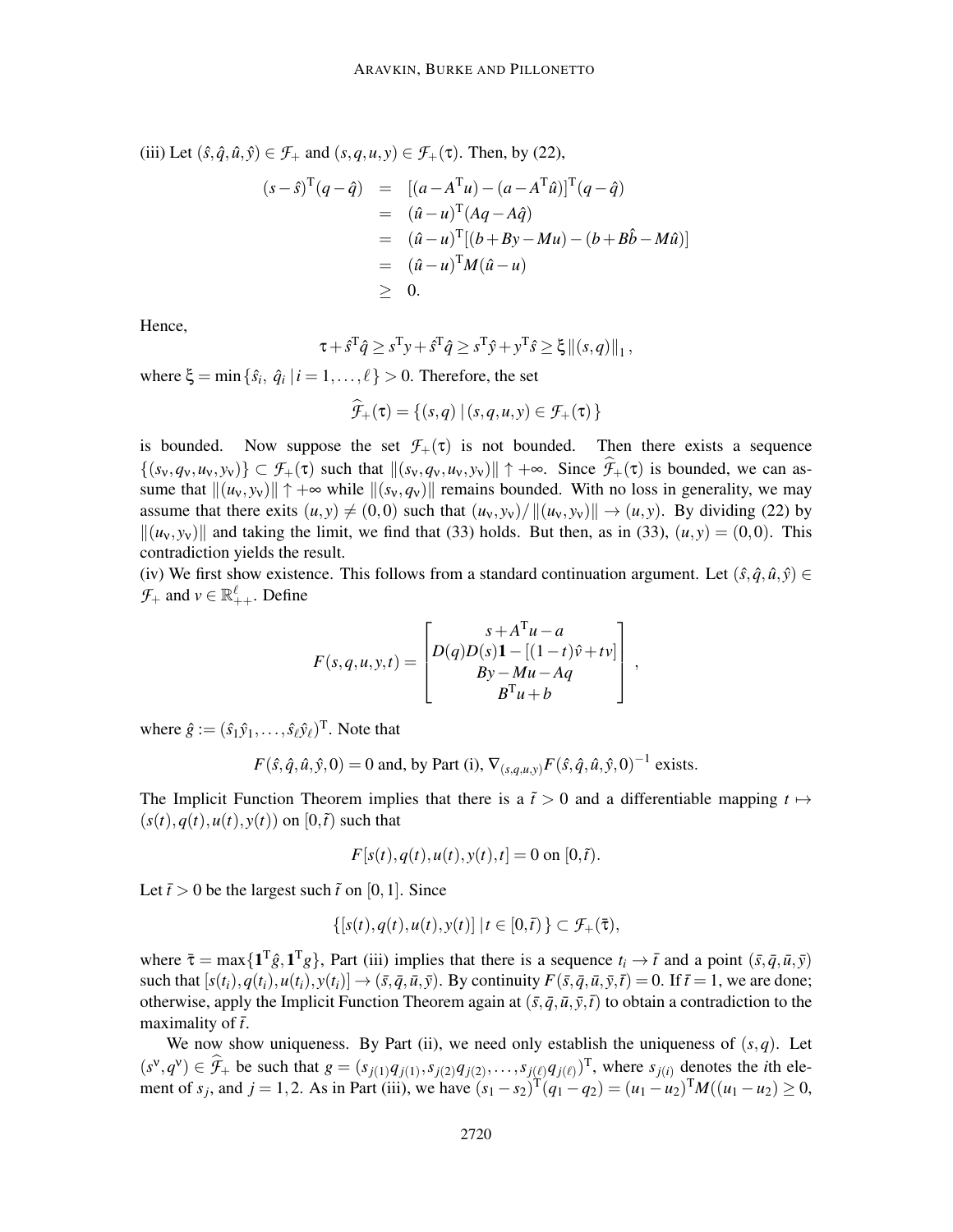and, for each  $i = 1, ..., \ell$ ,  $s_{1(i)}q_{1(i)} = s_{2(i)}q_{2(i)} = g_i > 0$ . If  $(s_1, q_1) \neq (s_2, q_2)$ , then, for some  $i \in \{1,\ldots,\ell\}, (s_{1(i)} - s_{2(i)})(q_{1(i)} - q_{2(i)}) \ge 0$  and either  $s_{1(i)} \neq s_{2(i)}$  or  $q_{1(i)} \neq q_{2(i)}$ . If  $s_{1(i)} > s_{2(i)}$ , then  $q_{1(i)} \geq q_{2(i)} > 0$  so that  $g_i = s_{1(i)}q_{1(i)} > s_{2(i)}q_{2(i)} = g_i$ , a contradiction. So with out loss in generality (by exchanging  $(s_1, q_1)$  with  $(s_2, q_2)$  if necessary), we must have  $q_{1(i)} > q_{2(i)}$ . But then  $s_{1(i)} \ge s_{2(i)} > 0$ , so that again  $g_i = s_{1(i)}q_{1(i)} > s_{2(i)}q_{2(i)} = g_i$ , and again a contradiction. Therefore,  $(s, q)$  is unique.

(v) Apply Part (iv) to get a point on the central path and then use the continuation argument to trace out the central path. The differentiability follows from the implicit function theorem.

(vi) Part (iii) allows us to apply a standard compactness argument to get the existence of cluster points and the continuity of  $F_y(s,q,u,y)$  in all of its arguments including  $\gamma$  implies that all of these cluster points solve (22).

#### A.6 Details for Remark 17

The Lagrangian for (30) for feasible  $(x, u_w, u_v)$  is

$$
L(x, u_w, u_v) = \left\langle \begin{bmatrix} \tilde{b}_w \\ \tilde{b}_v \end{bmatrix}, \begin{bmatrix} u_w \\ u_v \end{bmatrix} \right\rangle - \frac{1}{2} \begin{bmatrix} u_w \\ u_v \end{bmatrix}^{\mathrm{T}} \begin{bmatrix} M_w & 0 \\ 0 & M_v \end{bmatrix} \begin{bmatrix} u_w \\ u_v \end{bmatrix} - \left\langle \begin{bmatrix} u_w \\ u_v \end{bmatrix}, \begin{bmatrix} -B_w Q^{-1/2} G \\ B_v R^{-1/2} H \end{bmatrix} x \right\rangle
$$

where  $\tilde{b}_w = b_w - B_w Q^{-1/2} \tilde{x}_0$  and  $\tilde{b}_v = b_v - B_v R^{-1/2} z$ . The associated optimality conditions for feasible  $(x, u_w, u_v)$  are given by

$$
G^{T} Q^{-T/2} B_{w}^{T} \bar{u}_{w} - H^{T} R^{-T/2} B_{v}^{T} \bar{u}_{v} = 0,
$$
  
\n
$$
\tilde{b}_{w} - M_{w} \bar{u}_{w} + B_{w} Q^{-1/2} G \bar{x} \in N_{U_{w}} (\bar{u}_{w}),
$$
  
\n
$$
\tilde{b}_{v} - M_{v} \bar{u}_{v} - B_{v} R^{-1/2} H \bar{x} \in N_{U_{v}} (\bar{u}_{v}),
$$
\n(34)

where  $N_C(r)$  denotes the normal cone to the set *C* at the point *r* (Rockafellar, 1970).

Since  $U_w$  and  $U_v$  are polyhedral, we can derive explicit representations of the normal cones  $N_{U_w}(\bar{u}_w)$  and  $N_{U_v}(\bar{u}_v)$ . For a polyhedral set  $U \subset \mathbb{R}^m$  and any point  $\bar{u} \in U$ , the normal cone  $N_U(\bar{u})$  is polyhedral. Indeed, relative to any representation

$$
U = \{u | A^{\mathrm{T}} u \le a\}
$$

and the active index set  $I(\bar{u}) := \{i | \langle A_i, \bar{u} \rangle = a_i\}$ , where  $A_i$  denotes the *i*th column of *A*, we have

$$
N_U(\bar{u}) = \{q_1 A_1 + \dots + q_m A_m \mid q_i \ge 0 \text{ for } i \in I(\bar{u}), \quad q_i = 0 \text{ for } i \notin I(\bar{u})\}.
$$
 (35)

Using (35), Then we may rewrite the optimality conditions (34) more explicitly as

$$
G^{T}Q^{-T/2}B_{w}^{T}\bar{u}_{w} - H^{T}R^{-T/2}B_{v}^{T}\bar{u}_{v} = 0,
$$
  
\n
$$
\tilde{b}_{w} - M_{w}\bar{u}_{w} + B_{w}Q^{-1/2}G\bar{d} = A_{w}q_{w},
$$
  
\n
$$
\tilde{b}_{v} - M_{v}\bar{u}_{v} - B_{v}R^{-1/2}H\bar{d} = A_{v}q_{v},
$$
  
\n
$$
\{q_{v} \ge 0 | q_{v(i)} = 0 \text{ for } i \notin I(\bar{u}_{v})\},
$$
  
\n
$$
\{q^{w} \ge 0 | q_{w(i)} = 0 \text{ for } i \notin I(\bar{u}_{w})\}.
$$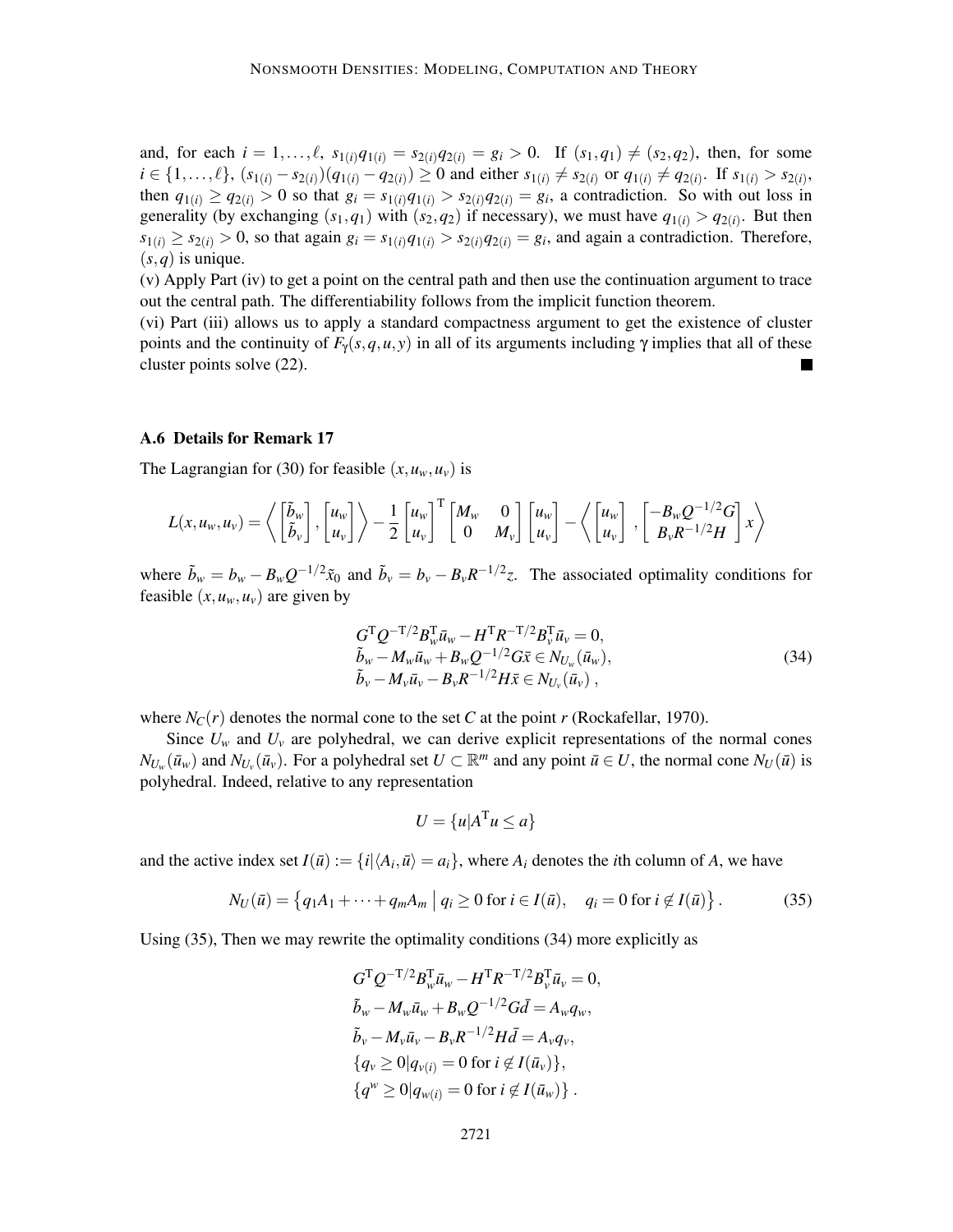where  $q_{v(i)}$  and  $q_{w(i)}$  denote the *i*th elements of  $q_v$  and  $q_w$ . Define slack variables  $s_w \ge 0$  and  $s_v \ge 0$ as follows:

$$
s_w = a_w - A_w^{\mathrm{T}} u_w,
$$
  
\n
$$
s_v = a_v - A_v^{\mathrm{T}} u_v.
$$

Note that we know the entries of  $q_{w(i)}$  and  $q_{v(i)}$  are zero if and only if the corresponding slack variables  $s_{v(i)}$  and  $s_{w(i)}$  are nonzero, respectively. Then we have  $q_w^T s_w = q_v^T s_v = 0$ . These equations are known as the complementarity conditions. Together, all of these equations give system (31).

# A.7 Proof of Theorem 18

IP methods apply a damped Newton iteration to find the solution of the relaxed KKT system  $F_\gamma = 0$ , where

$$
F_{\gamma} \begin{pmatrix} s_w \\ s_v \\ q_w \\ q_w \\ u_w \\ u_v \end{pmatrix} = \begin{bmatrix} A_w^{\mathrm{T}} u_w + s_w - a_w \\ A_v^{\mathrm{T}} u_v + s_v - a_v \\ D(q_w)D(s_w) \mathbf{1} - \gamma \mathbf{1} \\ D(q_v)D(s_v) \mathbf{1} - \gamma \mathbf{1} \\ D(q_v)D(s_v) \mathbf{1} - \gamma \mathbf{1} \\ b_w + B_w Q^{-1/2} G d - M_w u_w - A_w q_w \\ \tilde{b}_v - B_v R^{-1/2} H d - M_v u_v - A_v q_v \\ G^{\mathrm{T}} Q^{-\mathrm{T}} / 2 B_w^{\mathrm{T}} u_w - H^{\mathrm{T}} R^{-\mathrm{T}} / 2 B_v^{\mathrm{T}} \bar{u}_v \end{bmatrix}
$$

This entails solving the system

$$
F_{\gamma}^{(1)}\begin{pmatrix} s_{w} \\ s_{v} \\ q_{w} \\ q_{v} \\ u_{w} \\ u_{v} \\ x \end{pmatrix} \begin{bmatrix} \Delta s_{w} \\ \Delta s_{v} \\ \Delta q_{w} \\ \Delta q_{v} \\ \Delta u_{w} \\ \Delta u_{v} \\ \Delta u_{v} \\ \Delta x \end{bmatrix} = -F_{\gamma} \begin{pmatrix} s_{w} \\ s_{v} \\ q_{w} \\ q_{v} \\ u_{w} \\ u_{w} \\ u_{v} \\ x \end{pmatrix}, \qquad (36)
$$

.

where the derivative matrix  $F_{\gamma}^{(1)}$  is given by

$$
\begin{bmatrix}\nI & 0 & 0 & 0 & (A_w)^T & 0 & 0 \\
0 & I & 0 & 0 & 0 & (A_v)^T & 0 \\
D(q_w) & 0 & D(s_w) & 0 & 0 & 0 & 0 \\
0 & D(q_v) & 0 & D(s_v) & 0 & 0 & 0 \\
0 & 0 & -A_w & 0 & -M_w & 0 & B_w Q^{-1/2} G \\
0 & 0 & 0 & -A_v & 0 & -M_v & -B_v R^{-1/2} H \\
0 & 0 & 0 & 0 & G^T Q^{-T/2} B_w^T & -H^T R^{-T/2} B_v^T & 0\n\end{bmatrix}.
$$
\n(37)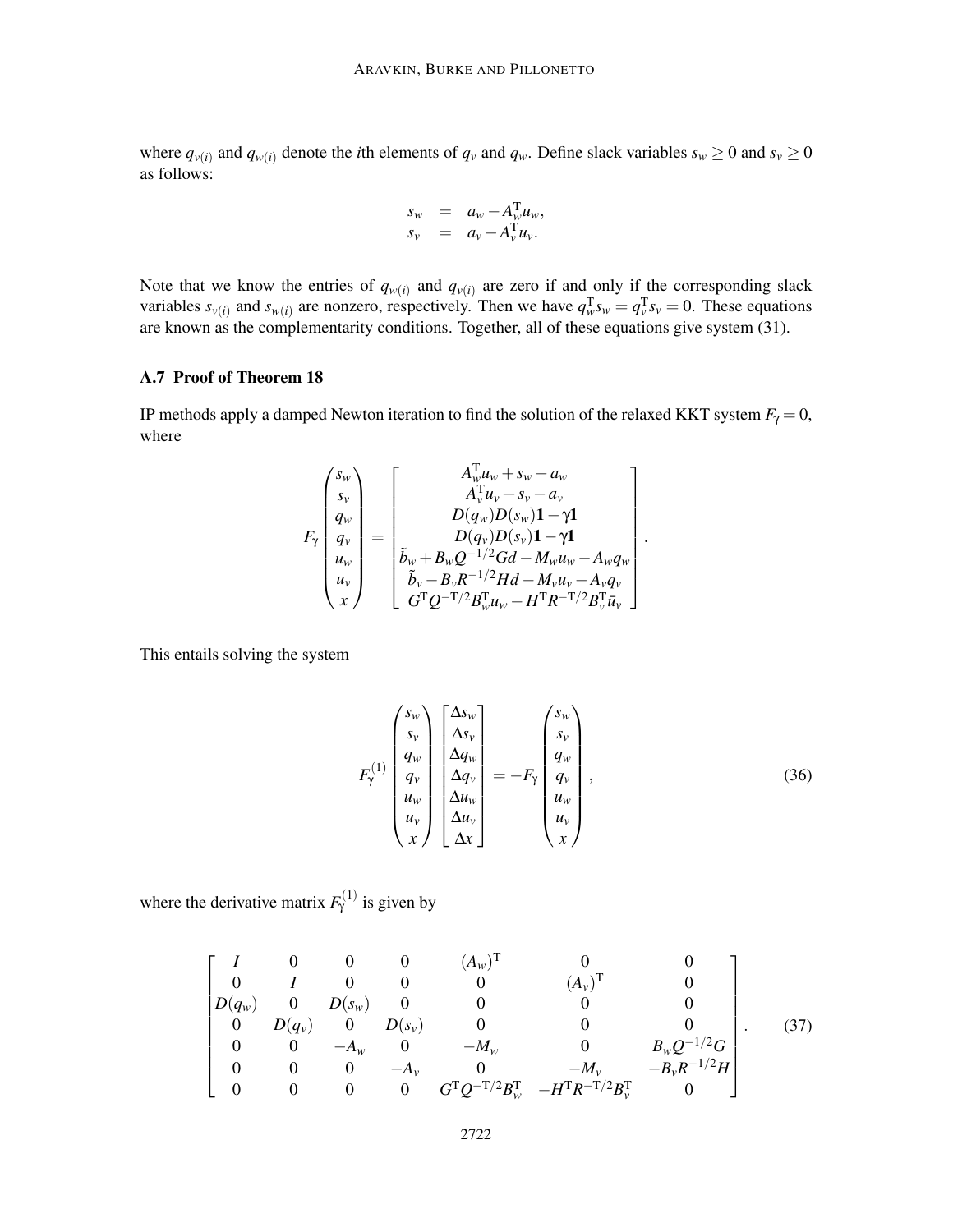We now show the row operations necessary to reduce the matrix  $F_{\gamma}^{(1)}$  in (37) to upper block triangular form. After each operation, we show only the row that was modified.

row<sub>3</sub> 
$$
\leftarrow
$$
 row<sub>3</sub>  $\leftarrow$   $D(q_w)$  row<sub>1</sub>  
\n $\begin{bmatrix} 0 & 0 & D(s_w) & 0 & -D(q_w)A_w^T & 0 & 0 \end{bmatrix}$   
\nrow<sub>4</sub>  $\leftarrow$  row<sub>4</sub>  $\leftarrow$   $D(q_v)$  row<sub>2</sub>  
\n $\begin{bmatrix} 0 & 0 & 0 & D(s_v) & 0 & -D(q_v)A_v^T & 0 \end{bmatrix}$   
\nrow<sub>5</sub>  $\leftarrow$  row<sub>5</sub>  $\leftarrow$   $A_w D(s_w)^{-1}$  row<sub>3</sub>  
\n $\begin{bmatrix} 0 & 0 & 0 & 0 & -T_w & 0 & B_w Q^{-1/2}G \end{bmatrix}$   
\nrow<sub>6</sub>  $\leftarrow$  row<sub>6</sub>  $\leftarrow$   $A_v D(s_v)^{-1}$  row<sub>4</sub>  
\n $\begin{bmatrix} 0 & 0 & 0 & 0 & 0 & -T_v & -B_v R^{-1/2}H \end{bmatrix}$ .

In the above expressions,

$$
T_w := M_w + A_w D(s_w)^{-1} D(q_w) A_w^{\mathrm{T}},
$$
  
\n
$$
T_v := M_v + A_v D(s_v)^{-1} D(q_v) A_v^{\mathrm{T}},
$$
\n(38)

where  $D(s_w)^{-1}D(q_w)$  and  $D(s_v)^{-1}D(q_v)$  are always full-rank diagonal matrices, since the vectors  $s_w, q_w, s_v, q_v$ . Matrices  $T_w$  and  $T_v$  are invertible as long as the PLQ densities for *w* and *v* satisfy (25).

**Remark 19 (block diagonal structure of** *T* **in i.d. case)** *Suppose that y is a random vector,*  $y =$  $vec(\{y_k\})$ , where each  $y_i$  is itself a random vector in  $\mathbb{R}^{m(i)}$ , from some PLQ density  $\mathbf{p}(y_i) \propto \exp[-c_2 \rho(U_i, M_i, 0, I; \cdot)],$  and all  $y_i$  are independent. Let  $U_i = \{u : A_i^T u \leq a_i\}.$  Then the *matrix*  $T_p$  *is given by*  $T_p = M + ADA^T$  *where*  $M = \text{diag}[M_1, \cdots, M_N]$ ,  $A = \text{diag}[A_1, \cdots, A_N]$ ,  $D =$  $diag[D_1, \cdots, D_N]$ , and  $\{D_i\}$  are diagonal with positive entries. Moreover,  $T_0$  is block diagonal, with *ith diagonal block given by*  $M_i + A_i D_i A_i^{\mathrm{T}}$ .

From Remark 19, the matrices  $T_w$  and  $T_v$  in (38) are block diagonal provided that  $\{w_k\}$  and  $\{v_k\}$  are independent vectors from any PLQ densities.

We now finish the reduction of  $F_{\gamma}^{(1)}$  to upper block triangular form:

row<sub>7</sub> 
$$
\leftarrow
$$
 row<sub>7</sub> +  $\left(G^{T}Q^{-T/2}B_{w}^{T}T_{w}^{-1}\right)$ row<sub>5</sub> -  $\left(H^{T}R^{-T/2}B_{v}^{T}T_{v}^{-1}\right)$ row<sub>6</sub>  
\n $\begin{bmatrix}\nI & 0 & 0 & 0 & (A_{w})^{T} & 0 & 0 \\
0 & I & 0 & 0 & 0 & (A_{v})^{T} & 0 \\
0 & 0 & S_{w} & 0 & -Q_{w}(A_{w})^{T} & 0 & 0 \\
0 & 0 & 0 & S_{v} & 0 & -Q_{v}(A_{v})^{T} & 0 \\
0 & 0 & 0 & 0 & -T_{w} & 0 & B_{w}Q^{-1/2}G \\
0 & 0 & 0 & 0 & 0 & -T_{v} & -B_{v}R^{-1/2}H \\
0 & 0 & 0 & 0 & 0 & 0 & \Omega\n\end{bmatrix}$ 

where

$$
\Omega = \Omega_G + \Omega_H = G^T Q^{-T/2} B_w^T T_w^{-1} B_w Q^{-1/2} G + H^T R^{-T/2} B_v^T T_v^{-1} B_v R^{-1/2} H.
$$

Note that  $\Omega$  is symmetric positive definite. Note also that  $\Omega$  is block tridiagonal, since

1.  $\Omega_H$  is block diagonal.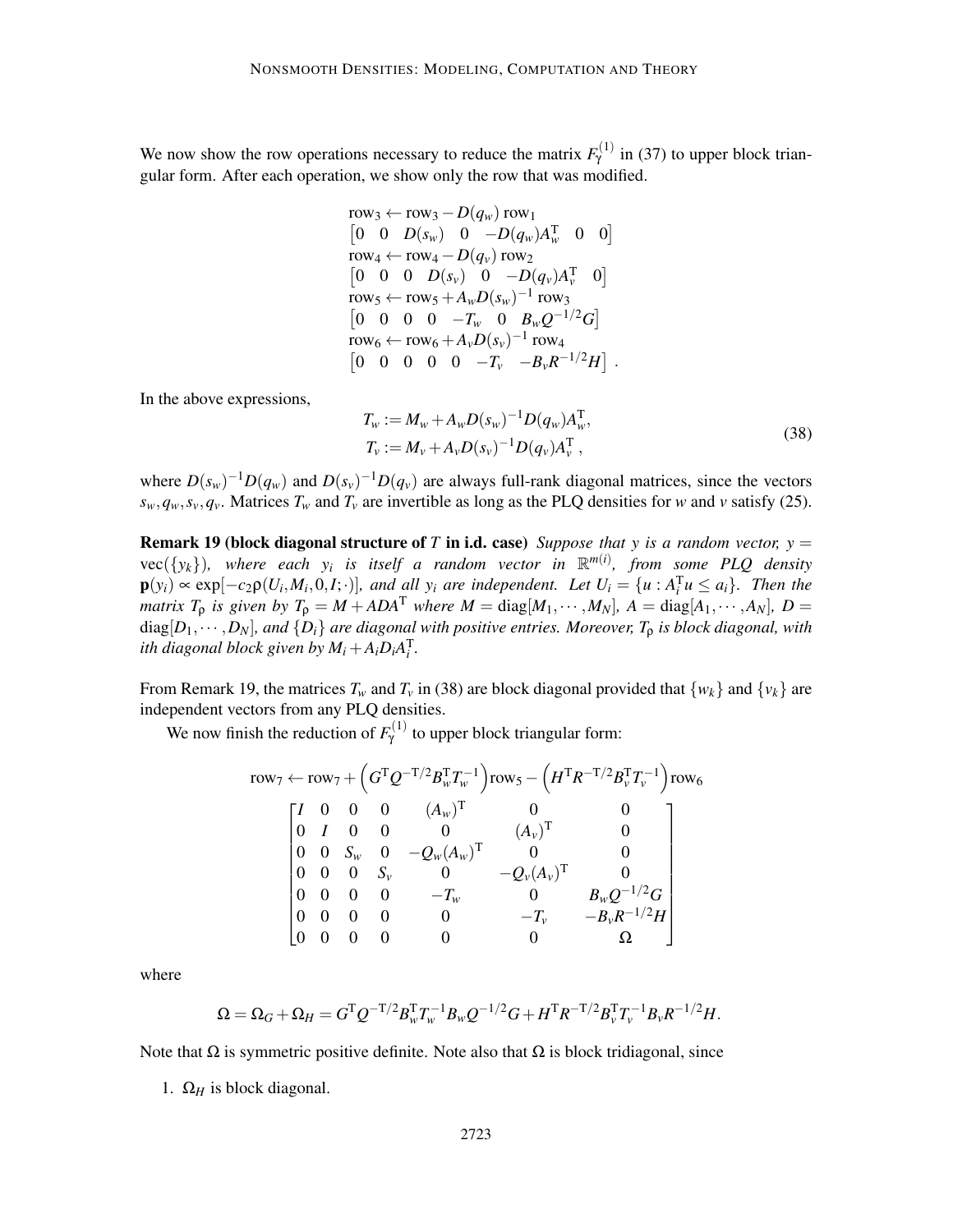2.  $Q^{-T/2}B_W^TT_w^{-1}B_wQ^{-1/2}$  is block diagonal, and *G* is block bidiagonal, hence  $\Omega_G$  is block tridiagonal.

Solving system (36) requires inverting the block diagonal matrices  $T_v$  and  $T_w$  at each iteration of the damped Newton's method, as well as solving an equation of the form  $\Omega \Delta x = \rho$ . The matrices  $T_v$ and  $T_w$  are block diagonal, with sizes *Nn* and *Nm*, assuming *m* measurements at each time point. Given that they are invertible (see (25)), these inversions take  $O(Nn^3)$  and  $O(Nm^3)$  time. Since  $\Omega$ is block tridiagonal, symmetric, and positive definite,  $\Omega \Delta x = \rho$  can be solved in  $O(Nn^3)$  time using the block tridiagonal algorithm in Bell (2000). The remaining four back solves required to solve (36) can each be done in  $O(Nl)$  time, where we assume that  $A_{\nu(k)} \in \mathbb{R}^{n \times l}$  and  $A_{\nu(k)} \in \mathbb{R}^{m \times l}$  at each time point *k*.

# **References**

- B. D. O. Anderson and J. B. Moore. *Optimal Filtering*. Prentice-Hall, Englewood Cliffs, N.J., USA, 1979.
- A. Y. Aravkin, J. V. Burke, and M. P. Friedlander. Variational properties of value functions. *To Appear in Siam Journal of Optimization*, 2013.
- A.Y. Aravkin. *Robust Methods with Applications to Kalman Smoothing and Bundle Adjustment*. PhD thesis, University of Washington, Seattle, WA, June 2010.
- A.Y. Aravkin, B.M. Bell, J.V. Burke, and G. Pillonetto. An  $\ell_1$ -laplace robust kalman smoother. *Automatic Control, IEEE Transactions on*, 56(12):2898–2911, dec. 2011a. ISSN 0018-9286. doi: 10.1109/TAC.2011.2141430.
- A.Y. Aravkin, B.M. Bell, J.V. Burke, and G. Pillonetto. Learning using state space kernel machines. In *Proc. IFAC World Congress 2011*, Milan, Italy, 2011b.
- N. Aronszajn. Theory of reproducing kernels. *Transactions of the American Mathematical Society*, 68:337–404, 1950.
- B.M. Bell. The marginal likelihood for parameters in a discrete Gauss-Markov process. *IEEE Transactions on Signal Processing*, 48(3):626–636, August 2000.
- S. Boyd, N. Parikh, E. Chu, B. Peleato, and J. Eckstein. Distributed optimization and statistical learning via the alternating direction method of multipliers. *Found. Trends Mach. Learn.*, 3(1): 1–122, January 2011. ISSN 1935-8237. doi: 10.1561/2200000016. URL http://dx.doi.org/ 10.1561/2200000016.
- R. Brockett. *Finite Dimensional Linear Systems*. John Wiley and Sons, Inc., 1970.
- J. V. Burke. An exact penalization viewpoint of constrained optimization. Technical report, Argonne National Laboratory, ANL/MCS-TM-95, 1987.
- J.V. Burke. Descent methods for composite nondifferentiable optimization problems. *Mathematical Programming*, 33:260–279, 1985.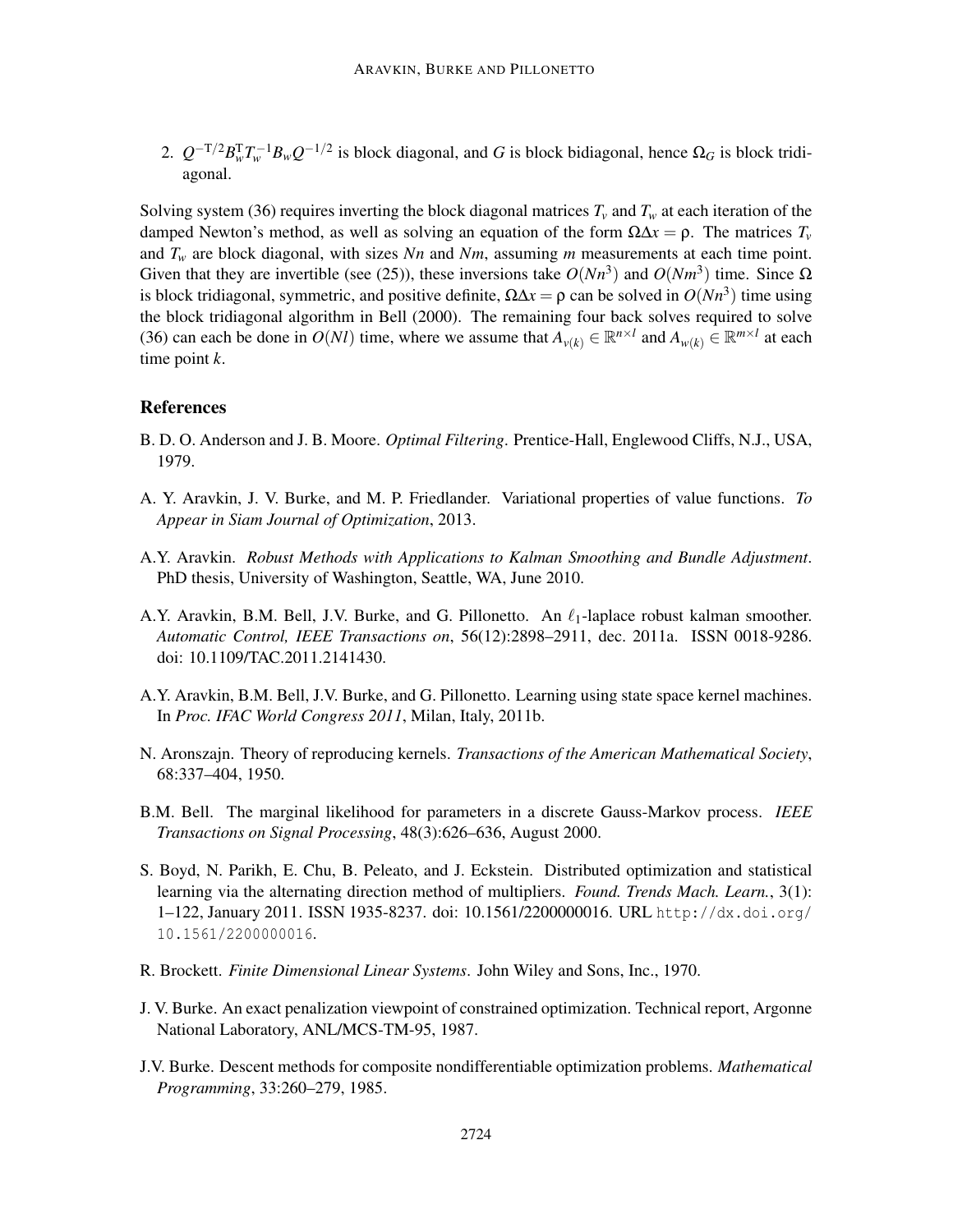- W. Chu, S. S. Keerthi, and O. C. Jin. A unified loss function in bayesian framework for support vector regression. In *In Proceeding of the 18th International Conference on Machine Learning*, pages 51–58, 2001.
- F. Cucker and S. Smale. On the mathematical foundations of learning. *Bulletin of the American Mathematical Society*, 39:1–49, 2001.
- F. Dinuzzo. Analysis of fixed-point and coordinate descent algorithms for regularized kernel methods. *IEEE Transactions on Neural Networks*, 22(10):1576 –1587, 2011.
- F. Dinuzzo, M. Neve, G. De Nicolao, and U. P. Gianazza. On the representer theorem and equivalent degrees of freedom of SVR. *Journal of Machine Learning Research*, 8:2467–2495, 2007.
- D. Donoho. Compressed sensing. *IEEE Trans. on Information Theory*, 52(4):1289–1306, 2006.
- B. Efron, T. Hastie, L. Johnstone, and R. Tibshirani. Least angle regression. *Annals of Statistics*, 32:407–499, 2004.
- T. Evgeniou, M. Pontil, and T. Poggio. Regularization networks and support vector machines. *Advances in Computational Mathematics*, 13:1–150, 2000.
- S. Farahmand, G.B. Giannakis, and D. Angelosante. Doubly robust smoothing of dynamical processes via outlier sparsity constraints. *IEEE Transactions on Signal Processing*, 59:4529–4543, 2011.
- M.C. Ferris and T.S. Munson. Interior-point methods for massive support vector machines. *SIAM Journal on Optimization*, 13(3):783 – 804, 2003.
- S. Fine and K. Scheinberg. Efficient svm training using low-rank kernel representations. *J. Mach. Learn. Res.*, 2:243 –264, 2001.
- J. Gao. Robust l1 principal component analysis and its Bayesian variational inference. *Neural Computation*, 20(2):555–572, February 2008.
- A. Gelb. *Applied Optimal Estimation*. The M.I.T. Press, Cambridge, MA, 1974.
- O. Güler and R. Hauser. Self-scaled barrier functions on symmetric cones and their classification. *Foundations of Computational Mathematics*, 2:121–143, 2002.
- T. J. Hastie and R. J. Tibshirani. Generalized additive models. In *Monographs on Statistics and Applied Probability*, volume 43. Chapman and Hall, London, UK, 1990.
- T. J. Hastie, R. J. Tibshirani, and J. Friedman. *The Elements of Statistical Learning. Data Mining, Inference and Prediction*. Springer, Canada, 2001.
- P.J. Huber. *Robust Statistics*. Wiley, 1981.
- A. Jazwinski. *Stochastic Processes and Filtering Theory*. Dover Publications, Inc, 1970.
- T. Joachims, editor. *Making Large-Scale Support Vector Machine Learning Practical*. MIT Press, Cambridge, MA, USA, 1998.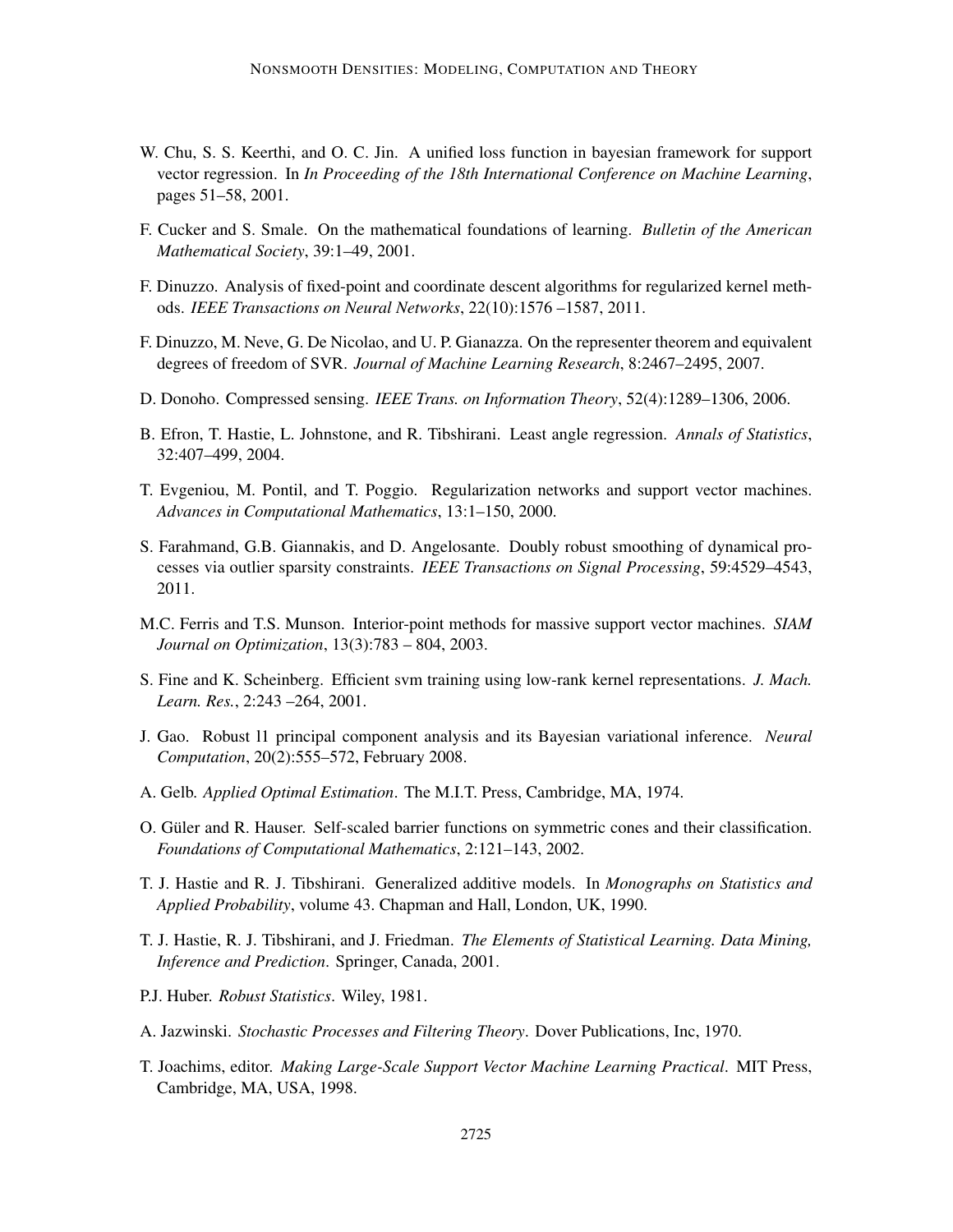- S. Kim, K. Koh, M. Lustig, S. Boyd, and D. Gorinevsky. An interior-point method for large-scale ℓ1-regularized least squares. *IEEE Journal of Selected Topics in Signal Processing*, 1(4):606 – 617, 2007.
- M. Kojima, N. Megiddo, T. Noma, and A. Yoshise. *A Unified Approach to Interior Point Algorithms for Linear Complementarity Problems*, volume 538 of *Lecture Notes in Computer Science*. Springer Verlag, Berlin, Germany, 1991.
- C.J. Lin. On the convergence of the decomposition method for support vector machines. *IEEE Transactions on Neural Networks*, 12(12):1288 –1298, 2001.
- H. Liu, S. Shah, and W. Jiang. On-line outlier detection and data cleaning. *Computers and Chemical Engineering*, 28:1635–1647, 2004.
- S. Lucidi, L. Palagi, A. Risi, and M. Sciandrone. A convergent decomposition algorithm for support vector machines. *Comput. Optim. Appl.*, 38(2):217 –234, 2007.
- D.J.C. MacKay. Bayesian interpolation. *Neural Computation*, 4:415–447, 1992.
- D.J.C. Mackay. Bayesian non-linear modelling for the prediction competition. *ASHRAE Trans.*, 100(2):3704–3716, 1994.
- A. Nemirovskii and Y. Nesterov. *Interior-Point Polynomial Algorithms in Convex Programming*, volume 13 of *Studies in Applied Mathematics*. SIAM, Philadelphia, PA, USA, 1994.
- H. Ohlsson, F. Gustafsson, L. Ljung, and S. Boyd. Smoothed state estimates under abrupt changes using sum-of-norms regularization. *Automatica*, 48:595–605, 2012.
- B. Oksendal. *Stochastic Differential Equations*. Springer, sixth edition, 2005.
- J.A. Palmer, D.P. Wipf, K. Kreutz-Delgado, and B.D. Rao. Variational em algorithms for nongaussian latent variable models. In *Proc. of NIPS*, 2006.
- G. Pillonetto and B.M. Bell. Bayes and empirical Bayes semi-blind deconvolution using eigenfunctions of a prior covariance. *Automatica*, 43(10):1698–1712, 2007.
- J. Platt. Fast training of support vector machines using sequential minimal optimization. In *Advances in Kernel Methods: Support Vector Learning*, 1998.
- M. Pontil and A. Verri. Properties of support vector machines. *Neural Computation*, 10:955–974, 1998.
- C.E. Rasmussen and C.K.I. Williams. *Gaussian Processes for Machine Learning*. The MIT Press, 2006.
- B. Ristic, S. Arulampalam, and N. Gordon. *Beyond the Kalman Filter: Particle Filters for Tracking Applications*. Artech House Publishers, 2004.
- R.T. Rockafellar. *Convex Analysis*. Priceton Landmarks in Mathematics. Princeton University Press, 1970.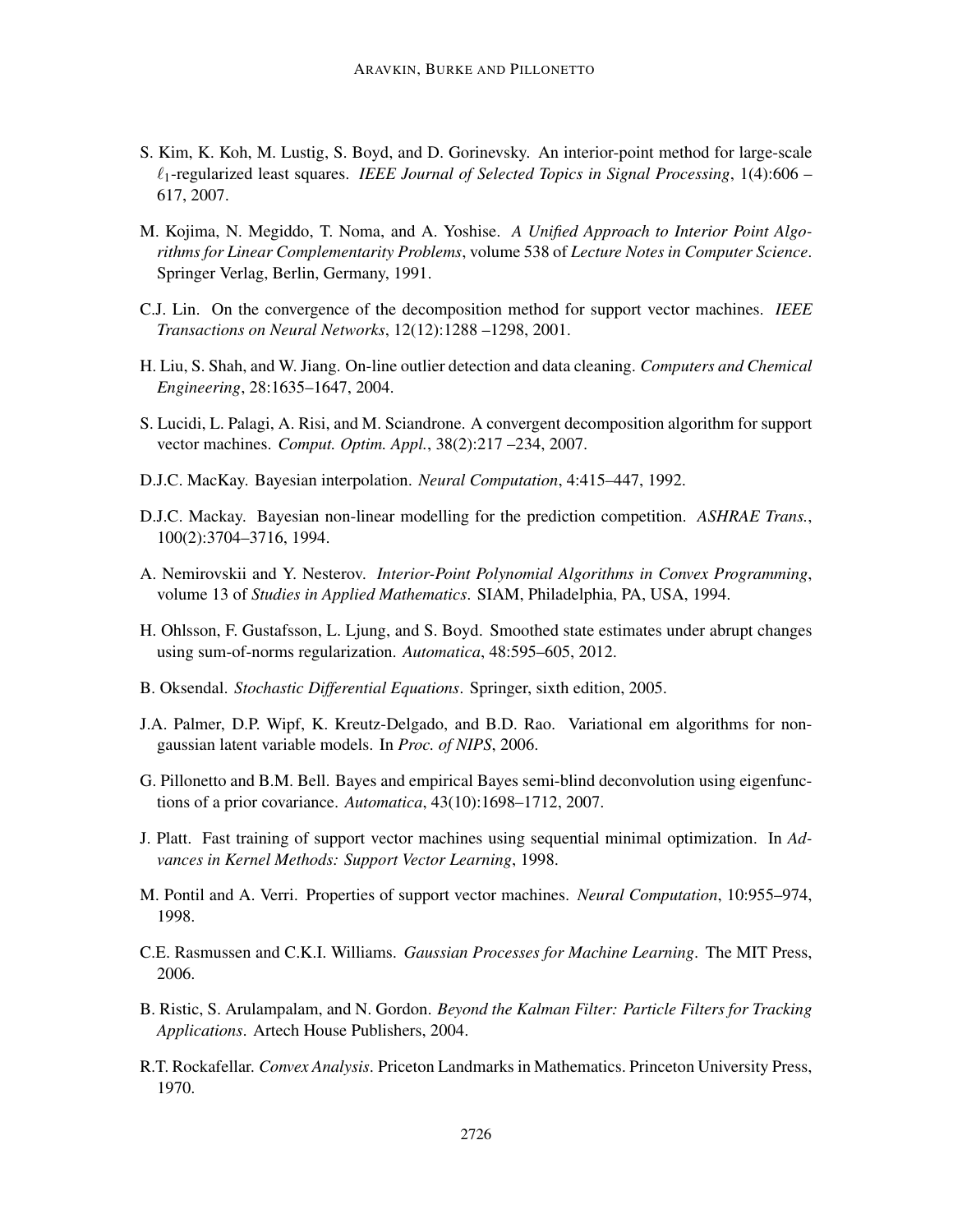- R.T. Rockafellar and R.J.B. Wets. *Variational Analysis*, volume 317. Springer, 1998.
- S. Roweis and Z. Ghahramani. A unifying review of linear gaussian models. *Neural Computation*, 11:305–345, 1999.
- S. Saitoh. *Theory of Reproducing Kernels and Its Applications*. Longman, 1988.
- H. H. Schaefer. *Topological Vector Spaces*. Springe-Verlag, 1970.
- B. Schölkopf and A. J. Smola. *Learning with Kernels: Support Vector Machines, Regularization, Optimization, and Beyond*. (Adaptive Computation and Machine Learning). The MIT Press, 2001.
- B. Schölkopf, A. J. Smola, R. C. Williamson, and P. L. Bartlett. New support vector algorithms. *Neural Computation*, 12:1207–1245, 2000.
- B. Schölkopf, R. Herbrich, and A. J. Smola. A generalized representer theorem. *Neural Networks and Computational Learning Theory*, 81:416–426, 2001.
- A. J. Smola and B. Schölkopf. Bayesian kernel methods. In S. Mendelson and A. J. Smola, editors, *Machine Learning, Proceedings of the Summer School, Australian National University*, pages 65–117, Berlin, Germany, 2003. Springer-Verlag.
- R. Tibshirani. Regression shrinkage and selection via the LASSO. *Journal of the Royal Statistical Society, Series B.*, 58:267–288, 1996.
- M. Tipping. Sparse bayesian learning and the relevance vector machine. *Journal of Machine Learning Research*, 1:211–244, 2001.
- P. Tseng and S. Yun. A coordinate gradient descent method for linearly constrained smooth optimization and support vector machines training. *Comput. Optim. Appl.*, 47(2):1 –28, 2008.
- V. Vapnik. *Statistical Learning Theory*. Wiley, New York, NY, USA, 1998.
- G. Wahba. *Spline Models For Observational Data*. SIAM, Philadelphia, 1990.
- G. Wahba. Support vector machines, reproducing kernel Hilbert spaces and randomized GACV. Technical Report 984, Department of Statistics, University of Wisconsin, 1998.
- D.P. Wipf, B.D. Rao, and S. Nagarajan. Latent variable bayesian models for promoting sparsity. *IEEE Transactions on Information Theory*, 57:6236–6255, 2011.
- S.J. Wright. *Primal-Dual Interior-Point Methods*. Siam, Englewood Cliffs, N.J., USA, 1997.
- Y. Ye and K. Anstreicher. On quadratic and  $o(\sqrt{nL})$  convergence of a predictor-corrector method for LCP. *Mathematical Programming*, 62(1-3):537–551, 1993.
- E. H. Zarantonello. *Projections on Convex Sets in Hilbert Space and Spectral Theory*. Academic Press, 1971.
- K. Zhang and J.T. Kwok. Clustered Nystrom method for large scale manifold learning and dimension reduction. *IEEE Transactions on Neural Networks*, 21(10):1576 –1587, 2010.